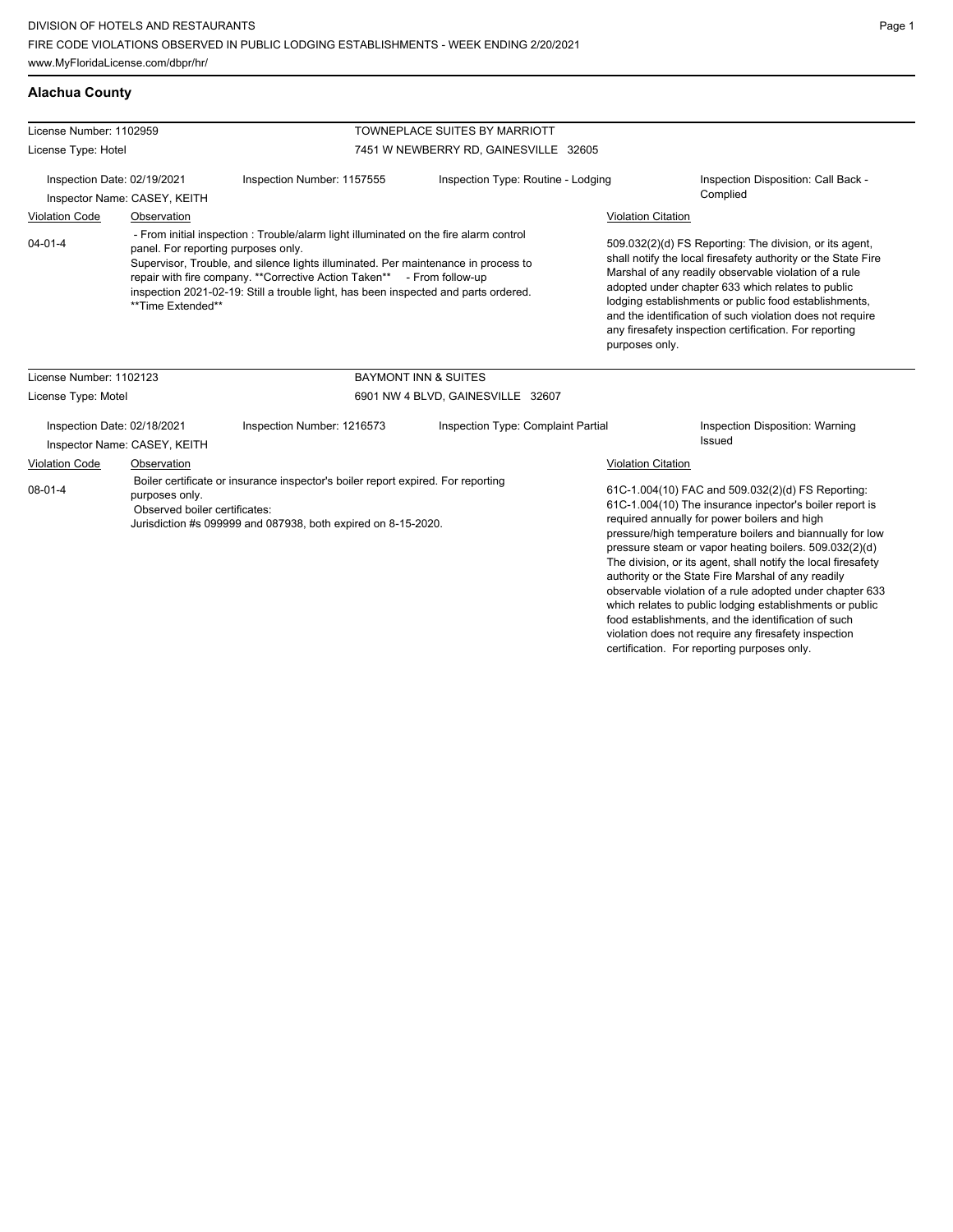## **Brevard County**

| License Number: 1500775     |                                 |                                                                                                                                                         | DIXIE MOTEL APARTMENTS LLC         |                           |                                                                                                                                                                                                                                                                                                                                                                  |  |
|-----------------------------|---------------------------------|---------------------------------------------------------------------------------------------------------------------------------------------------------|------------------------------------|---------------------------|------------------------------------------------------------------------------------------------------------------------------------------------------------------------------------------------------------------------------------------------------------------------------------------------------------------------------------------------------------------|--|
| License Type: Motel         |                                 |                                                                                                                                                         | 301 FORREST AVE, COCOA 32922       |                           |                                                                                                                                                                                                                                                                                                                                                                  |  |
| Inspection Date: 02/17/2021 | Inspector Name: WILSON, LANETTE | Inspection Number: 1214920                                                                                                                              | Inspection Type: Routine - Lodging |                           | Inspection Disposition: Warning<br>Issued                                                                                                                                                                                                                                                                                                                        |  |
| <b>Violation Code</b>       | Observation                     |                                                                                                                                                         |                                    | <b>Violation Citation</b> |                                                                                                                                                                                                                                                                                                                                                                  |  |
| $01 - 03 - 4$               |                                 | Portable fire extinguisher missing from it's designated location (sign present)<br>indicating designated location). For reporting purposes only. By 121 |                                    |                           | 509.032(2)(d) FS Reporting: (d) The division, or its<br>agent, shall notify the local firesafety authority or the<br>State Fire Marshal of any readily observable violation of<br>a rule adopted under chapter 633 which relates to public<br>lodging establishments or public food establishments,<br>and the identification of such violation does not require |  |

any firesafety inspection certification. For reporting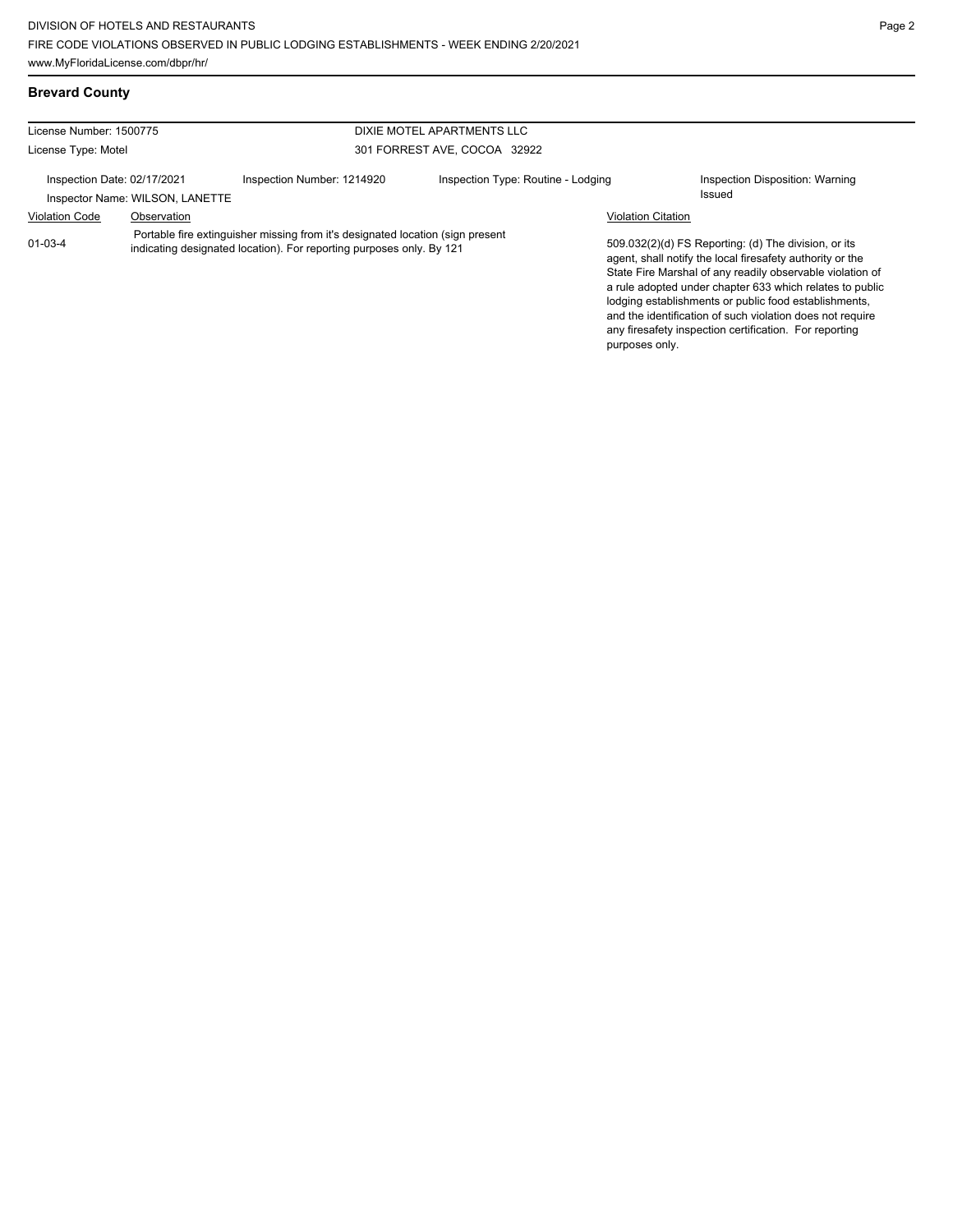## **Broward County**

| License Number: 1621094                                                                               |                                                                     | ALVIFIN CORPORATION                                                                                                                                                                          |                                                                                    |                                                                                                                                                                                                                                                                                                                                                                                                                                              |                                                                                                                                                                                                                                                                                                                                                                                                                            |  |  |
|-------------------------------------------------------------------------------------------------------|---------------------------------------------------------------------|----------------------------------------------------------------------------------------------------------------------------------------------------------------------------------------------|------------------------------------------------------------------------------------|----------------------------------------------------------------------------------------------------------------------------------------------------------------------------------------------------------------------------------------------------------------------------------------------------------------------------------------------------------------------------------------------------------------------------------------------|----------------------------------------------------------------------------------------------------------------------------------------------------------------------------------------------------------------------------------------------------------------------------------------------------------------------------------------------------------------------------------------------------------------------------|--|--|
| License Type: Apartment                                                                               |                                                                     |                                                                                                                                                                                              | 1830 SHERIDAN ST, HOLLYWOOD 33020                                                  |                                                                                                                                                                                                                                                                                                                                                                                                                                              |                                                                                                                                                                                                                                                                                                                                                                                                                            |  |  |
| Inspection Date: 02/17/2021                                                                           | Inspector Name: CHRISTGEN, THOM                                     | Inspection Number: 1498552                                                                                                                                                                   | Inspection Type: Routine - Lodging                                                 |                                                                                                                                                                                                                                                                                                                                                                                                                                              | Inspection Disposition: Inspection<br>Completed - No Further Action                                                                                                                                                                                                                                                                                                                                                        |  |  |
| <b>Violation Code</b>                                                                                 | Observation                                                         |                                                                                                                                                                                              |                                                                                    | <b>Violation Citation</b>                                                                                                                                                                                                                                                                                                                                                                                                                    |                                                                                                                                                                                                                                                                                                                                                                                                                            |  |  |
| $01 - 01 - 4$                                                                                         |                                                                     | Portable fire extinguisher pressure gauge indicates the extinguisher is<br>overcharged near unit 107. For reporting purposes only.                                                           |                                                                                    | 509.032(2)(d) FS Reporting: (d) The division, or its<br>agent, shall notify the local firesafety authority or the<br>State Fire Marshal of any readily observable violation of<br>a rule adopted under chapter 633 which relates to public<br>lodging establishments or public food establishments,<br>and the identification of such violation does not require<br>any firesafety inspection certification. For reporting<br>purposes only. |                                                                                                                                                                                                                                                                                                                                                                                                                            |  |  |
| License Number: 1607309                                                                               |                                                                     |                                                                                                                                                                                              | SUNSET PALMS UNITED LLC                                                            |                                                                                                                                                                                                                                                                                                                                                                                                                                              |                                                                                                                                                                                                                                                                                                                                                                                                                            |  |  |
| License Type: Apartment                                                                               |                                                                     |                                                                                                                                                                                              | 7400 STIRLING RD STE 110, HOLLYWOOD 33024                                          |                                                                                                                                                                                                                                                                                                                                                                                                                                              |                                                                                                                                                                                                                                                                                                                                                                                                                            |  |  |
| Inspection Date: 02/18/2021                                                                           | Inspector Name: FEIGELES, MITCHELL                                  | Inspection Number: 1508743                                                                                                                                                                   | Inspection Type: Routine - Lodging                                                 |                                                                                                                                                                                                                                                                                                                                                                                                                                              | Inspection Disposition: Inspection<br>Completed - No Further Action                                                                                                                                                                                                                                                                                                                                                        |  |  |
| <b>Violation Code</b>                                                                                 | Observation                                                         |                                                                                                                                                                                              |                                                                                    | Violation Citation                                                                                                                                                                                                                                                                                                                                                                                                                           |                                                                                                                                                                                                                                                                                                                                                                                                                            |  |  |
| $01 - 02 - 4$                                                                                         | recharge. For reporting purposes only.<br>Building 1 - Laundry Room | Portable fire extinguisher pressure gauge indicates the extinguisher is in need of<br>Building 5 - First floor across from laundry room<br>Building 6 - First floor across from laundry room |                                                                                    | purposes only.                                                                                                                                                                                                                                                                                                                                                                                                                               | 509.032(2)(d) FS Reporting: (d) The division, or its<br>agent, shall notify the local firesafety authority or the<br>State Fire Marshal of any readily observable violation of<br>a rule adopted under chapter 633 which relates to public<br>lodging establishments or public food establishments,<br>and the identification of such violation does not require<br>any firesafety inspection certification. For reporting |  |  |
| $01 - 03 - 4$                                                                                         | Building 8 - First Floor<br>Building 16 - First Floor               | Portable fire extinguisher missing from it's designated location (sign present<br>indicating designated location). For reporting purposes only.                                              |                                                                                    | purposes only.                                                                                                                                                                                                                                                                                                                                                                                                                               | 509.032(2)(d) FS Reporting: (d) The division, or its<br>agent, shall notify the local firesafety authority or the<br>State Fire Marshal of any readily observable violation of<br>a rule adopted under chapter 633 which relates to public<br>lodging establishments or public food establishments,<br>and the identification of such violation does not require<br>any firesafety inspection certification. For reporting |  |  |
| License Number: 1621504                                                                               |                                                                     | <b>VENTURA POINTE</b>                                                                                                                                                                        |                                                                                    |                                                                                                                                                                                                                                                                                                                                                                                                                                              |                                                                                                                                                                                                                                                                                                                                                                                                                            |  |  |
| License Type: Apartment                                                                               |                                                                     |                                                                                                                                                                                              | 7850 PASADENA BLVD, PEMBROKE PINES 33024                                           |                                                                                                                                                                                                                                                                                                                                                                                                                                              |                                                                                                                                                                                                                                                                                                                                                                                                                            |  |  |
| Inspection Date: 02/19/2021                                                                           | Inspector Name: FEIGELES, MITCHELL                                  | Inspection Number: 1509490                                                                                                                                                                   | Inspection Type: Routine - Lodging                                                 |                                                                                                                                                                                                                                                                                                                                                                                                                                              | Inspection Disposition: Inspection<br>Completed - No Further Action                                                                                                                                                                                                                                                                                                                                                        |  |  |
| <b>Violation Code</b>                                                                                 | Observation                                                         |                                                                                                                                                                                              |                                                                                    | <b>Violation Citation</b>                                                                                                                                                                                                                                                                                                                                                                                                                    |                                                                                                                                                                                                                                                                                                                                                                                                                            |  |  |
| $01 - 02 - 4$<br>recharge. For reporting purposes only.<br>Building 7900 - Second floor by elevators. |                                                                     |                                                                                                                                                                                              | Portable fire extinguisher pressure gauge indicates the extinguisher is in need of |                                                                                                                                                                                                                                                                                                                                                                                                                                              | 509.032(2)(d) FS Reporting: (d) The division, or its<br>agent, shall notify the local firesafety authority or the<br>State Fire Marshal of any readily observable violation of<br>a rule adopted under chapter 633 which relates to public                                                                                                                                                                                 |  |  |

lodging establishments or public food establishments, and the identification of such violation does not require any firesafety inspection certification. For reporting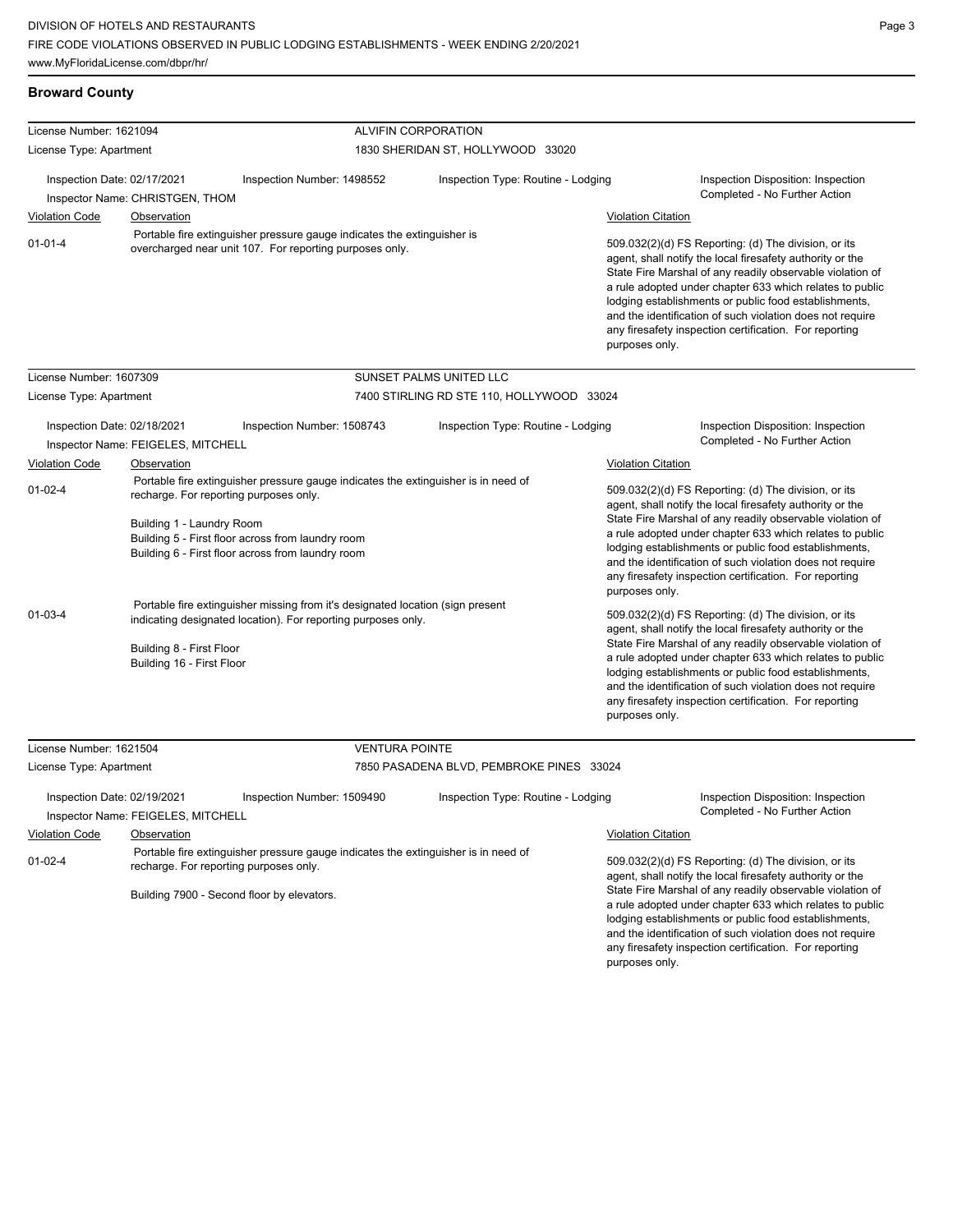#### **Broward County**

04-01-4

| License Number: 1613397                              |                                              |                                                                                                                                                                       | OAKLAND HILLS APARTMENTS                         |                           |                                                                                                                                                                                                                                                                                                                                                                                                                                                                                                                                                                                                                                                                                                 |
|------------------------------------------------------|----------------------------------------------|-----------------------------------------------------------------------------------------------------------------------------------------------------------------------|--------------------------------------------------|---------------------------|-------------------------------------------------------------------------------------------------------------------------------------------------------------------------------------------------------------------------------------------------------------------------------------------------------------------------------------------------------------------------------------------------------------------------------------------------------------------------------------------------------------------------------------------------------------------------------------------------------------------------------------------------------------------------------------------------|
| License Type: Apartment                              |                                              |                                                                                                                                                                       | 5501 SW 11 ST #A, MARGATE 33068                  |                           |                                                                                                                                                                                                                                                                                                                                                                                                                                                                                                                                                                                                                                                                                                 |
| Inspection Date: 02/19/2021<br><b>Violation Code</b> | Inspector Name: BRADY, OSSIAN<br>Observation | Inspection Number: 1498668<br>Portable fire extinguisher missing from it's designated location (sign present                                                          | Inspection Type: Routine - Lodging               | <b>Violation Citation</b> | Inspection Disposition: Inspection<br>Completed - No Further Action                                                                                                                                                                                                                                                                                                                                                                                                                                                                                                                                                                                                                             |
| $01 - 03 - 4$                                        |                                              | indicating designated location). For reporting purposes only.<br>Observed missing fire extinguisher at building 5581.                                                 |                                                  | purposes only.            | 509.032(2)(d) FS Reporting: (d) The division, or its<br>agent, shall notify the local firesafety authority or the<br>State Fire Marshal of any readily observable violation of<br>a rule adopted under chapter 633 which relates to public<br>lodging establishments or public food establishments,<br>and the identification of such violation does not require<br>any firesafety inspection certification. For reporting                                                                                                                                                                                                                                                                      |
| License Number: 1612548                              |                                              |                                                                                                                                                                       | MARRIOTT FORT LAUDERDALE NORTH                   |                           |                                                                                                                                                                                                                                                                                                                                                                                                                                                                                                                                                                                                                                                                                                 |
| License Type: Hotel                                  |                                              |                                                                                                                                                                       | 6650 N ANDREWS AVE, FORT LAUDERDALE 33309        |                           |                                                                                                                                                                                                                                                                                                                                                                                                                                                                                                                                                                                                                                                                                                 |
| Inspection Date: 02/15/2021                          | Inspector Name: BENJAMIN, ALEXANDER          | Inspection Number: 1157201                                                                                                                                            | Inspection Type: Routine - Lodging               |                           | Inspection Disposition: Inspection<br>Completed - No Further Action                                                                                                                                                                                                                                                                                                                                                                                                                                                                                                                                                                                                                             |
| <b>Violation Code</b>                                | Observation                                  |                                                                                                                                                                       |                                                  | <b>Violation Citation</b> |                                                                                                                                                                                                                                                                                                                                                                                                                                                                                                                                                                                                                                                                                                 |
| $08 - 01 - 4$                                        | will need to locate certification            | Boiler certificate or insurance inspector's boiler report expired. For reporting<br>purposes only. Operator states a new inspection was completed on 10/26/2020 but   |                                                  |                           | 61C-1.004(10) FAC and 509.032(2)(d) FS Reporting:<br>61C-1.004(10) The insurance inpector's boiler report is<br>required annually for power boilers and high<br>pressure/high temperature boilers and biannually for low<br>pressure steam or vapor heating boilers. 509.032(2)(d)<br>The division, or its agent, shall notify the local firesafety<br>authority or the State Fire Marshal of any readily<br>observable violation of a rule adopted under chapter 633<br>which relates to public lodging establishments or public<br>food establishments, and the identification of such<br>violation does not require any firesafety inspection<br>certification. For reporting purposes only. |
| 08-04-4                                              | stored in office                             | Boiler certificate not posted in the boiler room. For reporting purposes only.<br>Expired boiler certification posted in boiler room. Operator states current copy is |                                                  |                           | 61C-1.004(10) FAC and 509.032(2)(d) FS Reporting:<br>61C-1.004(10) The insurance inspector's boiler report<br>shall be posted in the boiler room. 509.032(2)(d) The<br>division, or its agent, shall notify the local firesafety<br>authority or the State Fire Marshal of any readily<br>observable violation of a rule adopted under chapter 633<br>which relates to public lodging establishments or public<br>food establishments, and the identification of such<br>violation does not require any firesafety inspection<br>certification. For reporting purposes only.                                                                                                                    |
| License Number: 1621581                              |                                              | <b>CURV</b>                                                                                                                                                           |                                                  |                           |                                                                                                                                                                                                                                                                                                                                                                                                                                                                                                                                                                                                                                                                                                 |
| License Type: Apartment                              |                                              |                                                                                                                                                                       | 410 SE 16TH COURT, FORT LAUDERDALE 33316         |                           |                                                                                                                                                                                                                                                                                                                                                                                                                                                                                                                                                                                                                                                                                                 |
| Inspection Date: 02/18/2021                          | Inspector Name: BARTON, GEOFFREY             | Inspection Number: 1511192                                                                                                                                            | Inspection Type: Lodging-Licensing<br>Inspection |                           | Inspection Disposition: Inspection<br>Completed - No Further Action                                                                                                                                                                                                                                                                                                                                                                                                                                                                                                                                                                                                                             |
| <b>Violation Code</b>                                | Observation                                  |                                                                                                                                                                       |                                                  | <b>Violation Citation</b> |                                                                                                                                                                                                                                                                                                                                                                                                                                                                                                                                                                                                                                                                                                 |
|                                                      |                                              | Trouble/alarm light illuminated on the fire alarm control panel. For reporting                                                                                        |                                                  |                           |                                                                                                                                                                                                                                                                                                                                                                                                                                                                                                                                                                                                                                                                                                 |

purposes only. Observed system trouble light on Fire Control Panel. Technician already scheduled for repair/check.

509.032(2)(d) FS Reporting: The division, or its agent, shall notify the local firesafety authority or the State Fire Marshal of any readily observable violation of a rule adopted under chapter 633 which relates to public lodging establishments or public food establishments, and the identification of such violation does not require any firesafety inspection certification. For reporting purposes only.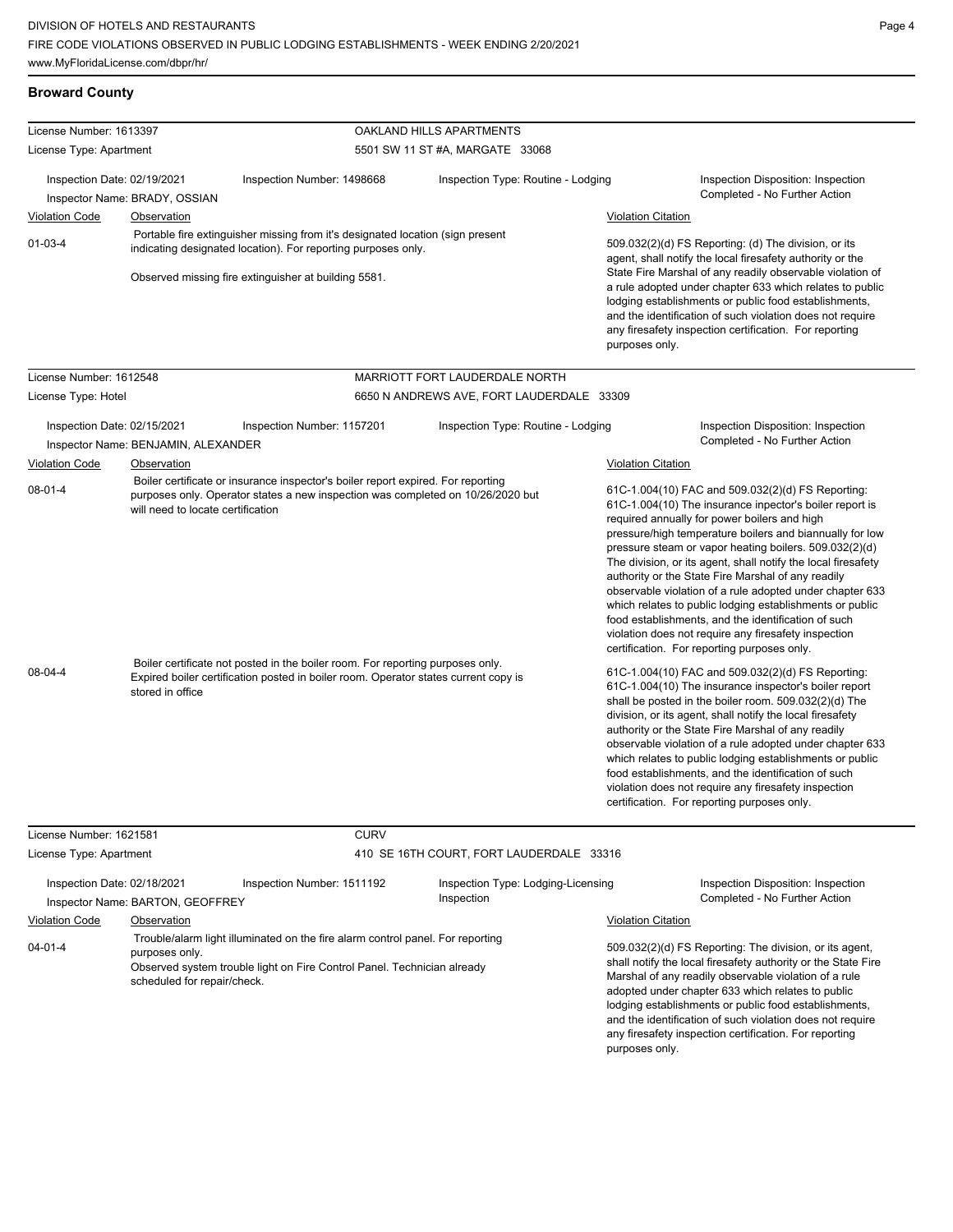## **Broward County**

| License Number: 1602591<br>License Type: Motel |                                                               |                                                                                                                                                                                                                                                    | <b>PLANTATION INN</b><br>375 N ST RD 7, PLANTATION 33317 |                                             |                                                                                                                                                                                                                                                                                                                                                                                                                            |  |
|------------------------------------------------|---------------------------------------------------------------|----------------------------------------------------------------------------------------------------------------------------------------------------------------------------------------------------------------------------------------------------|----------------------------------------------------------|---------------------------------------------|----------------------------------------------------------------------------------------------------------------------------------------------------------------------------------------------------------------------------------------------------------------------------------------------------------------------------------------------------------------------------------------------------------------------------|--|
|                                                |                                                               |                                                                                                                                                                                                                                                    |                                                          |                                             |                                                                                                                                                                                                                                                                                                                                                                                                                            |  |
| Inspection Date: 12/01/2020                    | Inspector Name: NEALY, VALENCIA                               | Inspection Number: 1212629                                                                                                                                                                                                                         | Inspection Type: Routine - Lodging                       |                                             | Inspection Disposition: Inspection<br>Completed - No Further Action                                                                                                                                                                                                                                                                                                                                                        |  |
| <b>Violation Code</b><br>$01 - 02 - 4$         | Observation<br>recharge zone room 111.<br>Priority: Reporting | Observed: Portable fire extinguisher pressure gauge indicates the extinguisher is<br>in need of recharge. For reporting purposes only. -Observed fire extinguisher in<br>-Observed no fire extinguisher provided near rooms 301, 313, 213 and 114. |                                                          | <b>Violation Citation</b><br>purposes only. | 509.032(2)(d) FS Reporting: (d) The division, or its<br>agent, shall notify the local firesafety authority or the<br>State Fire Marshal of any readily observable violation of<br>a rule adopted under chapter 633 which relates to public<br>lodging establishments or public food establishments,<br>and the identification of such violation does not require<br>any firesafety inspection certification. For reporting |  |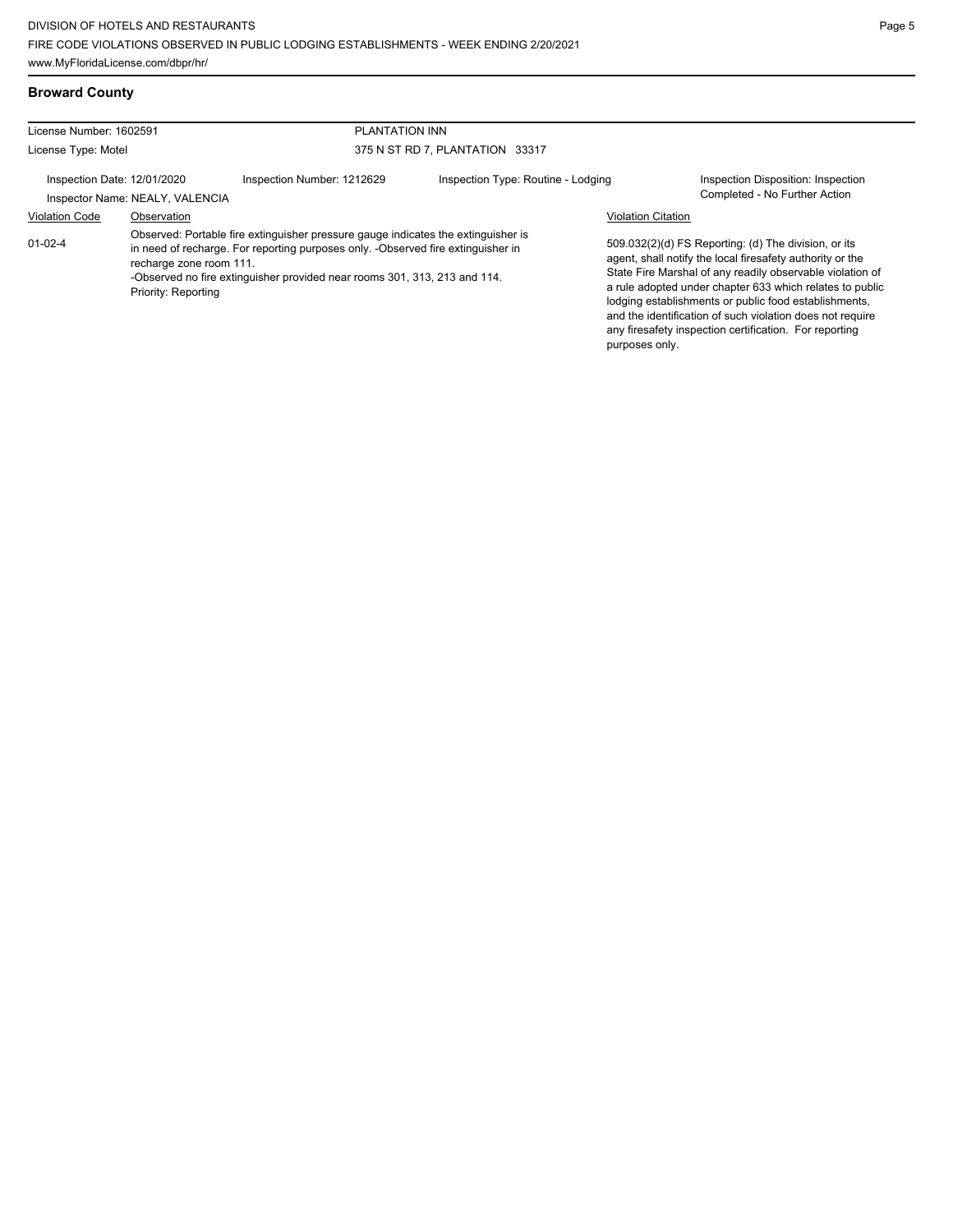| License Number: 2309450                                      |                                   |                                                                                                                                                                      | <b>75 WEST APARTMENTS</b>          |                                                                                                                                                                                                                                                                                                                                                                                                                                              |
|--------------------------------------------------------------|-----------------------------------|----------------------------------------------------------------------------------------------------------------------------------------------------------------------|------------------------------------|----------------------------------------------------------------------------------------------------------------------------------------------------------------------------------------------------------------------------------------------------------------------------------------------------------------------------------------------------------------------------------------------------------------------------------------------|
| License Type: Apartment                                      |                                   |                                                                                                                                                                      | 75 WEST 28 ST, HIALEAH 33010       |                                                                                                                                                                                                                                                                                                                                                                                                                                              |
| Inspection Date: 02/17/2021                                  | Inspector Name: PRIETO, EDGAR     | Inspection Number: 1502782                                                                                                                                           | Inspection Type: Routine - Lodging | Inspection Disposition: Warning<br>Issued                                                                                                                                                                                                                                                                                                                                                                                                    |
| <b>Violation Code</b>                                        | <b>Observation</b>                |                                                                                                                                                                      |                                    | <b>Violation Citation</b>                                                                                                                                                                                                                                                                                                                                                                                                                    |
| $01-06-4$                                                    | and between apartments #2 and #3. | Portable fire extinguisher locked in a box with no means of access to the fire<br>extinguisher. For reporting purposes only. Observed between apartments #8 and 9    |                                    | 509.032(2)(d) FS Reporting: (d) The division, or its<br>agent, shall notify the local firesafety authority or the<br>State Fire Marshal of any readily observable violation of<br>a rule adopted under chapter 633 which relates to public<br>lodging establishments or public food establishments,<br>and the identification of such violation does not require<br>any firesafety inspection certification. For reporting<br>purposes only. |
| License Number: 2318417                                      |                                   | PRASAD NARAYANA                                                                                                                                                      |                                    |                                                                                                                                                                                                                                                                                                                                                                                                                                              |
| License Type: Apartment                                      |                                   |                                                                                                                                                                      | 55 W 6 ST, HIALEAH 33010           |                                                                                                                                                                                                                                                                                                                                                                                                                                              |
| Inspection Date: 02/16/2021                                  | Inspector Name: PRIETO, EDGAR     | Inspection Number: 1498576                                                                                                                                           | Inspection Type: Routine - Lodging | Inspection Disposition: Administrative<br>complaint recommended                                                                                                                                                                                                                                                                                                                                                                              |
| <b>Violation Code</b>                                        | <b>Observation</b>                |                                                                                                                                                                      |                                    | <b>Violation Citation</b>                                                                                                                                                                                                                                                                                                                                                                                                                    |
| $01 - 06 - 4$                                                |                                   | Portable fire extinguisher locked in a box with no means of access to the fire<br>extinguisher. For reporting purposes only. Observed in front of the apartment #1A. |                                    | 509.032(2)(d) FS Reporting: (d) The division, or its<br>agent, shall notify the local firesafety authority or the<br>State Fire Marshal of any readily observable violation of<br>a rule adopted under chapter 633 which relates to public<br>lodging establishments or public food establishments,<br>and the identification of such violation does not require<br>any firesafety inspection certification. For reporting<br>purposes only. |
| License Number: 2308662                                      |                                   |                                                                                                                                                                      | DELRIO MOYA PEREZSANZ & PUIGCE     |                                                                                                                                                                                                                                                                                                                                                                                                                                              |
| License Type: Apartment                                      |                                   |                                                                                                                                                                      | 80 W 23 ST, HIALEAH 330102256      |                                                                                                                                                                                                                                                                                                                                                                                                                                              |
| Inspection Date: 02/17/2021                                  | Inspector Name: PRIETO, EDGAR     | Inspection Number: 1492615                                                                                                                                           | Inspection Type: Routine - Lodging | Inspection Disposition: Administrative<br>complaint recommended                                                                                                                                                                                                                                                                                                                                                                              |
| Violation Code                                               | Observation                       |                                                                                                                                                                      |                                    | <b>Violation Citation</b>                                                                                                                                                                                                                                                                                                                                                                                                                    |
| $01 - 02 - 4$                                                |                                   | Portable fire extinguisher pressure gauge indicates the extinguisher is in need of<br>recharge. For reporting purposes only. Located between apartments #7 and #8.   |                                    | 509.032(2)(d) FS Reporting: (d) The division, or its<br>agent, shall notify the local firesafety authority or the<br>State Fire Marshal of any readily observable violation of<br>a rule adopted under chapter 633 which relates to public<br>lodging establishments or public food establishments,<br>and the identification of such violation does not require<br>any firesafety inspection certification. For reporting<br>purposes only. |
| License Number: 2308499                                      |                                   | <b>RODRIGUEZ APTS</b>                                                                                                                                                |                                    |                                                                                                                                                                                                                                                                                                                                                                                                                                              |
| License Type: Apartment                                      |                                   |                                                                                                                                                                      | 74 W 12 ST, HIALEAH 330103992      |                                                                                                                                                                                                                                                                                                                                                                                                                                              |
| Inspection Date: 02/19/2021<br>Inspector Name: PRIETO, EDGAR |                                   | Inspection Number: 1490208                                                                                                                                           | Inspection Type: Routine - Lodging | Inspection Disposition: Warning<br>Issued                                                                                                                                                                                                                                                                                                                                                                                                    |
| <b>Violation Code</b>                                        | <b>Observation</b>                |                                                                                                                                                                      |                                    | <b>Violation Citation</b>                                                                                                                                                                                                                                                                                                                                                                                                                    |
| $01-05-4$                                                    |                                   | Portable fire extinguisher obstructed/not accessible. For reporting purposes only.<br>Observed between apartments #2 and #3.                                         |                                    | 509.032(2)(d) FS Reporting: (d) The division, or its<br>agent, shall notify the local firesafety authority or the<br>State Fire Marshal of any readily observable violation of<br>a rule adopted under chapter 633 which relates to public<br>lodging establishments or public food establishments,<br>and the identification of such violation does not require<br>any firesafety inspection certification. For reporting<br>purposes only. |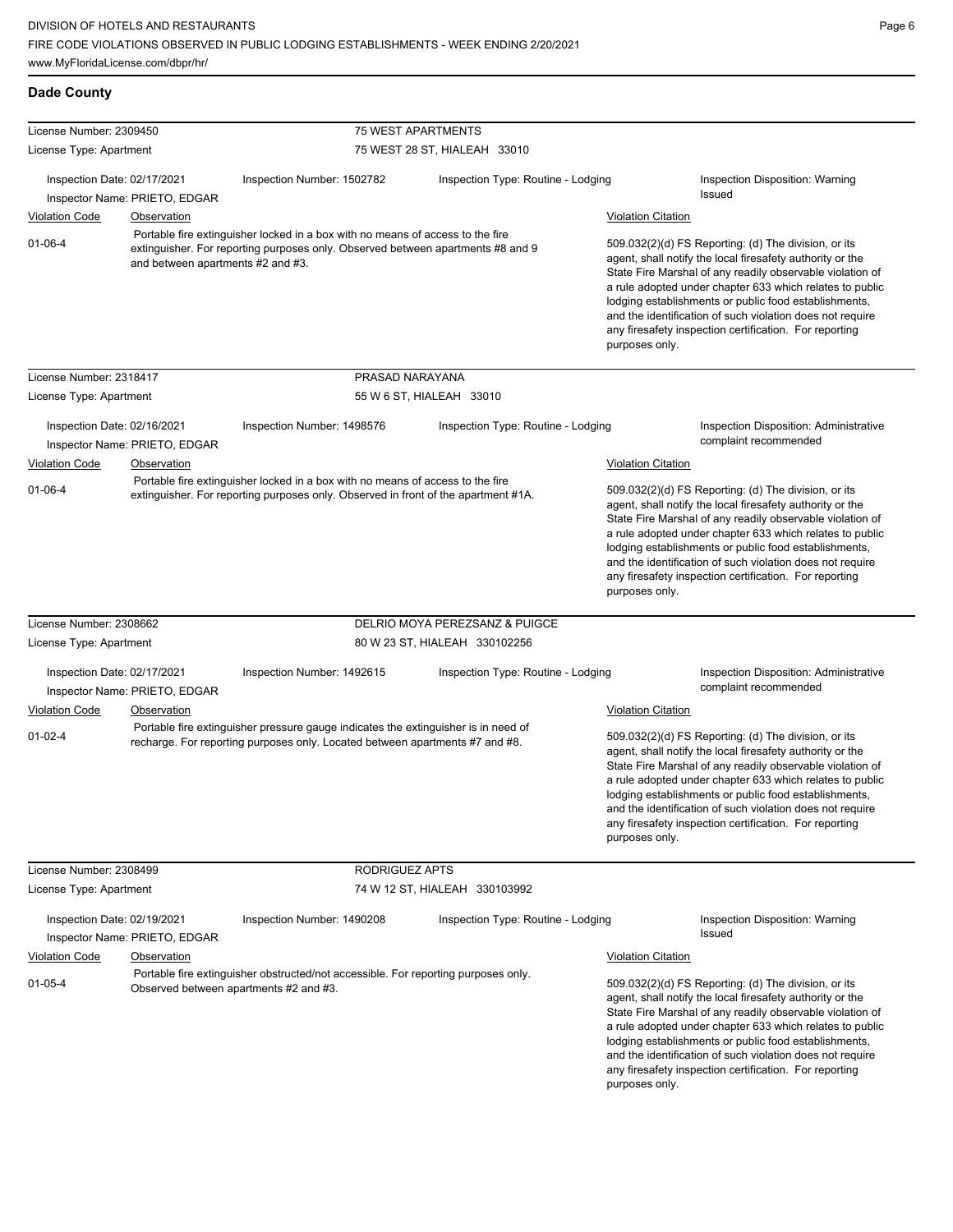any firesafety inspection certification. For reporting

| License Number: 2302002                                        |                                                                                                                                                                                                                                                                                                                                                                                                                                                                                                                                                         |                                                                                                                                                | <b>WINSTON APARTMENTS</b>                                                                                                                                                                                                                                      |                                                          |                                                                                                                                                                                                                                                                                                                                                                                                                                          |  |
|----------------------------------------------------------------|---------------------------------------------------------------------------------------------------------------------------------------------------------------------------------------------------------------------------------------------------------------------------------------------------------------------------------------------------------------------------------------------------------------------------------------------------------------------------------------------------------------------------------------------------------|------------------------------------------------------------------------------------------------------------------------------------------------|----------------------------------------------------------------------------------------------------------------------------------------------------------------------------------------------------------------------------------------------------------------|----------------------------------------------------------|------------------------------------------------------------------------------------------------------------------------------------------------------------------------------------------------------------------------------------------------------------------------------------------------------------------------------------------------------------------------------------------------------------------------------------------|--|
| License Type: Apartment                                        |                                                                                                                                                                                                                                                                                                                                                                                                                                                                                                                                                         |                                                                                                                                                | 25 W 6 ST, HIALEAH 330104778                                                                                                                                                                                                                                   |                                                          |                                                                                                                                                                                                                                                                                                                                                                                                                                          |  |
|                                                                | Inspection Date: 02/19/2021<br>Inspector Name: SANCHEZ, JAVIER                                                                                                                                                                                                                                                                                                                                                                                                                                                                                          | Inspection Number: 1499946                                                                                                                     | Inspection Type: Routine - Lodging                                                                                                                                                                                                                             |                                                          | Inspection Disposition: Inspection<br>Completed - No Further Action                                                                                                                                                                                                                                                                                                                                                                      |  |
| <b>Violation Code</b>                                          | Observation                                                                                                                                                                                                                                                                                                                                                                                                                                                                                                                                             |                                                                                                                                                |                                                                                                                                                                                                                                                                |                                                          | <b>Violation Citation</b>                                                                                                                                                                                                                                                                                                                                                                                                                |  |
| $02 - 08 - 4$                                                  | Propane (LP gas) tank having a water capacity greater than 2.7 lbs. stored under<br>509.032(2)(d) FS Reporting: (d) The division, or its<br>a stairwell. For reporting purposes only. Back of the building close to unit 5.<br>agent, shall notify the local firesafety authority or the<br>State Fire Marshal of any readily observable violation of<br>lodging establishments or public food establishments,<br>and the identification of such violation does not require<br>any firesafety inspection certification. For reporting<br>purposes only. |                                                                                                                                                |                                                                                                                                                                                                                                                                | a rule adopted under chapter 633 which relates to public |                                                                                                                                                                                                                                                                                                                                                                                                                                          |  |
| License Number: 2310927                                        |                                                                                                                                                                                                                                                                                                                                                                                                                                                                                                                                                         |                                                                                                                                                | <b>WATERVIEW VILLAS INC APTS</b>                                                                                                                                                                                                                               |                                                          |                                                                                                                                                                                                                                                                                                                                                                                                                                          |  |
| License Type: Apartment                                        |                                                                                                                                                                                                                                                                                                                                                                                                                                                                                                                                                         |                                                                                                                                                | 1225 W OKEECHOBEE RD, HIALEAH 330107900                                                                                                                                                                                                                        |                                                          |                                                                                                                                                                                                                                                                                                                                                                                                                                          |  |
| Inspection Date: 02/19/2021<br>Inspector Name: SANCHEZ, JAVIER |                                                                                                                                                                                                                                                                                                                                                                                                                                                                                                                                                         | Inspection Number: 1504707                                                                                                                     | Inspection Type: Routine - Lodging                                                                                                                                                                                                                             |                                                          | Inspection Disposition: Call Back -<br>Complied                                                                                                                                                                                                                                                                                                                                                                                          |  |
| Violation Code                                                 | Observation                                                                                                                                                                                                                                                                                                                                                                                                                                                                                                                                             |                                                                                                                                                | - From initial inspection : Trouble/alarm light illuminated on the fire alarm control<br>panel. For reporting purposes only. - From follow-up inspection 2021-02-19: Still<br>observed Trouble/alarm light illuminated on the fire alarm control panel. **Time |                                                          | <b>Violation Citation</b>                                                                                                                                                                                                                                                                                                                                                                                                                |  |
| $04 - 01 - 4$<br>Extended**                                    |                                                                                                                                                                                                                                                                                                                                                                                                                                                                                                                                                         |                                                                                                                                                |                                                                                                                                                                                                                                                                |                                                          | 509.032(2)(d) FS Reporting: The division, or its agent,<br>shall notify the local firesafety authority or the State Fire<br>Marshal of any readily observable violation of a rule<br>adopted under chapter 633 which relates to public<br>lodging establishments or public food establishments,<br>and the identification of such violation does not require<br>any firesafety inspection certification. For reporting<br>purposes only. |  |
| License Number: 2320410                                        |                                                                                                                                                                                                                                                                                                                                                                                                                                                                                                                                                         | <b>DELUXE INN MOTEL</b>                                                                                                                        |                                                                                                                                                                                                                                                                |                                                          |                                                                                                                                                                                                                                                                                                                                                                                                                                          |  |
| License Type: Motel                                            |                                                                                                                                                                                                                                                                                                                                                                                                                                                                                                                                                         |                                                                                                                                                | 28475 S DIXIE HWY, MIAMI 33033                                                                                                                                                                                                                                 |                                                          |                                                                                                                                                                                                                                                                                                                                                                                                                                          |  |
|                                                                | Inspection Date: 02/17/2021<br>Inspector Name: GONZALEZ, RICARDO                                                                                                                                                                                                                                                                                                                                                                                                                                                                                        | Inspection Number: 1214753                                                                                                                     | Inspection Type: Routine - Lodging                                                                                                                                                                                                                             |                                                          | Inspection Disposition: Warning<br>Issued                                                                                                                                                                                                                                                                                                                                                                                                |  |
| Violation Code                                                 | Observation                                                                                                                                                                                                                                                                                                                                                                                                                                                                                                                                             |                                                                                                                                                |                                                                                                                                                                                                                                                                | <b>Violation Citation</b>                                |                                                                                                                                                                                                                                                                                                                                                                                                                                          |  |
| $01 - 05 - 4$                                                  |                                                                                                                                                                                                                                                                                                                                                                                                                                                                                                                                                         | Portable fire extinguisher obstructed/not accessible. For reporting purposes only.<br>Breaking device missing on fire extinguisher by unit 20. |                                                                                                                                                                                                                                                                |                                                          | 509.032(2)(d) FS Reporting: (d) The division, or its<br>agent, shall notify the local firesafety authority or the<br>State Fire Marshal of any readily observable violation of<br>a rule adopted under chapter 633 which relates to public<br>lodging establishments or public food establishments,<br>and the identification of such violation does not require                                                                         |  |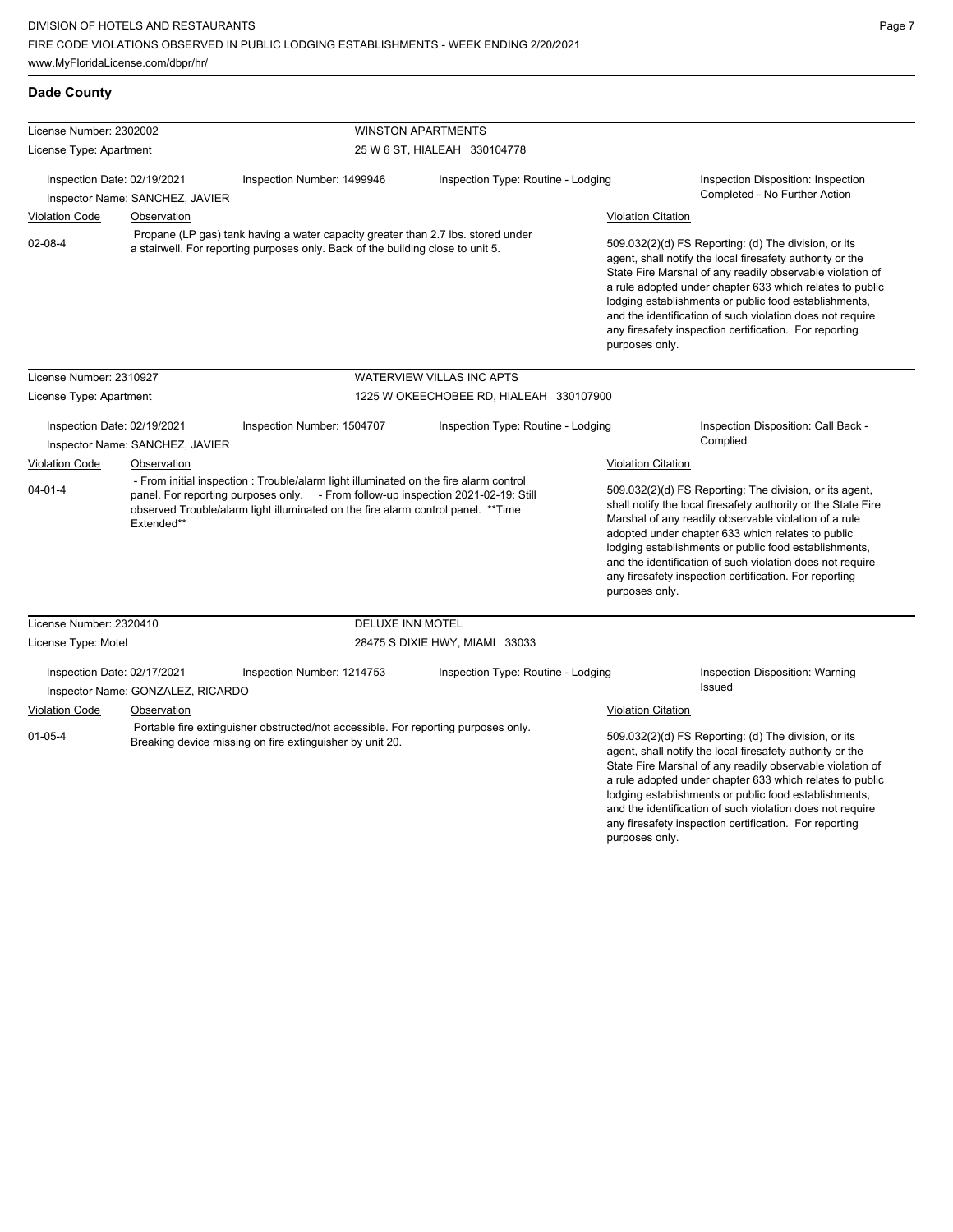| License Number: 2307353          |                                     | <b>GABLES COVE</b>                                                                                                                       |                                                  |                                                                                                                                                                                                                                                                                                                                                                                                                                                                |
|----------------------------------|-------------------------------------|------------------------------------------------------------------------------------------------------------------------------------------|--------------------------------------------------|----------------------------------------------------------------------------------------------------------------------------------------------------------------------------------------------------------------------------------------------------------------------------------------------------------------------------------------------------------------------------------------------------------------------------------------------------------------|
| License Type: Motel              |                                     |                                                                                                                                          | 4700 SW 8 ST, CORAL GABLES 33134                 |                                                                                                                                                                                                                                                                                                                                                                                                                                                                |
| Inspection Date: 02/19/2021      | Inspector Name: GONZALEZ, ALEJANDRO | Inspection Number: 1215309                                                                                                               | Inspection Type: Routine - Lodging               | <b>Inspection Disposition: Warning</b><br>Issued                                                                                                                                                                                                                                                                                                                                                                                                               |
| <b>Violation Code</b>            | Observation                         |                                                                                                                                          |                                                  | <b>Violation Citation</b>                                                                                                                                                                                                                                                                                                                                                                                                                                      |
| $01 - 06 - 4$                    |                                     | Portable fire extinguisher locked in a box with no means of access to the fire<br>extinguisher. For reporting purposes only. **Warning** |                                                  | 509.032(2)(d) FS Reporting: (d) The division, or its<br>agent, shall notify the local firesafety authority or the<br>State Fire Marshal of any readily observable violation of<br>a rule adopted under chapter 633 which relates to public<br>lodging establishments or public food establishments,<br>and the identification of such violation does not require<br>any firesafety inspection certification. For reporting<br>purposes only.                   |
| $04 - 01 - 4$                    | purposes only. **Warning**          | Trouble/alarm light illuminated on the fire alarm control panel. For reporting                                                           |                                                  | 509.032(2)(d) FS Reporting: The division, or its agent,<br>shall notify the local firesafety authority or the State Fire<br>Marshal of any readily observable violation of a rule<br>adopted under chapter 633 which relates to public<br>lodging establishments or public food establishments,<br>and the identification of such violation does not require<br>any firesafety inspection certification. For reporting<br>purposes only.                       |
| License Number: 2330543          |                                     | <b>DOWNTOWN VILLAS</b>                                                                                                                   |                                                  |                                                                                                                                                                                                                                                                                                                                                                                                                                                                |
| License Type: Apartment          |                                     |                                                                                                                                          | 439 NW 8 ST, MIAMI 33136                         |                                                                                                                                                                                                                                                                                                                                                                                                                                                                |
| Inspection Date: 02/19/2021      | Inspector Name: HENLEY, LATONYA     | Inspection Number: 1511200                                                                                                               | Inspection Type: Lodging-Licensing<br>Inspection | <b>Inspection Disposition: Inspection</b><br>Completed - No Further Action                                                                                                                                                                                                                                                                                                                                                                                     |
| <b>Violation Code</b>            | Observation                         |                                                                                                                                          |                                                  | <b>Violation Citation</b>                                                                                                                                                                                                                                                                                                                                                                                                                                      |
| $01 - 01 - 4$                    |                                     | Portable fire extinguisher pressure gauge indicates the extinguisher is<br>overcharged. For reporting purposes only. By unit 103.        |                                                  | 509.032(2)(d) FS Reporting: (d) The division, or its<br>agent, shall notify the local firesafety authority or the<br>State Fire Marshal of any readily observable violation of<br>a rule adopted under chapter 633 which relates to public<br>lodging establishments or public food establishments,<br>and the identification of such violation does not require<br>any firesafety inspection certification. For reporting<br>purposes only.                   |
| License Number: 2328949          |                                     | <b>RIVERSIDE HOTEL</b>                                                                                                                   |                                                  |                                                                                                                                                                                                                                                                                                                                                                                                                                                                |
| License Type: Motel              |                                     |                                                                                                                                          | 498 NE 78 ST, MIAMI 33138                        |                                                                                                                                                                                                                                                                                                                                                                                                                                                                |
| Inspection Date: 02/16/2021      | Inspector Name: PICO, JORGE         | Inspection Number: 1213872                                                                                                               | Inspection Type: Routine - Lodging               | <b>Inspection Disposition: Warning</b><br>Issued                                                                                                                                                                                                                                                                                                                                                                                                               |
| <b>Violation Code</b><br>04-01-4 | Observation<br>purposes only.       | Trouble/alarm light illuminated on the fire alarm control panel. For reporting                                                           |                                                  | Violation Citation<br>509.032(2)(d) FS Reporting: The division, or its agent,<br>shall notify the local firesafety authority or the State Fire<br>Marshal of any readily observable violation of a rule<br>adopted under chapter 633 which relates to public<br>lodging establishments or public food establishments,<br>and the identification of such violation does not require<br>any firesafety inspection certification. For reporting<br>purposes only. |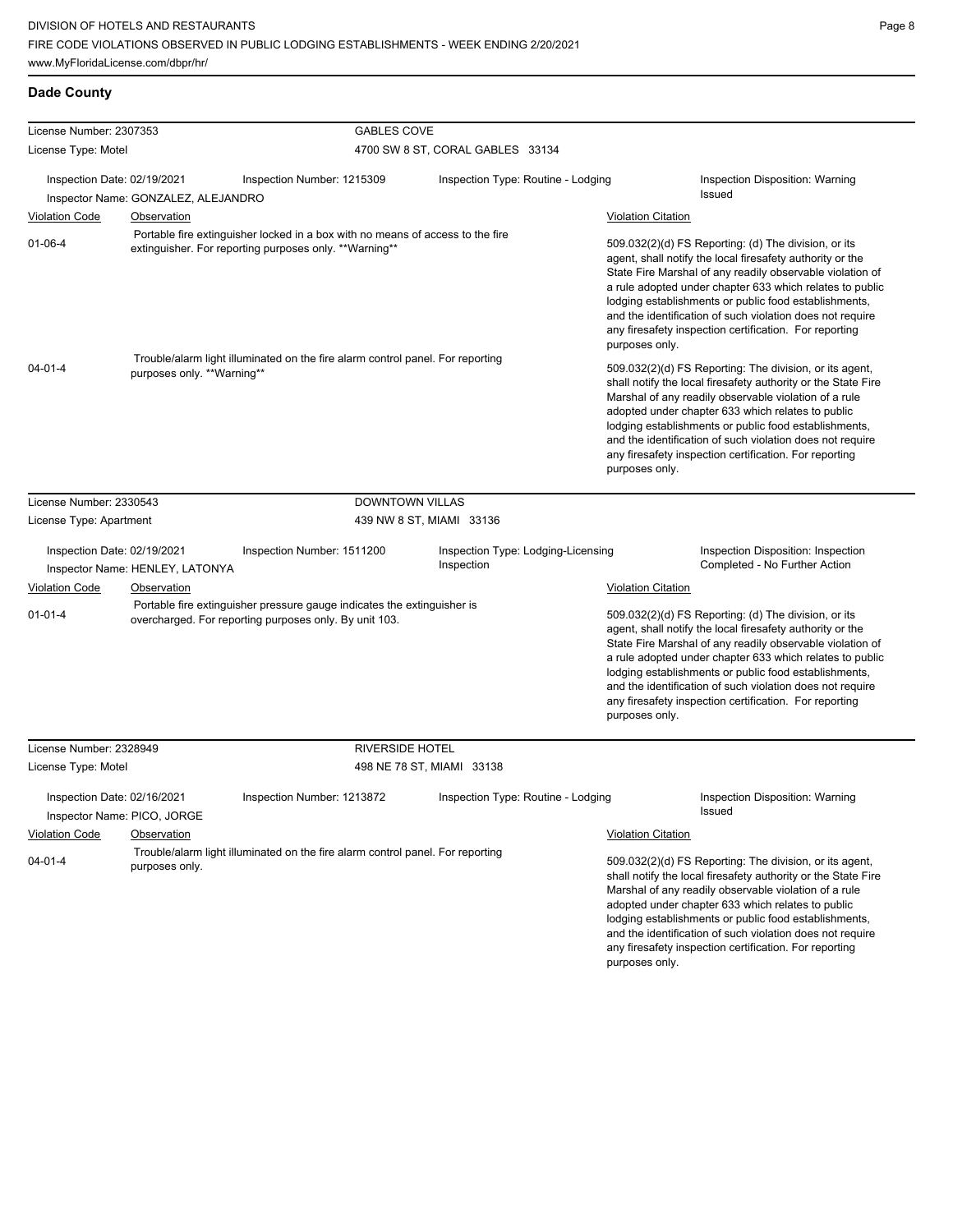| <b>Dade County</b>                                                                                                |                                                                                                                                                                                            |                                                                                |                                 |                                       |  |                                                                                                                                                                                                                                                                                                                                                                                                                                          |                                                                                                                                                                                                                                                                                                                                                                                                                        |  |
|-------------------------------------------------------------------------------------------------------------------|--------------------------------------------------------------------------------------------------------------------------------------------------------------------------------------------|--------------------------------------------------------------------------------|---------------------------------|---------------------------------------|--|------------------------------------------------------------------------------------------------------------------------------------------------------------------------------------------------------------------------------------------------------------------------------------------------------------------------------------------------------------------------------------------------------------------------------------------|------------------------------------------------------------------------------------------------------------------------------------------------------------------------------------------------------------------------------------------------------------------------------------------------------------------------------------------------------------------------------------------------------------------------|--|
| License Number: 2305235                                                                                           |                                                                                                                                                                                            |                                                                                | <b>MAJESTIC HOTEL</b>           |                                       |  |                                                                                                                                                                                                                                                                                                                                                                                                                                          |                                                                                                                                                                                                                                                                                                                                                                                                                        |  |
| License Type: Hotel                                                                                               |                                                                                                                                                                                            |                                                                                | 660 OCEAN DR, MIAMI BEACH 33139 |                                       |  |                                                                                                                                                                                                                                                                                                                                                                                                                                          |                                                                                                                                                                                                                                                                                                                                                                                                                        |  |
| Inspection Date: 02/15/2021                                                                                       | Inspector Name: WILLIAMS, ALFREDA                                                                                                                                                          | Inspection Number: 1156657                                                     |                                 | Inspection Type: Routine - Lodging    |  |                                                                                                                                                                                                                                                                                                                                                                                                                                          | Inspection Disposition: Warning<br><b>Issued</b>                                                                                                                                                                                                                                                                                                                                                                       |  |
| <b>Violation Code</b>                                                                                             | <b>Observation</b>                                                                                                                                                                         |                                                                                |                                 |                                       |  | <b>Violation Citation</b>                                                                                                                                                                                                                                                                                                                                                                                                                |                                                                                                                                                                                                                                                                                                                                                                                                                        |  |
| $04 - 04 - 4$                                                                                                     | Fire alarm control panel has no power. For reporting purposes only.<br>As per manager, sprinkler system was under repair. Power was restored to fire<br>alarm panel. **Corrected On-Site** |                                                                                |                                 |                                       |  | 509.032(2)(d) FS Reporting: The division, or its agent,<br>shall notify the local firesafety authority or the State Fire<br>Marshal of any readily observable violation of a rule<br>adopted under chapter 633 which relates to public<br>lodging establishments or public food establishments,<br>and the identification of such violation does not require<br>any firesafety inspection certification. For reporting<br>purposes only. |                                                                                                                                                                                                                                                                                                                                                                                                                        |  |
| License Number: 2329171                                                                                           |                                                                                                                                                                                            |                                                                                | Z OCEAN                         |                                       |  |                                                                                                                                                                                                                                                                                                                                                                                                                                          |                                                                                                                                                                                                                                                                                                                                                                                                                        |  |
| License Type: Hotel                                                                                               |                                                                                                                                                                                            |                                                                                |                                 | 1437 COLLINS AVE, MIAMI BEACH 33139   |  |                                                                                                                                                                                                                                                                                                                                                                                                                                          |                                                                                                                                                                                                                                                                                                                                                                                                                        |  |
| Inspection Date: 02/16/2021<br>Violation Code                                                                     | Inspector Name: HODGE, KRISTEN<br>Observation                                                                                                                                              | Inspection Number: 1156655                                                     |                                 | Inspection Type: Routine - Lodging    |  | <b>Violation Citation</b>                                                                                                                                                                                                                                                                                                                                                                                                                | Inspection Disposition: Warning<br><b>Issued</b>                                                                                                                                                                                                                                                                                                                                                                       |  |
| Trouble/alarm light illuminated on the fire alarm control panel. For reporting<br>$04 - 01 - 4$<br>purposes only. |                                                                                                                                                                                            |                                                                                |                                 |                                       |  | 509.032(2)(d) FS Reporting: The division, or its agent,<br>shall notify the local firesafety authority or the State Fire<br>Marshal of any readily observable violation of a rule<br>adopted under chapter 633 which relates to public<br>lodging establishments or public food establishments,<br>and the identification of such violation does not require<br>any firesafety inspection certification. For reporting<br>purposes only. |                                                                                                                                                                                                                                                                                                                                                                                                                        |  |
| License Number: 2329174                                                                                           |                                                                                                                                                                                            |                                                                                |                                 | ANGLER'S BOUTIQUE RESORT              |  |                                                                                                                                                                                                                                                                                                                                                                                                                                          |                                                                                                                                                                                                                                                                                                                                                                                                                        |  |
| License Type: Hotel                                                                                               |                                                                                                                                                                                            |                                                                                |                                 | 660 WASHINGTON AVE, MIAMI BEACH 33139 |  |                                                                                                                                                                                                                                                                                                                                                                                                                                          |                                                                                                                                                                                                                                                                                                                                                                                                                        |  |
| Inspection Date: 02/15/2021                                                                                       |                                                                                                                                                                                            | Inspection Number: 1156723                                                     |                                 | Inspection Type: Routine - Lodging    |  |                                                                                                                                                                                                                                                                                                                                                                                                                                          | Inspection Disposition: Warning                                                                                                                                                                                                                                                                                                                                                                                        |  |
|                                                                                                                   | Inspector Name: WILLIAMS, ALFREDA                                                                                                                                                          |                                                                                |                                 |                                       |  |                                                                                                                                                                                                                                                                                                                                                                                                                                          | Issued                                                                                                                                                                                                                                                                                                                                                                                                                 |  |
| <b>Violation Code</b>                                                                                             | Observation                                                                                                                                                                                |                                                                                |                                 |                                       |  | <b>Violation Citation</b>                                                                                                                                                                                                                                                                                                                                                                                                                |                                                                                                                                                                                                                                                                                                                                                                                                                        |  |
| $04 - 01 - 4$                                                                                                     | purposes only.                                                                                                                                                                             | Trouble/alarm light illuminated on the fire alarm control panel. For reporting |                                 |                                       |  | purposes only.                                                                                                                                                                                                                                                                                                                                                                                                                           | 509.032(2)(d) FS Reporting: The division, or its agent,<br>shall notify the local firesafety authority or the State Fire<br>Marshal of any readily observable violation of a rule<br>adopted under chapter 633 which relates to public<br>lodging establishments or public food establishments,<br>and the identification of such violation does not require<br>any firesafety inspection certification. For reporting |  |
| License Number: 2329241                                                                                           |                                                                                                                                                                                            |                                                                                | BENTLEY SOUTH BEACH             |                                       |  |                                                                                                                                                                                                                                                                                                                                                                                                                                          |                                                                                                                                                                                                                                                                                                                                                                                                                        |  |
| License Type: Hotel                                                                                               |                                                                                                                                                                                            |                                                                                |                                 | 510 OCEAN DR, MIAMI BEACH 33139       |  |                                                                                                                                                                                                                                                                                                                                                                                                                                          |                                                                                                                                                                                                                                                                                                                                                                                                                        |  |
| Inspection Date: 02/15/2021                                                                                       | Inspector Name: WILLIAMS, ALFREDA                                                                                                                                                          | Inspection Number: 1156449                                                     |                                 | Inspection Type: Routine - Lodging    |  |                                                                                                                                                                                                                                                                                                                                                                                                                                          | Inspection Disposition: Administrative<br>complaint recommended                                                                                                                                                                                                                                                                                                                                                        |  |
| <b>Violation Code</b>                                                                                             | Observation                                                                                                                                                                                |                                                                                |                                 |                                       |  | <b>Violation Citation</b>                                                                                                                                                                                                                                                                                                                                                                                                                |                                                                                                                                                                                                                                                                                                                                                                                                                        |  |
| $04 - 01 - 4$                                                                                                     | purposes only.                                                                                                                                                                             | Trouble/alarm light illuminated on the fire alarm control panel. For reporting |                                 |                                       |  | purposes only.                                                                                                                                                                                                                                                                                                                                                                                                                           | 509.032(2)(d) FS Reporting: The division, or its agent,<br>shall notify the local firesafety authority or the State Fire<br>Marshal of any readily observable violation of a rule<br>adopted under chapter 633 which relates to public<br>lodging establishments or public food establishments,<br>and the identification of such violation does not require<br>any firesafety inspection certification. For reporting |  |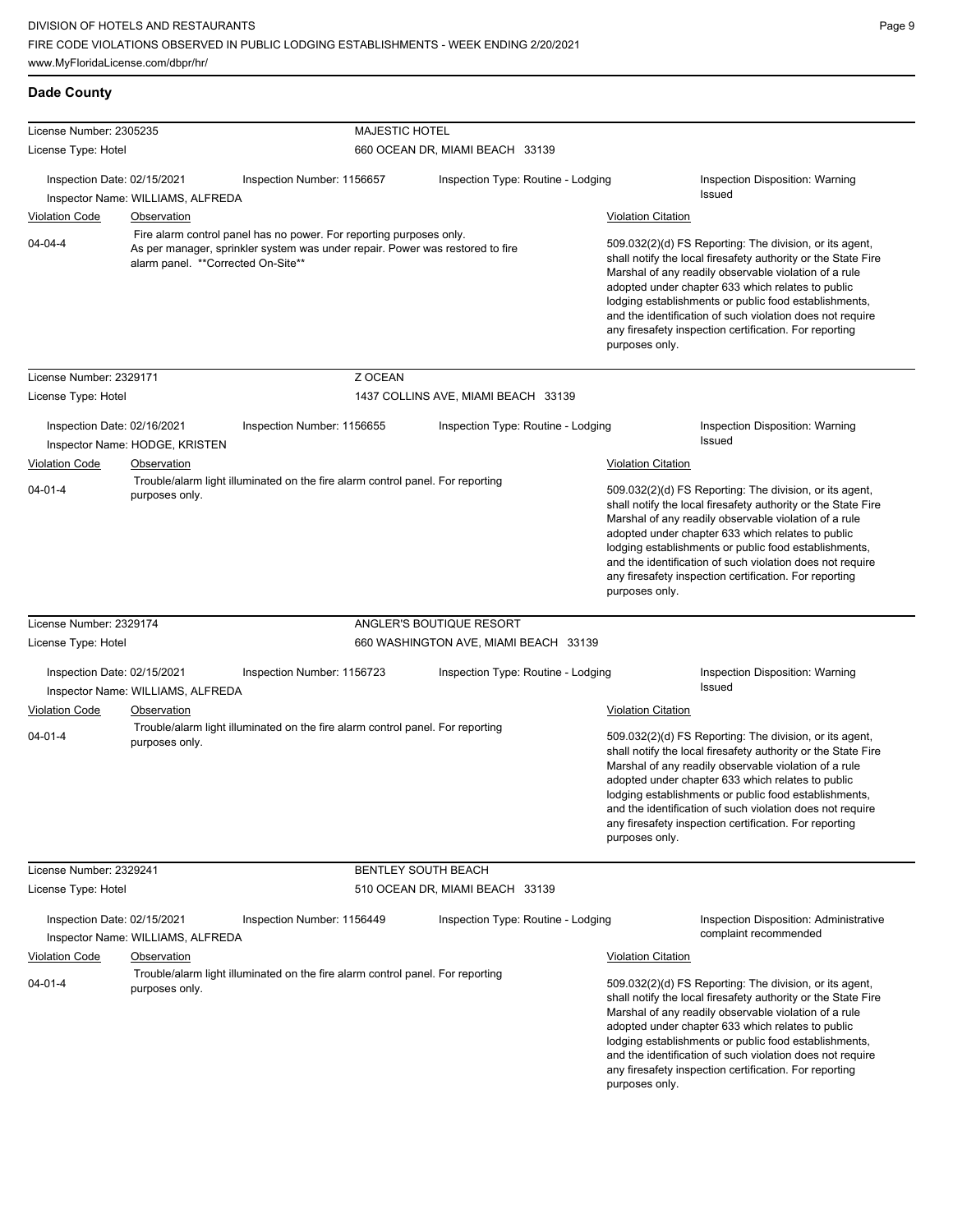| License Number: 2329419                              |                                                      | <b>LENNOX MIAMI</b>                                                                                                                                                                                                                                                                                               |                                                                                                                                                                                                                                                                                                                                                                                                                                                                                                                                                                              |                           |                                                                                                                                                                                                                                                                                                                                                                                                                                                                                                                                                                              |  |
|------------------------------------------------------|------------------------------------------------------|-------------------------------------------------------------------------------------------------------------------------------------------------------------------------------------------------------------------------------------------------------------------------------------------------------------------|------------------------------------------------------------------------------------------------------------------------------------------------------------------------------------------------------------------------------------------------------------------------------------------------------------------------------------------------------------------------------------------------------------------------------------------------------------------------------------------------------------------------------------------------------------------------------|---------------------------|------------------------------------------------------------------------------------------------------------------------------------------------------------------------------------------------------------------------------------------------------------------------------------------------------------------------------------------------------------------------------------------------------------------------------------------------------------------------------------------------------------------------------------------------------------------------------|--|
| License Type: Hotel                                  |                                                      |                                                                                                                                                                                                                                                                                                                   | 1900 COLLINS AVE, MIAMI BEACH 33139                                                                                                                                                                                                                                                                                                                                                                                                                                                                                                                                          |                           |                                                                                                                                                                                                                                                                                                                                                                                                                                                                                                                                                                              |  |
| Inspection Date: 02/17/2021                          |                                                      | Inspection Number: 1156896                                                                                                                                                                                                                                                                                        | Inspection Type: Routine - Lodging                                                                                                                                                                                                                                                                                                                                                                                                                                                                                                                                           |                           | Inspection Disposition: Warning<br>Issued                                                                                                                                                                                                                                                                                                                                                                                                                                                                                                                                    |  |
|                                                      | Inspector Name: HODGE, KRISTEN                       |                                                                                                                                                                                                                                                                                                                   |                                                                                                                                                                                                                                                                                                                                                                                                                                                                                                                                                                              |                           |                                                                                                                                                                                                                                                                                                                                                                                                                                                                                                                                                                              |  |
| <b>Violation Code</b>                                | <b>Observation</b>                                   |                                                                                                                                                                                                                                                                                                                   |                                                                                                                                                                                                                                                                                                                                                                                                                                                                                                                                                                              | <b>Violation Citation</b> |                                                                                                                                                                                                                                                                                                                                                                                                                                                                                                                                                                              |  |
| 08-04-4                                              | On-Site**                                            | Boiler certificate not posted in the boiler room. For reporting purposes only. Chief<br>Engineer is in the process of posting boiler certificates in boiler room. **Corrected                                                                                                                                     |                                                                                                                                                                                                                                                                                                                                                                                                                                                                                                                                                                              |                           | 61C-1.004(10) FAC and 509.032(2)(d) FS Reporting:<br>61C-1.004(10) The insurance inspector's boiler report<br>shall be posted in the boiler room. 509.032(2)(d) The<br>division, or its agent, shall notify the local firesafety<br>authority or the State Fire Marshal of any readily<br>observable violation of a rule adopted under chapter 633<br>which relates to public lodging establishments or public<br>food establishments, and the identification of such<br>violation does not require any firesafety inspection<br>certification. For reporting purposes only. |  |
| License Number: 2329435                              |                                                      |                                                                                                                                                                                                                                                                                                                   | KIMPTON HOTEL PALOMAR SOUTH BEACH                                                                                                                                                                                                                                                                                                                                                                                                                                                                                                                                            |                           |                                                                                                                                                                                                                                                                                                                                                                                                                                                                                                                                                                              |  |
| License Type: Hotel                                  |                                                      |                                                                                                                                                                                                                                                                                                                   | 1750 ALTON RD, MIAMI BEACH 33139                                                                                                                                                                                                                                                                                                                                                                                                                                                                                                                                             |                           |                                                                                                                                                                                                                                                                                                                                                                                                                                                                                                                                                                              |  |
| Inspection Date: 02/17/2021<br><b>Violation Code</b> | Inspector Name: HODGE, KRISTEN<br><b>Observation</b> | Inspection Number: 1156509                                                                                                                                                                                                                                                                                        | Inspection Type: Routine - Lodging                                                                                                                                                                                                                                                                                                                                                                                                                                                                                                                                           | <b>Violation Citation</b> | Inspection Disposition: Warning<br>Issued                                                                                                                                                                                                                                                                                                                                                                                                                                                                                                                                    |  |
| 08-04-4                                              |                                                      | Boiler certificate not posted in the boiler room. For reporting purposes only.<br>Boiler's are located at roof type area of hotel establishment, no boiler certificates<br>posted near boiler's. Chief engineer printed certificates and in the process of<br>posting near boiler's. ** Corrective Action Taken** | 61C-1.004(10) FAC and 509.032(2)(d) FS Reporting:<br>61C-1.004(10) The insurance inspector's boiler report<br>shall be posted in the boiler room. 509.032(2)(d) The<br>division, or its agent, shall notify the local firesafety<br>authority or the State Fire Marshal of any readily<br>observable violation of a rule adopted under chapter 633<br>which relates to public lodging establishments or public<br>food establishments, and the identification of such<br>violation does not require any firesafety inspection<br>certification. For reporting purposes only. |                           |                                                                                                                                                                                                                                                                                                                                                                                                                                                                                                                                                                              |  |
| License Number: 2301703                              |                                                      | <b>ISLAND HOUSE</b>                                                                                                                                                                                                                                                                                               |                                                                                                                                                                                                                                                                                                                                                                                                                                                                                                                                                                              |                           |                                                                                                                                                                                                                                                                                                                                                                                                                                                                                                                                                                              |  |
| License Type: Hotel                                  |                                                      |                                                                                                                                                                                                                                                                                                                   | 1428 COLLINS AVE, MIAMI BEACH 331394102                                                                                                                                                                                                                                                                                                                                                                                                                                                                                                                                      |                           |                                                                                                                                                                                                                                                                                                                                                                                                                                                                                                                                                                              |  |
| Inspection Date: 02/16/2021                          |                                                      | Inspection Number: 1156028                                                                                                                                                                                                                                                                                        | Inspection Type: Routine - Lodging                                                                                                                                                                                                                                                                                                                                                                                                                                                                                                                                           |                           | Inspection Disposition: Warning<br>Issued                                                                                                                                                                                                                                                                                                                                                                                                                                                                                                                                    |  |
|                                                      | Inspector Name: HODGE, KRISTEN                       |                                                                                                                                                                                                                                                                                                                   |                                                                                                                                                                                                                                                                                                                                                                                                                                                                                                                                                                              |                           |                                                                                                                                                                                                                                                                                                                                                                                                                                                                                                                                                                              |  |
| <b>Violation Code</b>                                | <b>Observation</b>                                   |                                                                                                                                                                                                                                                                                                                   |                                                                                                                                                                                                                                                                                                                                                                                                                                                                                                                                                                              | <b>Violation Citation</b> |                                                                                                                                                                                                                                                                                                                                                                                                                                                                                                                                                                              |  |
| $04 - 01 - 4$                                        | area of hotel establishment.                         | Trouble/alarm light illuminated on the fire alarm control panel. For reporting<br>purposes only. Observed trouble light illuminated on fire panel located at hallway                                                                                                                                              |                                                                                                                                                                                                                                                                                                                                                                                                                                                                                                                                                                              | purposes only.            | 509.032(2)(d) FS Reporting: The division, or its agent,<br>shall notify the local firesafety authority or the State Fire<br>Marshal of any readily observable violation of a rule<br>adopted under chapter 633 which relates to public<br>lodging establishments or public food establishments,<br>and the identification of such violation does not require<br>any firesafety inspection certification. For reporting                                                                                                                                                       |  |
| License Number: 2303938                              |                                                      | 631 39 13 ST APTS                                                                                                                                                                                                                                                                                                 |                                                                                                                                                                                                                                                                                                                                                                                                                                                                                                                                                                              |                           |                                                                                                                                                                                                                                                                                                                                                                                                                                                                                                                                                                              |  |
| License Type: Apartment                              |                                                      |                                                                                                                                                                                                                                                                                                                   | 631 13 ST, MIAMI BEACH 331394434                                                                                                                                                                                                                                                                                                                                                                                                                                                                                                                                             |                           |                                                                                                                                                                                                                                                                                                                                                                                                                                                                                                                                                                              |  |
| Inspection Date: 02/15/2021                          | Inspector Name: WILLIAMS, ALFREDA                    | Inspection Number: 1490265                                                                                                                                                                                                                                                                                        | Inspection Type: Routine - Lodging                                                                                                                                                                                                                                                                                                                                                                                                                                                                                                                                           |                           | Inspection Disposition: Inspection<br>Completed - No Further Action                                                                                                                                                                                                                                                                                                                                                                                                                                                                                                          |  |
| <b>Violation Code</b>                                | Observation                                          |                                                                                                                                                                                                                                                                                                                   |                                                                                                                                                                                                                                                                                                                                                                                                                                                                                                                                                                              | <b>Violation Citation</b> |                                                                                                                                                                                                                                                                                                                                                                                                                                                                                                                                                                              |  |
| $01 - 06 - 4$                                        |                                                      | Portable fire extinguisher locked in a box with no means of access to the fire<br>extinguisher. For reporting purposes only.                                                                                                                                                                                      |                                                                                                                                                                                                                                                                                                                                                                                                                                                                                                                                                                              | purposes only.            | 509.032(2)(d) FS Reporting: (d) The division, or its<br>agent, shall notify the local firesafety authority or the<br>State Fire Marshal of any readily observable violation of<br>a rule adopted under chapter 633 which relates to public<br>lodging establishments or public food establishments,<br>and the identification of such violation does not require<br>any firesafety inspection certification. For reporting                                                                                                                                                   |  |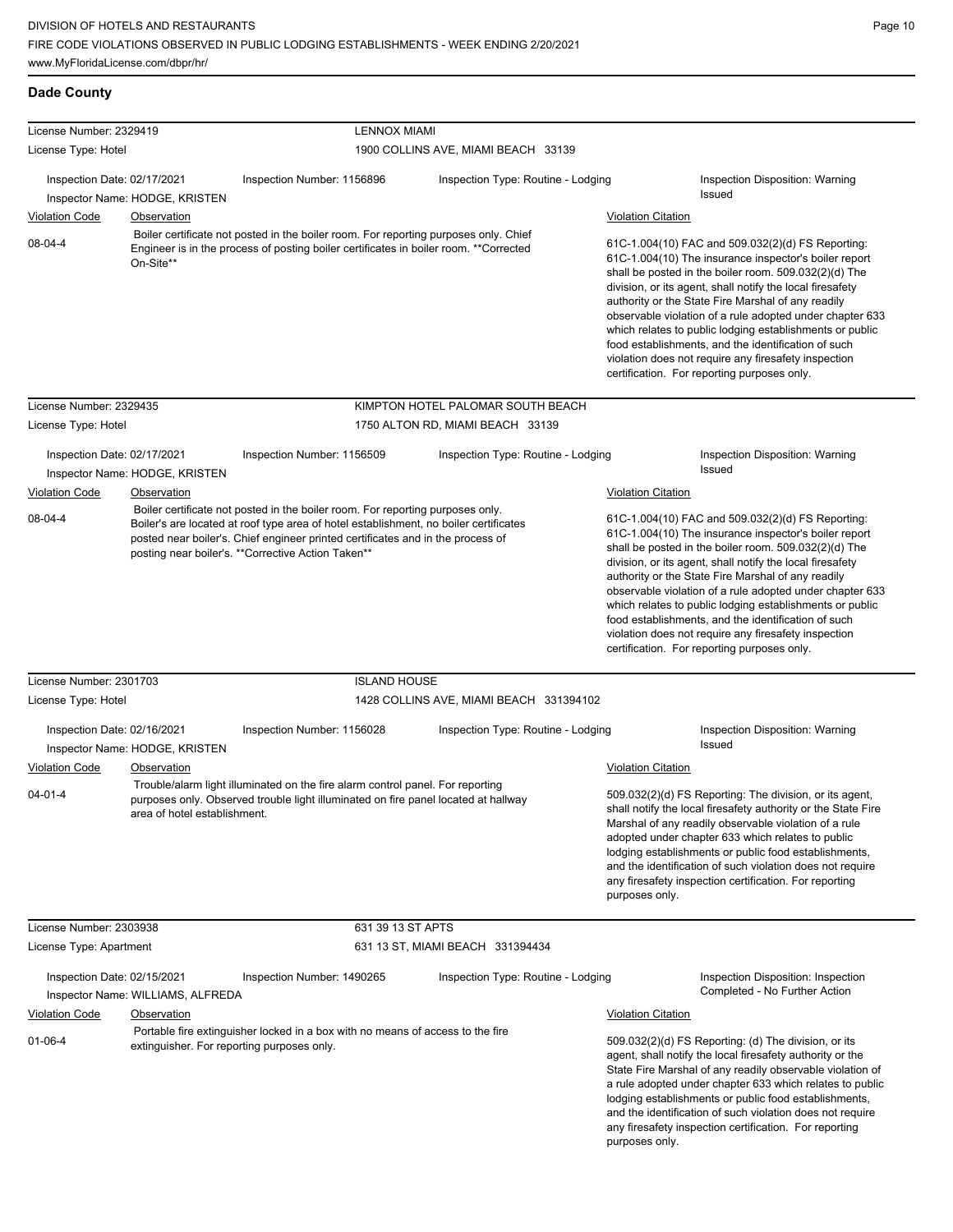certification. For reporting purposes only.

Page 11

| <b>Dade County</b>      |  |
|-------------------------|--|
| Licanea Numhar: 2320265 |  |

| License Number: 2329265                |                                 | <b>NEW POINT MIAMI</b>                                                                                                                                                   |                                               |                                             |                                                                                                                                                                                                                                                                                                                                                                                                                                                                                                                                                                                                                                                                                                 |  |
|----------------------------------------|---------------------------------|--------------------------------------------------------------------------------------------------------------------------------------------------------------------------|-----------------------------------------------|---------------------------------------------|-------------------------------------------------------------------------------------------------------------------------------------------------------------------------------------------------------------------------------------------------------------------------------------------------------------------------------------------------------------------------------------------------------------------------------------------------------------------------------------------------------------------------------------------------------------------------------------------------------------------------------------------------------------------------------------------------|--|
| License Type: Hotel                    |                                 |                                                                                                                                                                          | 5445 COLLINS AVE STE CU 15, MIAMI BEACH 33140 |                                             |                                                                                                                                                                                                                                                                                                                                                                                                                                                                                                                                                                                                                                                                                                 |  |
| Inspection Date: 02/16/2021            | Inspector Name: UNZAGA, MILADYS | Inspection Number: 1156923                                                                                                                                               | Inspection Type: Routine - Lodging            |                                             | Inspection Disposition: Warning<br>Issued                                                                                                                                                                                                                                                                                                                                                                                                                                                                                                                                                                                                                                                       |  |
| <b>Violation Code</b>                  | <b>Observation</b>              |                                                                                                                                                                          |                                               | <b>Violation Citation</b>                   |                                                                                                                                                                                                                                                                                                                                                                                                                                                                                                                                                                                                                                                                                                 |  |
| $08 - 01 - 4$                          | (FL 092741)                     | Boiler certificate or insurance inspector's boiler report expired. For reporting<br>purposes only. One of the boiler has the certificate already expired since 3/6/2020. |                                               |                                             | 61C-1.004(10) FAC and 509.032(2)(d) FS Reporting:<br>61C-1.004(10) The insurance inpector's boiler report is<br>required annually for power boilers and high<br>pressure/high temperature boilers and biannually for low<br>pressure steam or vapor heating boilers. 509.032(2)(d)<br>The division, or its agent, shall notify the local firesafety<br>authority or the State Fire Marshal of any readily<br>observable violation of a rule adopted under chapter 633<br>which relates to public lodging establishments or public<br>food establishments, and the identification of such<br>violation does not require any firesafety inspection<br>certification. For reporting purposes only. |  |
| License Number: 2329277                |                                 |                                                                                                                                                                          | HILTON CABANA MIAMI BEACH                     |                                             |                                                                                                                                                                                                                                                                                                                                                                                                                                                                                                                                                                                                                                                                                                 |  |
| License Type: Hotel                    |                                 |                                                                                                                                                                          | 6261 COLLINS AVE, MIAMI BEACH 33140           |                                             |                                                                                                                                                                                                                                                                                                                                                                                                                                                                                                                                                                                                                                                                                                 |  |
| Inspection Date: 02/19/2021            | Inspector Name: UNZAGA, MILADYS | Inspection Number: 1156705                                                                                                                                               | Inspection Type: Routine - Lodging            |                                             | Inspection Disposition: Warning<br>Issued                                                                                                                                                                                                                                                                                                                                                                                                                                                                                                                                                                                                                                                       |  |
| <b>Violation Code</b><br>$04 - 01 - 4$ | Observation<br>concierge desk.  | Trouble/alarm light illuminated on the fire alarm control panel. For reporting<br>purposes only. Observed trouble light illuminated on panel located behind              |                                               | <b>Violation Citation</b><br>purposes only. | 509.032(2)(d) FS Reporting: The division, or its agent,<br>shall notify the local firesafety authority or the State Fire<br>Marshal of any readily observable violation of a rule<br>adopted under chapter 633 which relates to public<br>lodging establishments or public food establishments,<br>and the identification of such violation does not require<br>any firesafety inspection certification. For reporting                                                                                                                                                                                                                                                                          |  |
| License Number: 2329399                |                                 |                                                                                                                                                                          | <b>DESIGN SUITES MIAMI BEACH</b>              |                                             |                                                                                                                                                                                                                                                                                                                                                                                                                                                                                                                                                                                                                                                                                                 |  |
| License Type: Hotel                    |                                 |                                                                                                                                                                          | 5445 COLLINS AVE STE CU14, MIAMI BEACH 33140  |                                             |                                                                                                                                                                                                                                                                                                                                                                                                                                                                                                                                                                                                                                                                                                 |  |
| Inspection Date: 02/16/2021            | Inspector Name: UNZAGA, MILADYS | Inspection Number: 1156467                                                                                                                                               | Inspection Type: Routine - Lodging            |                                             | Inspection Disposition: Warning<br>Issued                                                                                                                                                                                                                                                                                                                                                                                                                                                                                                                                                                                                                                                       |  |
| <b>Violation Code</b>                  | <b>Observation</b>              |                                                                                                                                                                          |                                               | <b>Violation Citation</b>                   |                                                                                                                                                                                                                                                                                                                                                                                                                                                                                                                                                                                                                                                                                                 |  |
| $08 - 01 - 4$                          | (FL 092741)                     | Boiler certificate or insurance inspector's boiler report expired. For reporting<br>purposes only. One of the boiler has the certificate already expired since 3/6/2020. |                                               |                                             | 61C-1.004(10) FAC and 509.032(2)(d) FS Reporting:<br>61C-1.004(10) The insurance inpector's boiler report is<br>required annually for power boilers and high<br>pressure/high temperature boilers and biannually for low<br>pressure steam or vapor heating boilers. 509.032(2)(d)<br>The division, or its agent, shall notify the local firesafety<br>authority or the State Fire Marshal of any readily<br>observable violation of a rule adopted under chapter 633<br>which relates to public lodging establishments or public<br>food establishments, and the identification of such<br>violation does not require any firesafety inspection                                                |  |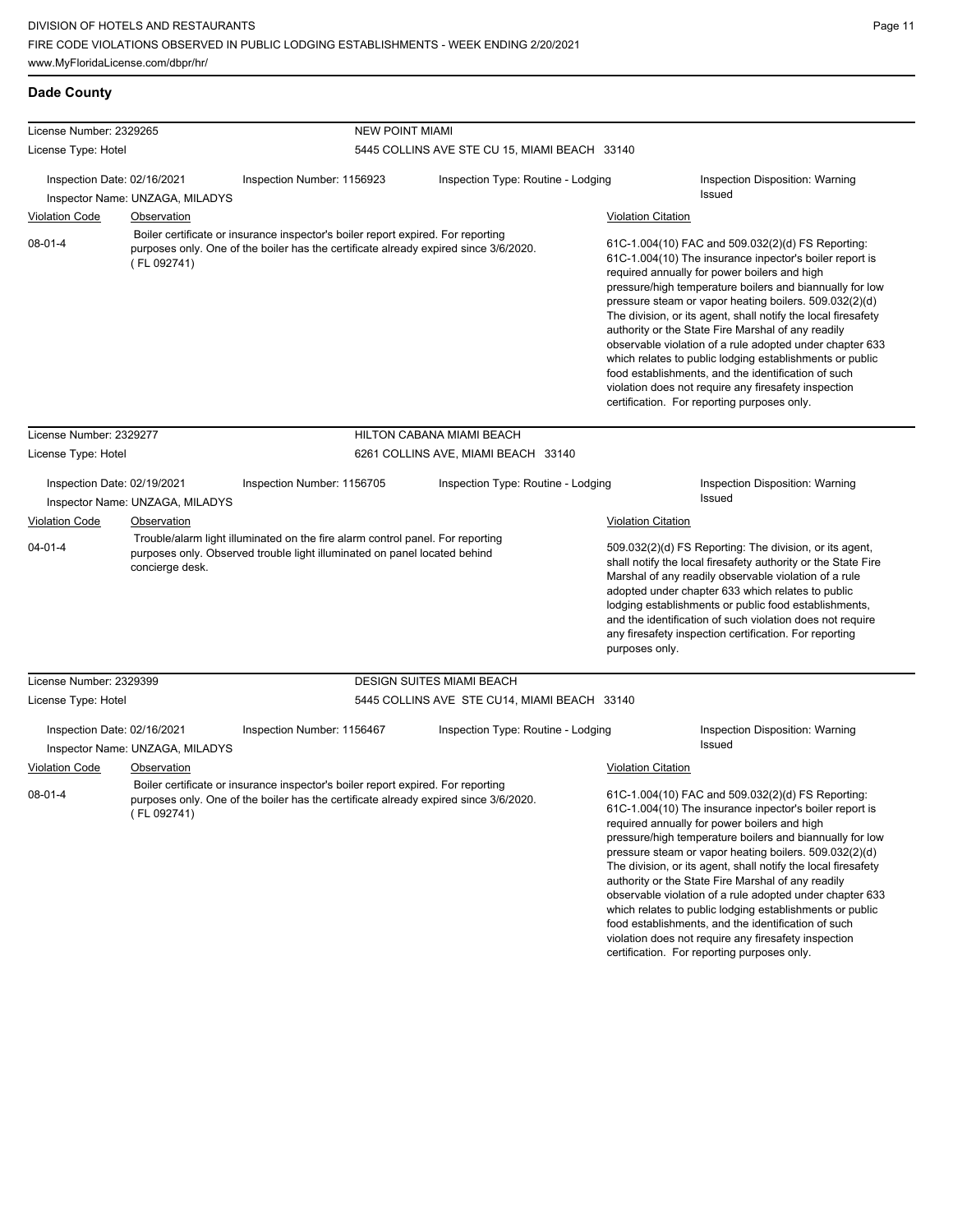| License Number: 2329452     |                                                |                                                                                                                                                                          | <b>GIRASOLE APARTMENTS</b>                   |                           |                                                                                                                                                                                                                                                                                                                                                                                                                                                                                                                                                                                                                                                                                                 |
|-----------------------------|------------------------------------------------|--------------------------------------------------------------------------------------------------------------------------------------------------------------------------|----------------------------------------------|---------------------------|-------------------------------------------------------------------------------------------------------------------------------------------------------------------------------------------------------------------------------------------------------------------------------------------------------------------------------------------------------------------------------------------------------------------------------------------------------------------------------------------------------------------------------------------------------------------------------------------------------------------------------------------------------------------------------------------------|
| License Type: Hotel         |                                                |                                                                                                                                                                          | 5445 COLLINS AVENUE CU 10, MIAMI BEACH 33140 |                           |                                                                                                                                                                                                                                                                                                                                                                                                                                                                                                                                                                                                                                                                                                 |
| Inspection Date: 02/16/2021 |                                                | Inspection Number: 1156919                                                                                                                                               | Inspection Type: Routine - Lodging           |                           | Inspection Disposition: Warning<br>Issued                                                                                                                                                                                                                                                                                                                                                                                                                                                                                                                                                                                                                                                       |
| <b>Violation Code</b>       | Inspector Name: UNZAGA, MILADYS                |                                                                                                                                                                          |                                              |                           |                                                                                                                                                                                                                                                                                                                                                                                                                                                                                                                                                                                                                                                                                                 |
| $01 - 06 - 4$               | Observation<br>located in front of the office. | Portable fire extinguisher locked in a box with no means of access to the fire<br>extinguisher. For reporting purposes only. No breaking device for extinguisher         |                                              | <b>Violation Citation</b> | 509.032(2)(d) FS Reporting: (d) The division, or its<br>agent, shall notify the local firesafety authority or the<br>State Fire Marshal of any readily observable violation of<br>a rule adopted under chapter 633 which relates to public<br>lodging establishments or public food establishments,                                                                                                                                                                                                                                                                                                                                                                                             |
|                             |                                                |                                                                                                                                                                          |                                              | purposes only.            | and the identification of such violation does not require<br>any firesafety inspection certification. For reporting                                                                                                                                                                                                                                                                                                                                                                                                                                                                                                                                                                             |
| $08 - 01 - 4$               |                                                | Boiler certificate or insurance inspector's boiler report expired. For reporting<br>purposes only. One of the boiler has the certificate already expired since 3/6/2020. |                                              |                           | 61C-1.004(10) FAC and 509.032(2)(d) FS Reporting:<br>61C-1.004(10) The insurance inpector's boiler report is<br>required annually for power boilers and high<br>pressure/high temperature boilers and biannually for low<br>pressure steam or vapor heating boilers. 509.032(2)(d)<br>The division, or its agent, shall notify the local firesafety<br>authority or the State Fire Marshal of any readily<br>observable violation of a rule adopted under chapter 633<br>which relates to public lodging establishments or public<br>food establishments, and the identification of such<br>violation does not require any firesafety inspection<br>certification. For reporting purposes only. |
| License Number: 2307620     |                                                |                                                                                                                                                                          | INTERNATIONAL INN MOTEL AT CSW               |                           |                                                                                                                                                                                                                                                                                                                                                                                                                                                                                                                                                                                                                                                                                                 |
| License Type: Motel         |                                                |                                                                                                                                                                          | 2301 NORMANDY DR, MIAMI BEACH 331414410      |                           |                                                                                                                                                                                                                                                                                                                                                                                                                                                                                                                                                                                                                                                                                                 |
| Inspection Date: 02/17/2021 | Inspector Name: PRIETO, VICENTE                | Inspection Number: 1214174                                                                                                                                               | Inspection Type: Routine - Lodging           |                           | Inspection Disposition: Warning<br>Issued                                                                                                                                                                                                                                                                                                                                                                                                                                                                                                                                                                                                                                                       |
| <b>Violation Code</b>       | Observation                                    |                                                                                                                                                                          |                                              | <b>Violation Citation</b> |                                                                                                                                                                                                                                                                                                                                                                                                                                                                                                                                                                                                                                                                                                 |
| $01 - 05 - 4$               | **Repeat Violation** **Warning**               | Portable fire extinguisher obstructed/not accessible. For reporting purposes only.<br>Observed fire extinguisher box with no breaking means, between units 114 y 115.    |                                              | purposes only.            | 509.032(2)(d) FS Reporting: (d) The division, or its<br>agent, shall notify the local firesafety authority or the<br>State Fire Marshal of any readily observable violation of<br>a rule adopted under chapter 633 which relates to public<br>lodging establishments or public food establishments,<br>and the identification of such violation does not require<br>any firesafety inspection certification. For reporting                                                                                                                                                                                                                                                                      |
| License Number: 2329408     |                                                |                                                                                                                                                                          | EVEN MIAMI AIRPORT HOTEL                     |                           |                                                                                                                                                                                                                                                                                                                                                                                                                                                                                                                                                                                                                                                                                                 |
| License Type: Hotel         |                                                |                                                                                                                                                                          | 3499 NW 25 ST, MIAMI 33142                   |                           |                                                                                                                                                                                                                                                                                                                                                                                                                                                                                                                                                                                                                                                                                                 |
| Inspection Date: 02/15/2021 | Inspector Name: APONTE RIVERA, MELISA          | Inspection Number: 1157413                                                                                                                                               | Inspection Type: Routine - Lodging           |                           | <b>Inspection Disposition: Warning</b><br>Issued                                                                                                                                                                                                                                                                                                                                                                                                                                                                                                                                                                                                                                                |
| <b>Violation Code</b>       | Observation                                    |                                                                                                                                                                          |                                              | <b>Violation Citation</b> |                                                                                                                                                                                                                                                                                                                                                                                                                                                                                                                                                                                                                                                                                                 |
| $08 - 01 - 4$               |                                                | Boiler certificate or insurance inspector's boiler report expired. For reporting<br>purposes only. Boiler certificate 314081 and 314082 expired on 01-01-2020.           |                                              |                           | 61C-1.004(10) FAC and 509.032(2)(d) FS Reporting:<br>61C-1.004(10) The insurance inpector's boiler report is<br>required annually for power boilers and high<br>pressure/high temperature boilers and biannually for low<br>pressure steam or vapor heating boilers. 509.032(2)(d)<br>The division, or its agent, shall notify the local firesafety<br>authority or the State Fire Marshal of any readily<br>observable violation of a rule adopted under chapter 633<br>which relates to public lodging establishments or public<br>food establishments, and the identification of such                                                                                                        |

violation does not require any firesafety inspection certification. For reporting purposes only.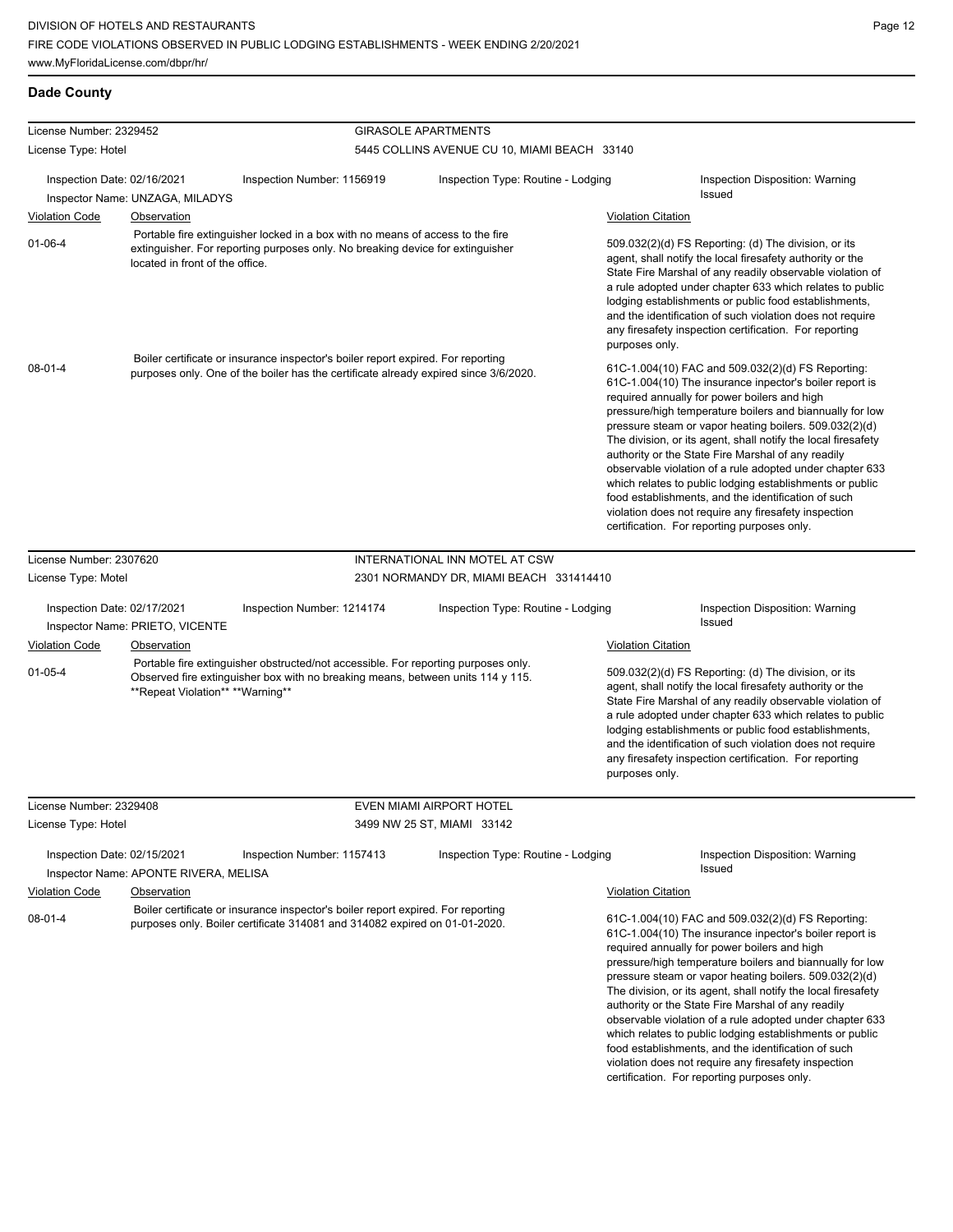any firesafety inspection certification. For reporting

|  | Dade County |  |
|--|-------------|--|
|--|-------------|--|

| License Number: 2329270                                               |                                                                         |                                                                                                                                                                                                                           | <b>GRAND BEACH HOTEL SURFSIDE</b>        |                                                                                                                                                                                                                                                                                                                                                                                                                                                                                                                                                                                                                                                                                                 |
|-----------------------------------------------------------------------|-------------------------------------------------------------------------|---------------------------------------------------------------------------------------------------------------------------------------------------------------------------------------------------------------------------|------------------------------------------|-------------------------------------------------------------------------------------------------------------------------------------------------------------------------------------------------------------------------------------------------------------------------------------------------------------------------------------------------------------------------------------------------------------------------------------------------------------------------------------------------------------------------------------------------------------------------------------------------------------------------------------------------------------------------------------------------|
| License Type: Hotel                                                   |                                                                         | 9449 COLLINS AVE, SURFSIDE 33154                                                                                                                                                                                          |                                          |                                                                                                                                                                                                                                                                                                                                                                                                                                                                                                                                                                                                                                                                                                 |
| Inspection Date: 02/16/2021<br><b>Violation Code</b><br>$04 - 01 - 4$ | Inspector Name: PRIETO, VICENTE<br><b>Observation</b><br>purposes only. | Inspection Number: 1158650<br>Trouble/alarm light illuminated on the fire alarm control panel. For reporting                                                                                                              | Inspection Type: Complaint Full          | Inspection Disposition: Warning<br><b>Issued</b><br><b>Violation Citation</b><br>509.032(2)(d) FS Reporting: The division, or its agent,<br>shall notify the local firesafety authority or the State Fire<br>Marshal of any readily observable violation of a rule<br>adopted under chapter 633 which relates to public<br>lodging establishments or public food establishments,<br>and the identification of such violation does not require<br>any firesafety inspection certification. For reporting<br>purposes only.                                                                                                                                                                       |
| License Number: 2309692                                               |                                                                         | THUNDERBIRD HOTEL                                                                                                                                                                                                         |                                          |                                                                                                                                                                                                                                                                                                                                                                                                                                                                                                                                                                                                                                                                                                 |
| License Type: Motel                                                   |                                                                         |                                                                                                                                                                                                                           | 18401 COLLINS AVE, MIAMI BEACH 331602497 |                                                                                                                                                                                                                                                                                                                                                                                                                                                                                                                                                                                                                                                                                                 |
| Inspection Date: 02/16/2021                                           | Inspector Name: TAYLOR, JOHN                                            | Inspection Number: 1214467                                                                                                                                                                                                | Inspection Type: Routine - Lodging       | Inspection Disposition: Administrative<br>complaint recommended                                                                                                                                                                                                                                                                                                                                                                                                                                                                                                                                                                                                                                 |
| <b>Violation Code</b>                                                 | <b>Observation</b>                                                      |                                                                                                                                                                                                                           |                                          | <b>Violation Citation</b>                                                                                                                                                                                                                                                                                                                                                                                                                                                                                                                                                                                                                                                                       |
| $08 - 01 - 4$                                                         | purposes only. As of 8/15/20.                                           | Boiler certificate or insurance inspector's boiler report expired. For reporting                                                                                                                                          |                                          | 61C-1.004(10) FAC and 509.032(2)(d) FS Reporting:<br>61C-1.004(10) The insurance inpector's boiler report is<br>required annually for power boilers and high<br>pressure/high temperature boilers and biannually for low<br>pressure steam or vapor heating boilers. 509.032(2)(d)<br>The division, or its agent, shall notify the local firesafety<br>authority or the State Fire Marshal of any readily<br>observable violation of a rule adopted under chapter 633<br>which relates to public lodging establishments or public<br>food establishments, and the identification of such<br>violation does not require any firesafety inspection<br>certification. For reporting purposes only. |
| License Number: 2319921                                               |                                                                         |                                                                                                                                                                                                                           | <b>COURTYARD BY MARRIOTT HOTEL</b>       |                                                                                                                                                                                                                                                                                                                                                                                                                                                                                                                                                                                                                                                                                                 |
| License Type: Hotel                                                   |                                                                         |                                                                                                                                                                                                                           | 3929 NW 79 AVE, MIAMI 33166              |                                                                                                                                                                                                                                                                                                                                                                                                                                                                                                                                                                                                                                                                                                 |
| Inspection Date: 02/16/2021                                           | Inspector Name: GONZALEZ, ERIK                                          | Inspection Number: 1157508                                                                                                                                                                                                | Inspection Type: Routine - Lodging       | Inspection Disposition: Inspection<br>Completed - No Further Action                                                                                                                                                                                                                                                                                                                                                                                                                                                                                                                                                                                                                             |
| <b>Violation Code</b>                                                 | Observation                                                             |                                                                                                                                                                                                                           |                                          | <b>Violation Citation</b>                                                                                                                                                                                                                                                                                                                                                                                                                                                                                                                                                                                                                                                                       |
| $01 - 02 - 4$                                                         |                                                                         | Portable fire extinguisher pressure gauge indicates the extinguisher is in need of<br>recharge. For reporting purposes only. Observed extinguisher in recharge zone<br>located on second floor between rooms 229 and 231. |                                          | 509.032(2)(d) FS Reporting: (d) The division, or its<br>agent, shall notify the local firesafety authority or the<br>State Fire Marshal of any readily observable violation of<br>a rule adopted under chapter 633 which relates to public<br>lodging establishments or public food establishments,<br>and the identification of such violation does not require                                                                                                                                                                                                                                                                                                                                |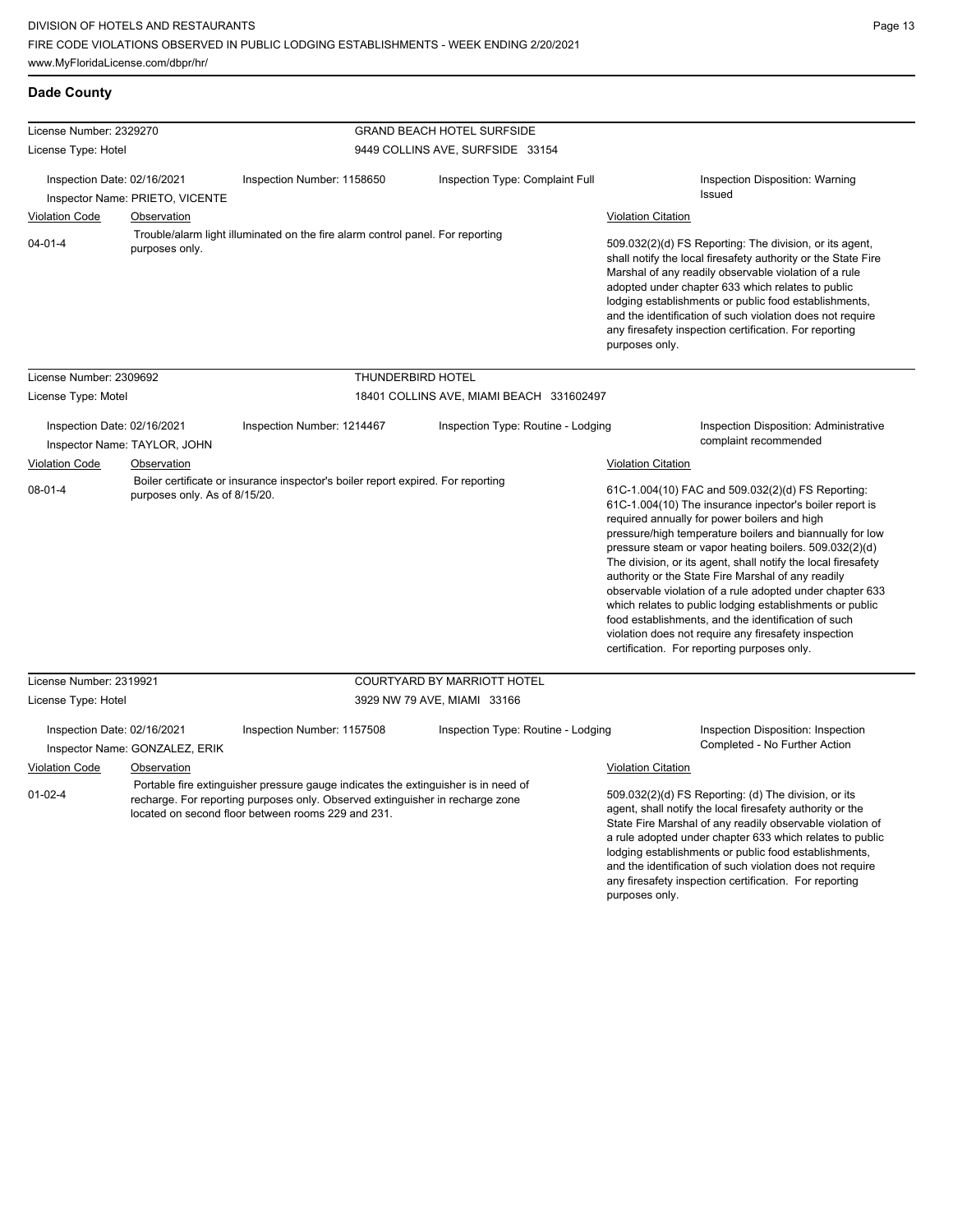| License Number: 2329457     |                                   |                                                                                                                                                                         | <b>MIAMI GARDENS INN &amp; SUITES</b>                                                                                                                                |                           |                                                                                                                                                                                                                                                                                                                                                                                                                                              |
|-----------------------------|-----------------------------------|-------------------------------------------------------------------------------------------------------------------------------------------------------------------------|----------------------------------------------------------------------------------------------------------------------------------------------------------------------|---------------------------|----------------------------------------------------------------------------------------------------------------------------------------------------------------------------------------------------------------------------------------------------------------------------------------------------------------------------------------------------------------------------------------------------------------------------------------------|
| License Type: Hotel         |                                   |                                                                                                                                                                         | 16805 NW 12 AVE, MIAMI GARDENS 33169                                                                                                                                 |                           |                                                                                                                                                                                                                                                                                                                                                                                                                                              |
| Inspection Date: 02/16/2021 | Inspector Name: STUBBS, CHRISTINE | Inspection Number: 1157523                                                                                                                                              | Inspection Type: Routine - Lodging                                                                                                                                   |                           | Inspection Disposition: Administrative<br>complaint recommended                                                                                                                                                                                                                                                                                                                                                                              |
| <b>Violation Code</b>       | Observation                       |                                                                                                                                                                         |                                                                                                                                                                      | <b>Violation Citation</b> |                                                                                                                                                                                                                                                                                                                                                                                                                                              |
| $01 - 03 - 4$               |                                   | portable fire extinguisher on 4th floor in front of room #401.                                                                                                          | Portable fire extinguisher missing from it's designated location (sign present<br>indicating designated location). For reporting purposes only. Observed no glass on |                           | 509.032(2)(d) FS Reporting: (d) The division, or its<br>agent, shall notify the local firesafety authority or the<br>State Fire Marshal of any readily observable violation of<br>a rule adopted under chapter 633 which relates to public<br>lodging establishments or public food establishments,<br>and the identification of such violation does not require<br>any firesafety inspection certification. For reporting<br>purposes only. |
| $06 - 01 - 4$               | ladder. ** Corrected On-Site**    | Path to door marked as an exit is blocked. For reporting purposes only. Observed<br>a ladder blocking stairs on 4th floor hallway (facing East). Employee removed       |                                                                                                                                                                      | purposes only.            | 509.032(2)(d) FS Reporting: The division, or its agent,<br>shall notify the local firesafety authority or the State Fire<br>Marshal of any readily observable violation of a rule<br>adopted under chapter 633 which relates to public<br>lodging establishments or public food establishments,<br>and the identification of such violation does not require<br>any firesafety inspection certification. For reporting                       |
| License Number: 2329173     |                                   |                                                                                                                                                                         | <b>BEST WESTERN HOTEL &amp; SUITES</b>                                                                                                                               |                           |                                                                                                                                                                                                                                                                                                                                                                                                                                              |
| License Type: Hotel         |                                   |                                                                                                                                                                         | 8560 SW 124 AVE, MIAMI 33183                                                                                                                                         |                           |                                                                                                                                                                                                                                                                                                                                                                                                                                              |
| Inspection Date: 02/17/2021 | Inspector Name: ELDER, AUDREY     | Inspection Number: 1158219                                                                                                                                              | Inspection Type: Routine - Lodging                                                                                                                                   |                           | Inspection Disposition: Warning<br>Issued                                                                                                                                                                                                                                                                                                                                                                                                    |
| <b>Violation Code</b>       | Observation                       |                                                                                                                                                                         |                                                                                                                                                                      | <b>Violation Citation</b> |                                                                                                                                                                                                                                                                                                                                                                                                                                              |
| $01 - 02 - 4$               |                                   | Portable fire extinguisher pressure gauge indicates the extinguisher is in need of<br>recharge. For reporting purposes only.<br>Observed on fourth floor near room 416. |                                                                                                                                                                      |                           | 509.032(2)(d) FS Reporting: (d) The division, or its<br>agent, shall notify the local firesafety authority or the<br>State Fire Marshal of any readily observable violation of<br>a rule adopted under chapter 633 which relates to public<br>lodging establishments or public food establishments,<br>and the identification of such violation does not require<br>any firesafety inspection certification. For reporting                   |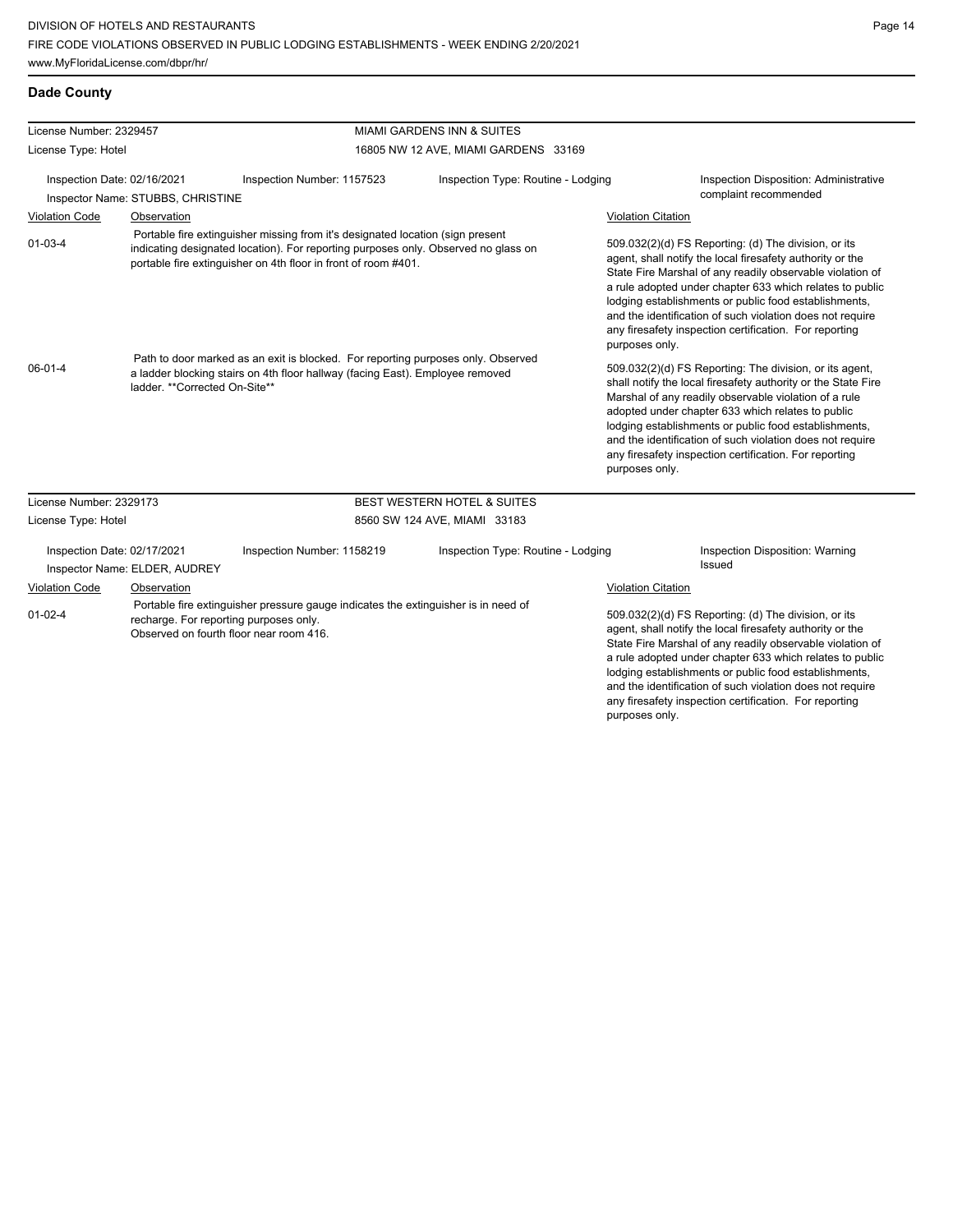| License Number: 2609468                                                                                             |                                                |                                                                                                                                                                                                                                                                                                                    | OMNI JACKSONVILLE HOTEL (THE)             |                                                                                                                                                                                                                                                                                                                                                                                                                                                                                                                                                                                                                                                                                                 |  |  |
|---------------------------------------------------------------------------------------------------------------------|------------------------------------------------|--------------------------------------------------------------------------------------------------------------------------------------------------------------------------------------------------------------------------------------------------------------------------------------------------------------------|-------------------------------------------|-------------------------------------------------------------------------------------------------------------------------------------------------------------------------------------------------------------------------------------------------------------------------------------------------------------------------------------------------------------------------------------------------------------------------------------------------------------------------------------------------------------------------------------------------------------------------------------------------------------------------------------------------------------------------------------------------|--|--|
| License Type: Hotel                                                                                                 |                                                |                                                                                                                                                                                                                                                                                                                    | 245 WATER ST, JACKSONVILLE 32202          |                                                                                                                                                                                                                                                                                                                                                                                                                                                                                                                                                                                                                                                                                                 |  |  |
| Inspection Date: 02/17/2021                                                                                         |                                                | Inspection Number: 1157935                                                                                                                                                                                                                                                                                         | Inspection Type: Routine - Lodging        | Inspection Disposition: Inspection<br>Completed - No Further Action                                                                                                                                                                                                                                                                                                                                                                                                                                                                                                                                                                                                                             |  |  |
| <b>Violation Code</b>                                                                                               | Inspector Name: YOUNG, JENNIFER<br>Observation |                                                                                                                                                                                                                                                                                                                    |                                           | <b>Violation Citation</b>                                                                                                                                                                                                                                                                                                                                                                                                                                                                                                                                                                                                                                                                       |  |  |
| $08-01-4$<br>purposes only.<br>waiting on certificates                                                              |                                                | Boiler certificate or insurance inspector's boiler report expired. For reporting<br>Certificates expired 1/22/21 per manager they have already been inspected but is                                                                                                                                               |                                           | 61C-1.004(10) FAC and 509.032(2)(d) FS Reporting:<br>61C-1.004(10) The insurance inpector's boiler report is<br>required annually for power boilers and high<br>pressure/high temperature boilers and biannually for low<br>pressure steam or vapor heating boilers. 509.032(2)(d)<br>The division, or its agent, shall notify the local firesafety<br>authority or the State Fire Marshal of any readily<br>observable violation of a rule adopted under chapter 633<br>which relates to public lodging establishments or public<br>food establishments, and the identification of such<br>violation does not require any firesafety inspection<br>certification. For reporting purposes only. |  |  |
| License Number: 2600740                                                                                             |                                                |                                                                                                                                                                                                                                                                                                                    | MT VERNON MOTOR LODGE                     |                                                                                                                                                                                                                                                                                                                                                                                                                                                                                                                                                                                                                                                                                                 |  |  |
| License Type: Motel                                                                                                 |                                                |                                                                                                                                                                                                                                                                                                                    | 3201 PHILLIPS HWY, JACKSONVILLE 322074309 |                                                                                                                                                                                                                                                                                                                                                                                                                                                                                                                                                                                                                                                                                                 |  |  |
| Inspection Date: 02/15/2021<br>Inspector Name: JEFFERS, MARY-BETH<br>Violation Code<br>Observation<br>$07 - 02 - 4$ |                                                | Inspection Number: 1215487                                                                                                                                                                                                                                                                                         | Inspection Type: Routine - Lodging        | Inspection Disposition: Warning<br>Issued                                                                                                                                                                                                                                                                                                                                                                                                                                                                                                                                                                                                                                                       |  |  |
|                                                                                                                     |                                                | Frayed electrical wire(s). For reporting purposes only.<br>Wire on AC cord in room #38 frayed/exposed                                                                                                                                                                                                              |                                           | <b>Violation Citation</b><br>509.032(2)(d) FS Reporting: (d) The division, or its<br>agent, shall notify the local firesafety authority or the<br>State Fire Marshal of any readily observable violation of<br>a rule adopted under chapter 633 which relates to public<br>lodging establishments or public food establishments,<br>and the identification of such violation does not require<br>any firesafety inspection certification. For reporting<br>purposes only.                                                                                                                                                                                                                       |  |  |
| License Number: 2613291                                                                                             |                                                |                                                                                                                                                                                                                                                                                                                    | LONG BRANCH MHP LLC                       |                                                                                                                                                                                                                                                                                                                                                                                                                                                                                                                                                                                                                                                                                                 |  |  |
| License Type: Apartment                                                                                             |                                                |                                                                                                                                                                                                                                                                                                                    | 5101 N MAIN ST, JACKSONVILLE 32208        |                                                                                                                                                                                                                                                                                                                                                                                                                                                                                                                                                                                                                                                                                                 |  |  |
| Inspection Date: 02/16/2021                                                                                         | Inspector Name: PERRY, DENNIS                  | Inspection Number: 1506525                                                                                                                                                                                                                                                                                         | Inspection Type: Routine - Lodging        | Inspection Disposition: Administrative<br>complaint recommended                                                                                                                                                                                                                                                                                                                                                                                                                                                                                                                                                                                                                                 |  |  |
| <b>Violation Code</b>                                                                                               | Observation                                    |                                                                                                                                                                                                                                                                                                                    |                                           | <b>Violation Citation</b>                                                                                                                                                                                                                                                                                                                                                                                                                                                                                                                                                                                                                                                                       |  |  |
| $01 - 03 - 4$                                                                                                       | By apartment 2.                                | Portable fire extinguisher missing from it's designated location (sign present<br>indicating designated location). For reporting purposes only.                                                                                                                                                                    |                                           | 509.032(2)(d) FS Reporting: (d) The division, or its<br>agent, shall notify the local firesafety authority or the<br>State Fire Marshal of any readily observable violation of<br>a rule adopted under chapter 633 which relates to public<br>lodging establishments or public food establishments,<br>and the identification of such violation does not require<br>any firesafety inspection certification. For reporting<br>purposes only.                                                                                                                                                                                                                                                    |  |  |
| License Number: 2600639                                                                                             |                                                |                                                                                                                                                                                                                                                                                                                    | ALMIRA GARDEN APARTMENTS                  |                                                                                                                                                                                                                                                                                                                                                                                                                                                                                                                                                                                                                                                                                                 |  |  |
| License Type: Apartment                                                                                             |                                                |                                                                                                                                                                                                                                                                                                                    | 1616 ALMIRA ST, JACKSONVILLE 322115302    |                                                                                                                                                                                                                                                                                                                                                                                                                                                                                                                                                                                                                                                                                                 |  |  |
| Inspection Date: 02/15/2021                                                                                         | Inspector Name: THOMAS, PHILIP                 | Inspection Number: 1492759                                                                                                                                                                                                                                                                                         | Inspection Type: Routine - Lodging        | Inspection Disposition: Inspection<br>Completed - No Further Action                                                                                                                                                                                                                                                                                                                                                                                                                                                                                                                                                                                                                             |  |  |
| <b>Violation Code</b>                                                                                               | <b>Observation</b>                             |                                                                                                                                                                                                                                                                                                                    |                                           | <b>Violation Citation</b>                                                                                                                                                                                                                                                                                                                                                                                                                                                                                                                                                                                                                                                                       |  |  |
| $01 - 03 - 4$                                                                                                       | downstairs **Repeat Violation**                | Portable fire extinguisher missing from it's designated location (sign present<br>indicating designated location). For reporting purposes only.<br>Missing Fire extinguisher from newer red box with signage near unit 17 upstairs.<br>Missing fire extinguisher from white box with signage between units 7 and 8 |                                           | 509.032(2)(d) FS Reporting: (d) The division, or its<br>agent, shall notify the local firesafety authority or the<br>State Fire Marshal of any readily observable violation of<br>a rule adopted under chapter 633 which relates to public<br>lodging establishments or public food establishments,<br>and the identification of such violation does not require<br>any firesafety inspection certification. For reporting                                                                                                                                                                                                                                                                      |  |  |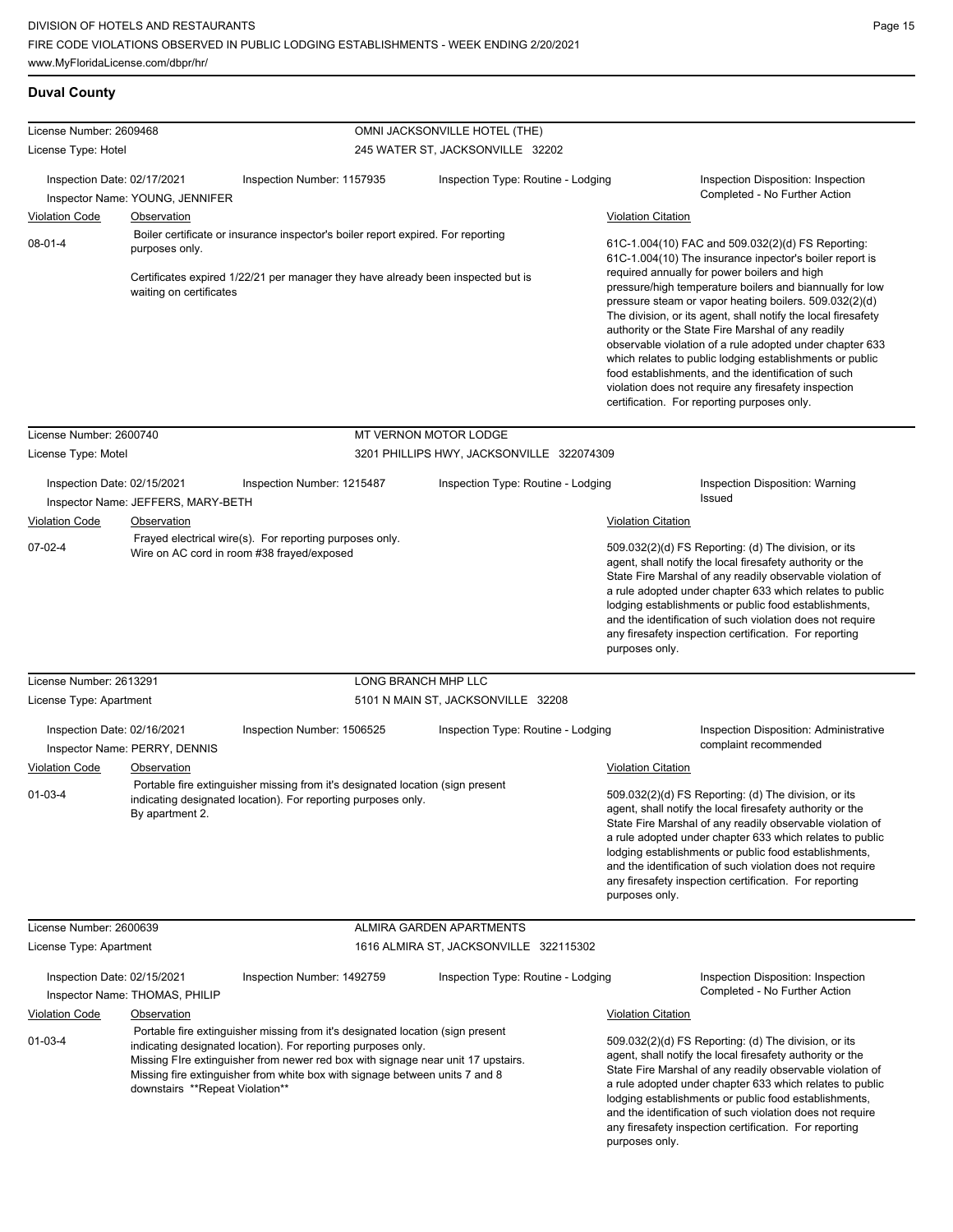## **Duval County**

| License Number: 2609134      |                                            |                                                                                                                                                                                                        | THE PARK AT VIA VENETO              |                                                                                                                                                                                                                                                                                                                                                                                                                                              |  |
|------------------------------|--------------------------------------------|--------------------------------------------------------------------------------------------------------------------------------------------------------------------------------------------------------|-------------------------------------|----------------------------------------------------------------------------------------------------------------------------------------------------------------------------------------------------------------------------------------------------------------------------------------------------------------------------------------------------------------------------------------------------------------------------------------------|--|
| License Type: Apartment      |                                            |                                                                                                                                                                                                        | 445 MONUMENT RD, JACKSONVILLE 32225 |                                                                                                                                                                                                                                                                                                                                                                                                                                              |  |
| Inspection Date: 02/16/2021  | Inspector Name: THOMAS, PHILIP             | Inspection Number: 1511125                                                                                                                                                                             | Inspection Type: Complaint Full     | Inspection Disposition: Warning<br><b>Issued</b>                                                                                                                                                                                                                                                                                                                                                                                             |  |
| <b>Violation Code</b>        | Observation                                |                                                                                                                                                                                                        |                                     | <b>Violation Citation</b>                                                                                                                                                                                                                                                                                                                                                                                                                    |  |
| $01 - 02 - 4$<br>Violation** |                                            | Portable fire extinguisher pressure gauge indicates the extinguisher is in need of<br>recharge. For reporting purposes only.<br>Fire extinguisher between units 812 and 811 in recharge zone. **Repeat |                                     | 509.032(2)(d) FS Reporting: (d) The division, or its<br>agent, shall notify the local firesafety authority or the<br>State Fire Marshal of any readily observable violation of<br>a rule adopted under chapter 633 which relates to public<br>lodging establishments or public food establishments,<br>and the identification of such violation does not require<br>any firesafety inspection certification. For reporting<br>purposes only. |  |
| License Number: 2603121      |                                            |                                                                                                                                                                                                        | APM INN AND SUITES JACKSONVILLE     |                                                                                                                                                                                                                                                                                                                                                                                                                                              |  |
| License Type: Motel          |                                            |                                                                                                                                                                                                        | 510 LN AVE S, JACKSONVILLE 32254    |                                                                                                                                                                                                                                                                                                                                                                                                                                              |  |
| Inspection Date: 02/19/2021  | Inspector Name: MERCER, THOMAS             | Inspection Number: 1216494                                                                                                                                                                             | Inspection Type: Complaint Full     | Inspection Disposition: Warning<br><b>Issued</b>                                                                                                                                                                                                                                                                                                                                                                                             |  |
| <b>Violation Code</b>        | Observation                                |                                                                                                                                                                                                        |                                     | <b>Violation Citation</b>                                                                                                                                                                                                                                                                                                                                                                                                                    |  |
| $04 - 03 - 4$                | For reporting purposes only.<br>batteries. | Smoke detector/alarm in guest room/unit damaged as to appear to be inoperable.<br>Smoke detector in room 349 is disconnected. Manager stated they are changing                                         |                                     | 509.032(2)(d) FS Reporting: The division, or its agent,<br>shall notify the local firesafety authority or the State Fire<br>Marshal of any readily observable violation of a rule<br>adopted under chapter 633 which relates to public<br>lodging establishments or public food establishments,<br>and the identification of such violation does not require                                                                                 |  |

any firesafety inspection certification. For reporting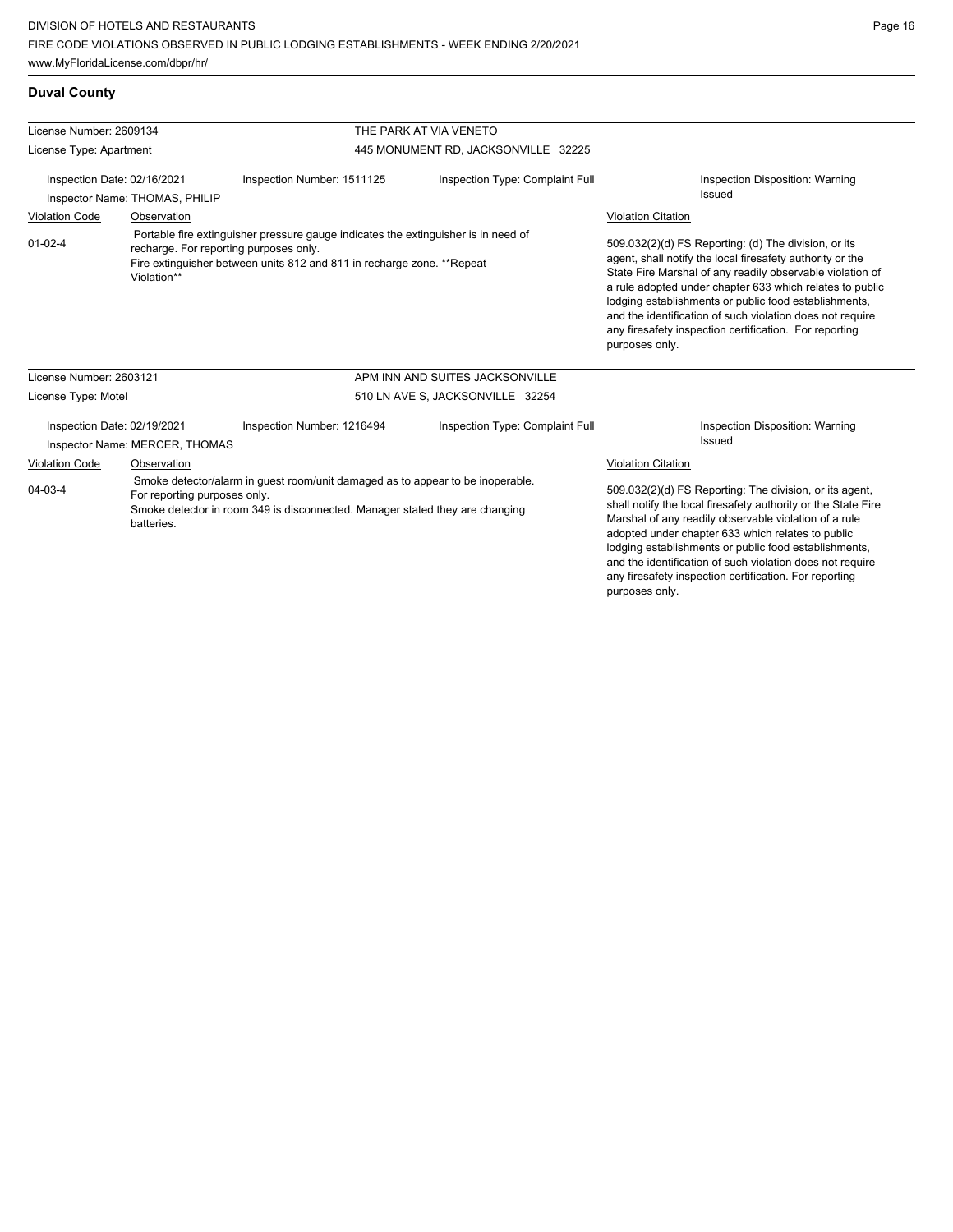| Escambia County |  |
|-----------------|--|
|-----------------|--|

| License Number: 2702778     |                                                  | <b>KEY WEST INN</b>                                                                                                                                               |                                           |                                                                                                                                                                                                                                                                                                                                                                                                                                                                                                                                                                                                                                                                                                                                                                                                                                                                                                                                                                                                                                                                                                                                                                                                                                                                                                               |
|-----------------------------|--------------------------------------------------|-------------------------------------------------------------------------------------------------------------------------------------------------------------------|-------------------------------------------|---------------------------------------------------------------------------------------------------------------------------------------------------------------------------------------------------------------------------------------------------------------------------------------------------------------------------------------------------------------------------------------------------------------------------------------------------------------------------------------------------------------------------------------------------------------------------------------------------------------------------------------------------------------------------------------------------------------------------------------------------------------------------------------------------------------------------------------------------------------------------------------------------------------------------------------------------------------------------------------------------------------------------------------------------------------------------------------------------------------------------------------------------------------------------------------------------------------------------------------------------------------------------------------------------------------|
| License Type: Motel         |                                                  |                                                                                                                                                                   | 6900 PENSACOLA BLVD, PENSACOLA 32505      |                                                                                                                                                                                                                                                                                                                                                                                                                                                                                                                                                                                                                                                                                                                                                                                                                                                                                                                                                                                                                                                                                                                                                                                                                                                                                                               |
| Inspection Date: 02/19/2021 | Inspector Name: RUSSELL, SARAH                   | Inspection Number: 1216563                                                                                                                                        | <b>Inspection Type: Complaint Partial</b> | Inspection Disposition: Warning<br>Issued                                                                                                                                                                                                                                                                                                                                                                                                                                                                                                                                                                                                                                                                                                                                                                                                                                                                                                                                                                                                                                                                                                                                                                                                                                                                     |
| <b>Violation Code</b>       | Observation                                      |                                                                                                                                                                   |                                           | <b>Violation Citation</b>                                                                                                                                                                                                                                                                                                                                                                                                                                                                                                                                                                                                                                                                                                                                                                                                                                                                                                                                                                                                                                                                                                                                                                                                                                                                                     |
| $04 - 02 - 4$<br>06-03-4    | room 208.<br>stuck. For reporting purposes only. | No smoke detector provided in quest room/unit. For reporting purposes only. In<br>Marked exit is inaccessible. In room 208 back door is unable to lock. Dead bolt |                                           | 509.215(1) and (2) and 509.032(2)(d) FS Reporting:<br>509.215(1) Each guest room shall be equipped with an<br>approved listed single-station smoke detector meeting<br>the minimum requirements of NFPA-74 Standards for<br>the Installation, Maintenance and Use of Household Fire<br>Warning Equipment. (2) The building has smoke<br>detectors in each quest room individually annunciating<br>to a panel at a supervised location. 509.032(2)(d) The<br>division, or its agent, shall notify the local firesafety<br>authority or the State Fire Marshal of any readily<br>observable violation of a rule adopted under chapter 633<br>which relates to public lodging establishments or public<br>food establishments, and the identification of such<br>violation does not require any firesafety inspection<br>certification. For reporting purposes only.<br>509.032(2)(d) FS Reporting: The division, or its agent,<br>shall notify the local firesafety authority or the State Fire<br>Marshal of any readily observable violation of a rule<br>adopted under chapter 633 which relates to public<br>lodging establishments or public food establishments,<br>and the identification of such violation does not require<br>any firesafety inspection certification. For reporting<br>purposes only. |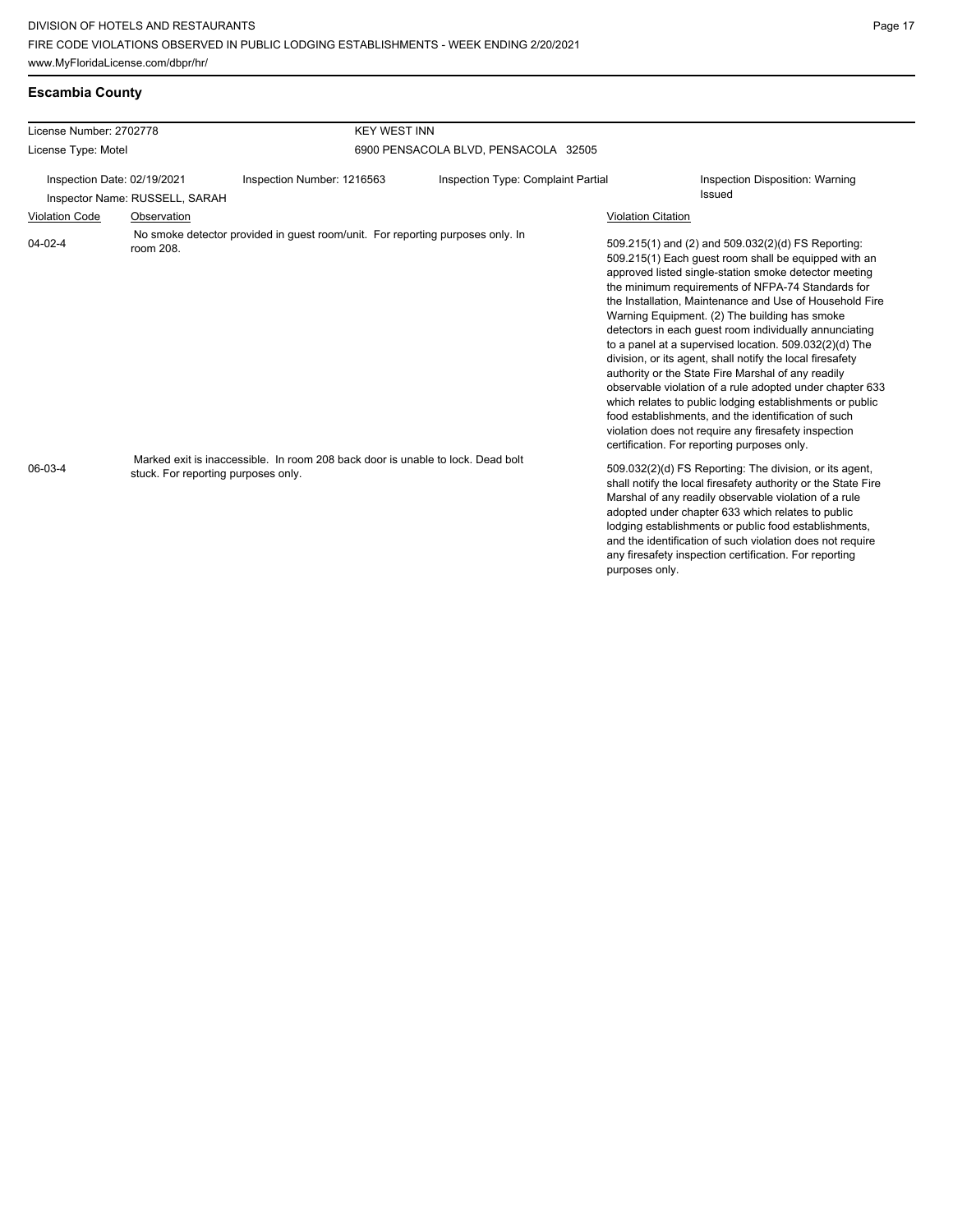**Highlands County**

and the identification of such violation does not require any firesafety inspection certification. For reporting

| License Number: 3800993     |                               | 9057 LYONS LLC                                                                                                                                                   |                                         |                           |                                                                                                                                                                                                                                                                                                 |
|-----------------------------|-------------------------------|------------------------------------------------------------------------------------------------------------------------------------------------------------------|-----------------------------------------|---------------------------|-------------------------------------------------------------------------------------------------------------------------------------------------------------------------------------------------------------------------------------------------------------------------------------------------|
| License Type: Apartment     |                               |                                                                                                                                                                  | 39 OBSERVATION ST, LAKE PLACID<br>33852 |                           |                                                                                                                                                                                                                                                                                                 |
| Inspection Date: 02/16/2021 | Inspector Name: JACKS, ALBERT | Inspection Number: 1508925                                                                                                                                       | Inspection Type: Routine - Lodging      |                           | Inspection Disposition: Inspection<br>Completed - No Further Action                                                                                                                                                                                                                             |
| <b>Violation Code</b>       | Observation                   |                                                                                                                                                                  |                                         | <b>Violation Citation</b> |                                                                                                                                                                                                                                                                                                 |
| $04 - 05 - 4$               |                               | No smoke detector provided in quest room/unit #47. For reporting purposes only.<br>Operator retrieved a smoke detector and placed in unit. **Corrected On-Site** |                                         |                           | 509.032(2)(d) FS Reporting: The division, or its agent,<br>shall notify the local firesafety authority or the State Fire<br>Marshal of any readily observable violation of a rule<br>adopted under chapter 633 which relates to public<br>lodging establishments or public food establishments, |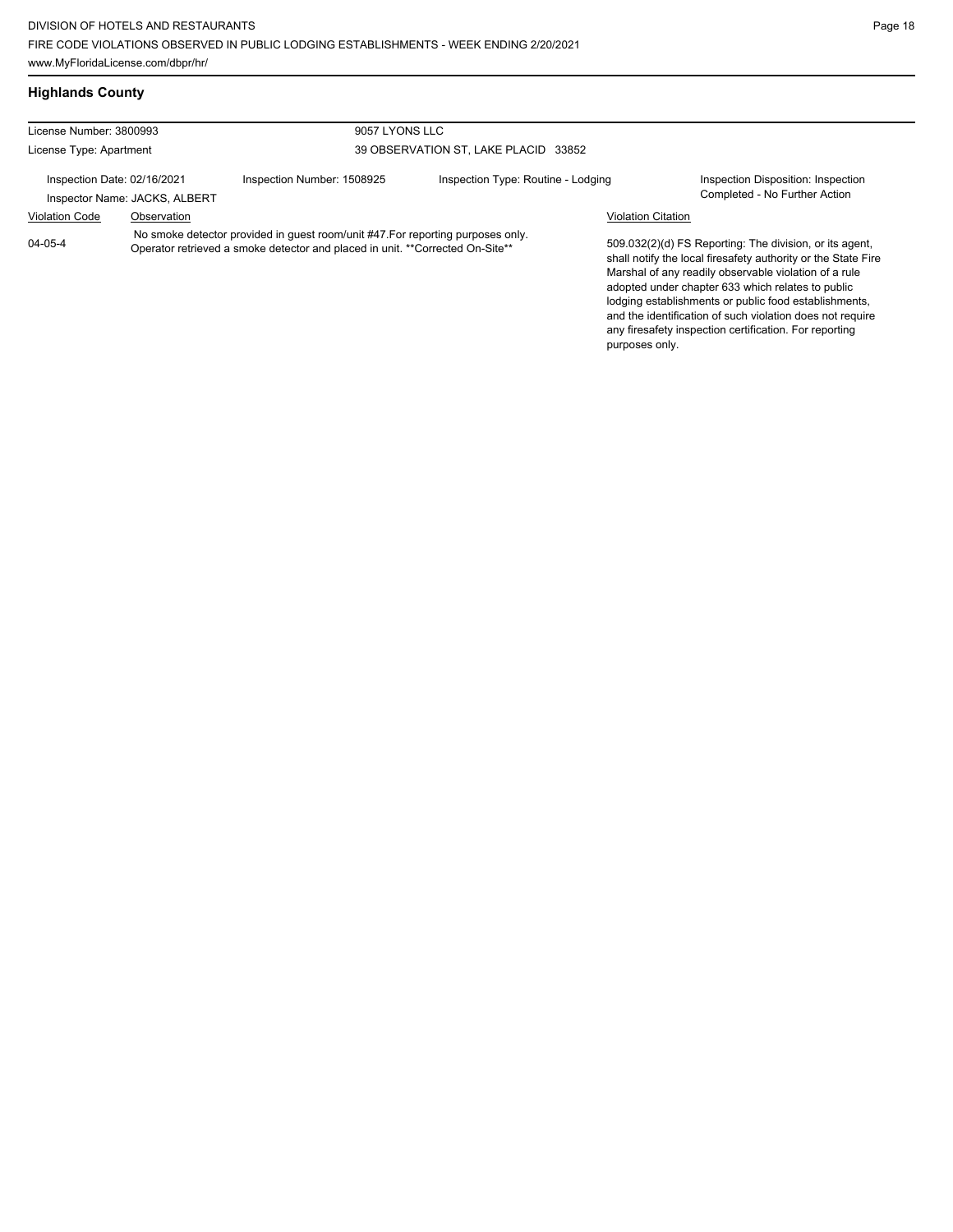## **Hillsborough County**

| License Number: 3902312                                        |             |                                                                                                                                                                                                                                                                                                                              | LENOX PLACE APARTMENTS             |                           |                                                                                                                                                                                                                                                                                                                                                                                                                        |
|----------------------------------------------------------------|-------------|------------------------------------------------------------------------------------------------------------------------------------------------------------------------------------------------------------------------------------------------------------------------------------------------------------------------------|------------------------------------|---------------------------|------------------------------------------------------------------------------------------------------------------------------------------------------------------------------------------------------------------------------------------------------------------------------------------------------------------------------------------------------------------------------------------------------------------------|
| License Type: Apartment                                        |             |                                                                                                                                                                                                                                                                                                                              | 11311 N 22ND ST, TAMPA 33612       |                           |                                                                                                                                                                                                                                                                                                                                                                                                                        |
| Inspection Date: 02/15/2021<br>Inspector Name: MCINTYRE, REGIS |             | Inspection Number: 1509112                                                                                                                                                                                                                                                                                                   | Inspection Type: Routine - Lodging |                           | Inspection Disposition: Call Back -<br>Complied                                                                                                                                                                                                                                                                                                                                                                        |
| <b>Violation Code</b>                                          | Observation |                                                                                                                                                                                                                                                                                                                              |                                    | <b>Violation Citation</b> |                                                                                                                                                                                                                                                                                                                                                                                                                        |
| 04-01-4<br>2021-02-15: ** Time Extended**                      |             | - From initial inspection: Trouble/alarm light illuminated on the fire alarm control<br>panel. For reporting purposes only. In second floor laundry room in building B.<br>From follow-up inspection 2020-12-02: **Time Extended** - From follow-up<br>inspection 2020-12-22: ** Time Extended** - From follow-up inspection |                                    | purposes only.            | 509.032(2)(d) FS Reporting: The division, or its agent,<br>shall notify the local firesafety authority or the State Fire<br>Marshal of any readily observable violation of a rule<br>adopted under chapter 633 which relates to public<br>lodging establishments or public food establishments,<br>and the identification of such violation does not require<br>any firesafety inspection certification. For reporting |
| 04-06-4                                                        |             | - From initial inspection : Fire alarm control panel emitting an audible alarm. For<br>reporting purposes only. In building A. - From follow-up inspection 2020-12-02:<br>**Time Extended** - From follow-up inspection 2020-12-22: **Time Extended**<br>- From follow-up inspection 2021-02-15: ** Time Extended**          |                                    |                           | 509.032(2)(d) FS Reporting: The division, or its agent,<br>shall notify the local firesafety authority or the State Fire<br>Marshal of any readily observable violation of a rule<br>adopted under chapter 633 which relates to public<br>lodging establishments or public food establishments,                                                                                                                        |

and the identification of such violation does not require any firesafety inspection certification. For reporting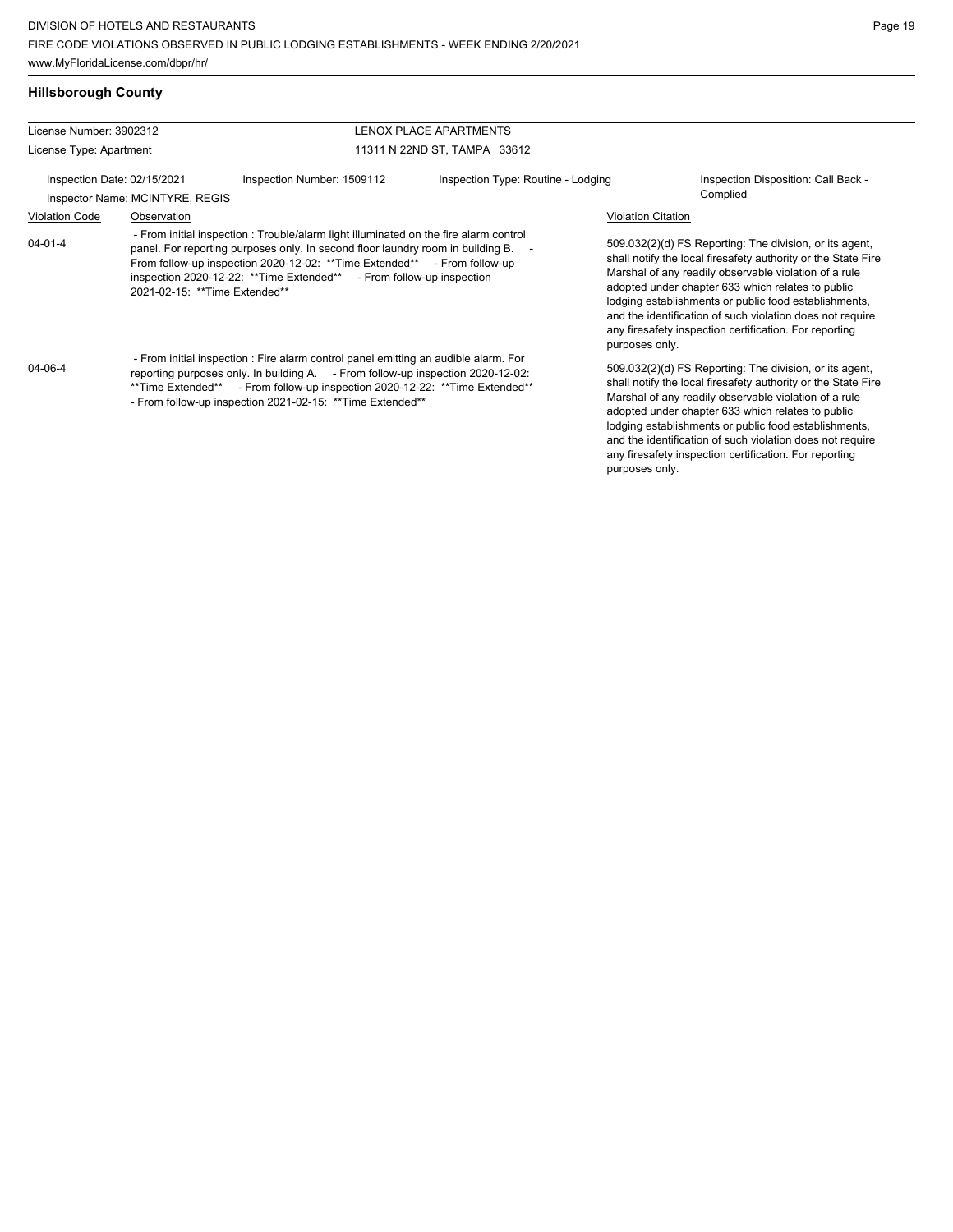|  | Indian River County |
|--|---------------------|
|  |                     |

| License Number: 4100689     |                               | <b>OCEANAIRE MOTEL</b>                                                        |                                    |                           |                                                                                                                                                                                                                                                                                                                                                                                                                        |
|-----------------------------|-------------------------------|-------------------------------------------------------------------------------|------------------------------------|---------------------------|------------------------------------------------------------------------------------------------------------------------------------------------------------------------------------------------------------------------------------------------------------------------------------------------------------------------------------------------------------------------------------------------------------------------|
| License Type: Motel         |                               |                                                                               | 1021 21 ST, VERO BEACH 32960       |                           |                                                                                                                                                                                                                                                                                                                                                                                                                        |
| Inspection Date: 02/17/2021 | Inspector Name: DAVIS, DIANNA | Inspection Number: 1213088                                                    | Inspection Type: Routine - Lodging |                           | Inspection Disposition: Warning<br>Issued                                                                                                                                                                                                                                                                                                                                                                              |
| <b>Violation Code</b>       | Observation                   |                                                                               |                                    | <b>Violation Citation</b> |                                                                                                                                                                                                                                                                                                                                                                                                                        |
| $05-02-5$                   | purposes only.                | Hearing-impaired smoke detector is not functioning when tested. For reporting |                                    | purposes only.            | 509.032(2)(d) FS Reporting: The division, or its agent,<br>shall notify the local firesafety authority or the State Fire<br>Marshal of any readily observable violation of a rule<br>adopted under chapter 633 which relates to public<br>lodging establishments or public food establishments,<br>and the identification of such violation does not require<br>any firesafety inspection certification. For reporting |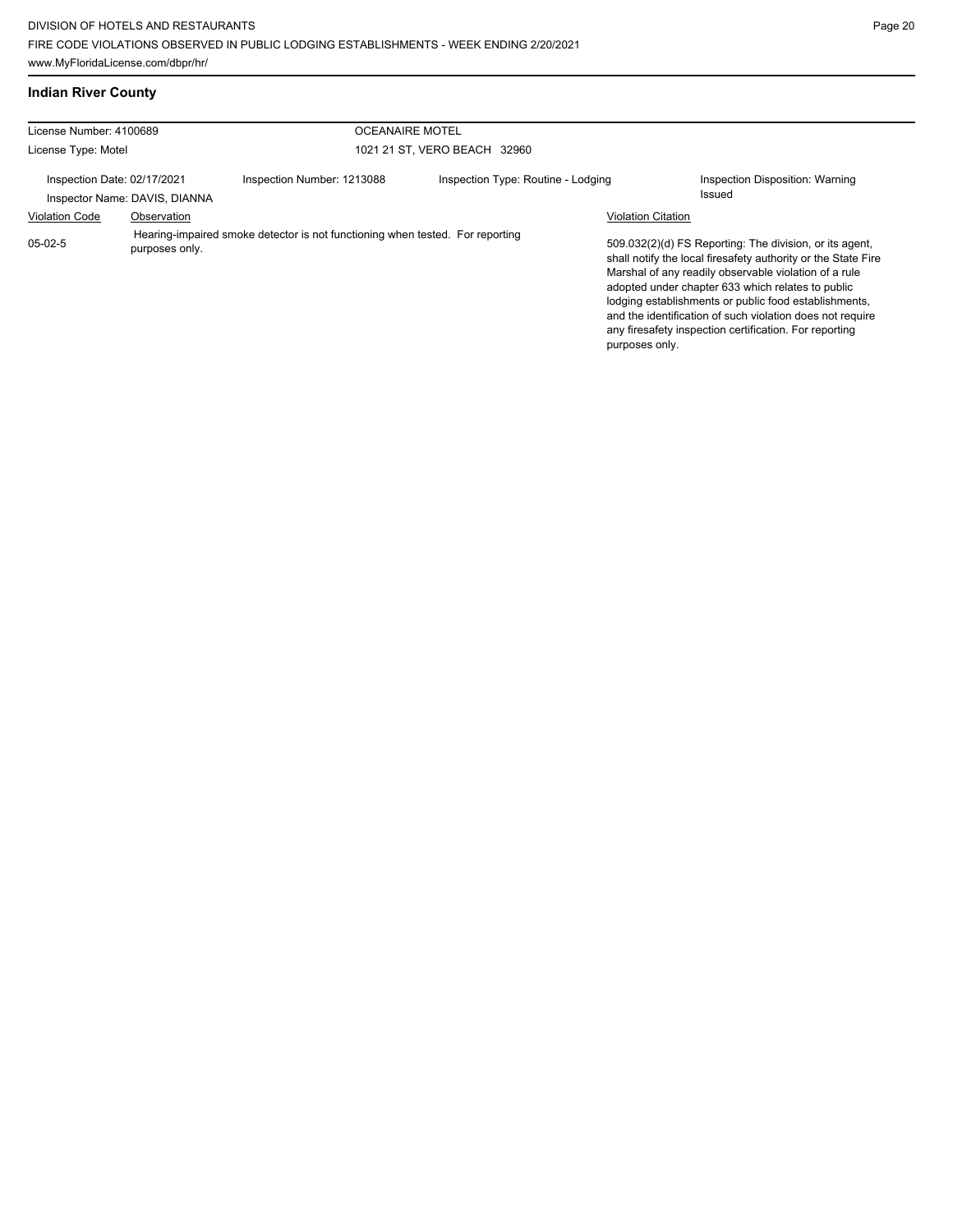## **Manatee County**

| License Number: 5104362                                 |                               | BEST WESTERN PLUS BRADENTON HOTEL & SUITES                                     |                                    |                           |                                                                                                                                                                                                                                                                                                                                                                                                                        |  |
|---------------------------------------------------------|-------------------------------|--------------------------------------------------------------------------------|------------------------------------|---------------------------|------------------------------------------------------------------------------------------------------------------------------------------------------------------------------------------------------------------------------------------------------------------------------------------------------------------------------------------------------------------------------------------------------------------------|--|
| 648 67 ST CIR E, BRADENTON 34208<br>License Type: Motel |                               |                                                                                |                                    |                           |                                                                                                                                                                                                                                                                                                                                                                                                                        |  |
| Inspection Date: 02/18/2021                             | Inspector Name: CHETE, JUSTIN | Inspection Number: 1215209                                                     | Inspection Type: Routine - Lodging |                           | Inspection Disposition: Warning<br><b>Issued</b>                                                                                                                                                                                                                                                                                                                                                                       |  |
| <b>Violation Code</b>                                   | Observation                   |                                                                                |                                    | <b>Violation Citation</b> |                                                                                                                                                                                                                                                                                                                                                                                                                        |  |
| $04 - 01 - 4$                                           | purposes only.                | Trouble/alarm light illuminated on the fire alarm control panel. For reporting |                                    | purposes only.            | 509.032(2)(d) FS Reporting: The division, or its agent,<br>shall notify the local firesafety authority or the State Fire<br>Marshal of any readily observable violation of a rule<br>adopted under chapter 633 which relates to public<br>lodging establishments or public food establishments,<br>and the identification of such violation does not require<br>any firesafety inspection certification. For reporting |  |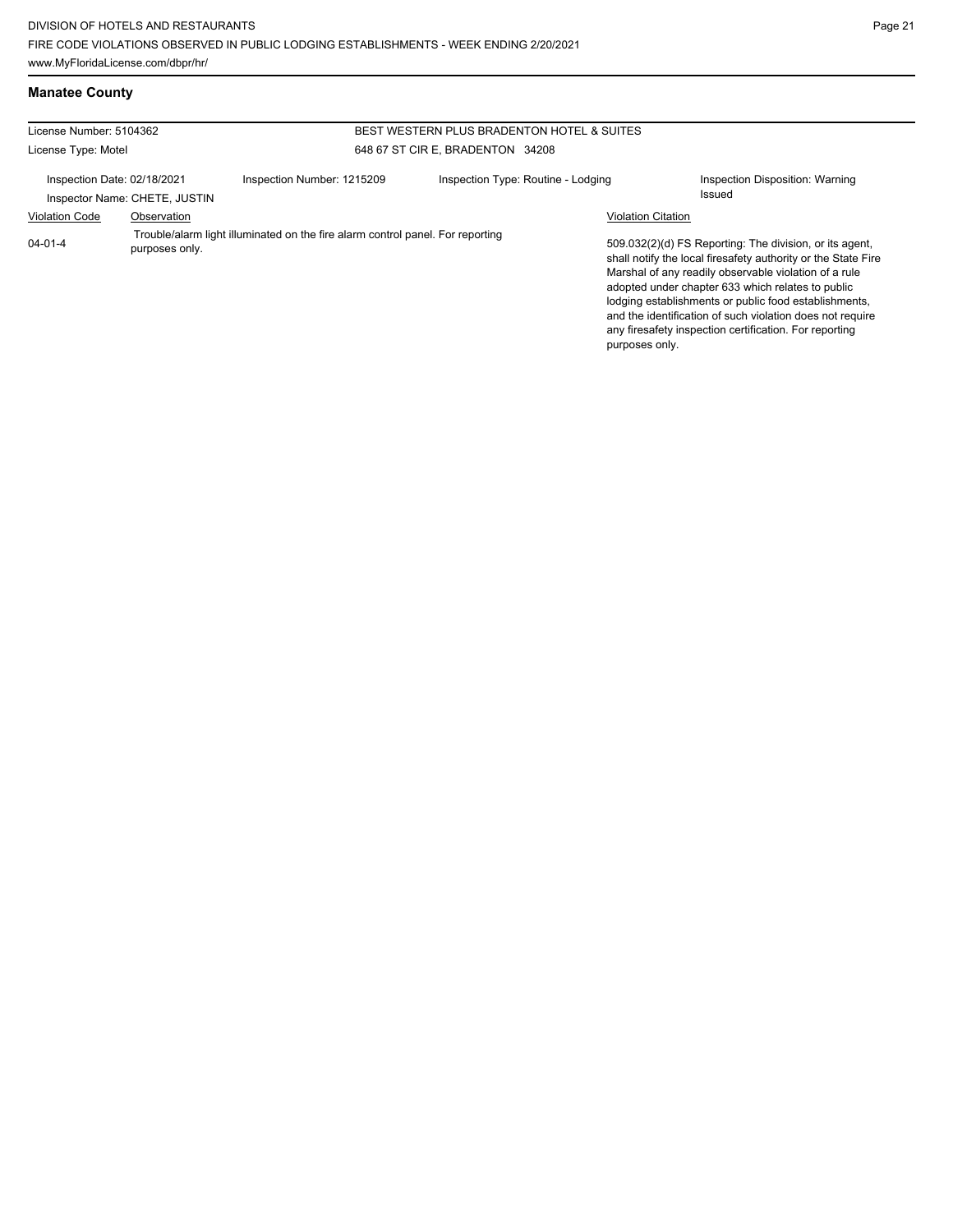## **Marion County**

| License Number: 5201683     |                                 |                                                                                                                                                    | ORANGE BLOSSOM MOTEL                     |                                                  |                                                                                                                                                                                                                                                                                                                                                                                                                                                                                                                                                                                                                                                  |
|-----------------------------|---------------------------------|----------------------------------------------------------------------------------------------------------------------------------------------------|------------------------------------------|--------------------------------------------------|--------------------------------------------------------------------------------------------------------------------------------------------------------------------------------------------------------------------------------------------------------------------------------------------------------------------------------------------------------------------------------------------------------------------------------------------------------------------------------------------------------------------------------------------------------------------------------------------------------------------------------------------------|
| License Type: Motel         |                                 |                                                                                                                                                    | 17575 N US HWY 301, CITRA 321132458      |                                                  |                                                                                                                                                                                                                                                                                                                                                                                                                                                                                                                                                                                                                                                  |
| Inspection Date: 02/18/2021 |                                 | Inspection Number: 1215439                                                                                                                         | Inspection Type: Routine - Lodging       |                                                  | Inspection Disposition: Warning<br><b>Issued</b>                                                                                                                                                                                                                                                                                                                                                                                                                                                                                                                                                                                                 |
|                             | Inspector Name: GRODEWALD, PAUL |                                                                                                                                                    |                                          |                                                  |                                                                                                                                                                                                                                                                                                                                                                                                                                                                                                                                                                                                                                                  |
| <b>Violation Code</b>       | Observation                     |                                                                                                                                                    |                                          | <b>Violation Citation</b>                        |                                                                                                                                                                                                                                                                                                                                                                                                                                                                                                                                                                                                                                                  |
| $05-02-5$                   | purposes only.                  | Hearing-impaired smoke detector is not functioning when tested. For reporting<br>Hearing impaired smoke detector makes noise, doesn't flash light. |                                          | purposes only.                                   | 509.032(2)(d) FS Reporting: The division, or its agent,<br>shall notify the local firesafety authority or the State Fire<br>Marshal of any readily observable violation of a rule<br>adopted under chapter 633 which relates to public<br>lodging establishments or public food establishments,<br>and the identification of such violation does not require<br>any firesafety inspection certification. For reporting                                                                                                                                                                                                                           |
| License Number: 5202479     |                                 |                                                                                                                                                    | <b>CANDLEWOOD SUITES</b>                 |                                                  |                                                                                                                                                                                                                                                                                                                                                                                                                                                                                                                                                                                                                                                  |
| License Type: Hotel         |                                 |                                                                                                                                                    | 3835 W. SILVER SPRINGS BLVD, OCALA 34482 |                                                  |                                                                                                                                                                                                                                                                                                                                                                                                                                                                                                                                                                                                                                                  |
| Inspection Date: 02/17/2021 |                                 | Inspection Number: 1158283                                                                                                                         | Inspection Type: Routine - Lodging       | Inspection Disposition: Warning<br><b>Issued</b> |                                                                                                                                                                                                                                                                                                                                                                                                                                                                                                                                                                                                                                                  |
|                             | Inspector Name: GRODEWALD, PAUL |                                                                                                                                                    |                                          |                                                  |                                                                                                                                                                                                                                                                                                                                                                                                                                                                                                                                                                                                                                                  |
| <b>Violation Code</b>       | Observation                     |                                                                                                                                                    |                                          | <b>Violation Citation</b>                        |                                                                                                                                                                                                                                                                                                                                                                                                                                                                                                                                                                                                                                                  |
| 08-03-4                     | purposes only.                  | No boiler certificate or insurance inspector's boiler report available. For reporting<br>Water heaters use a maximum of 499,000 Btus.              |                                          |                                                  | 61C-1.004(10) FAC and 509.032(2)(d) FS Reporting:<br>61C-1.004(10) The insurance inpector's boiler report is<br>required annually for power boilers and high<br>pressure/high temperature boilers and biannually for low<br>pressure steam or vapor heating boilers. 509.032(2)(d)<br>The division, or its agent, shall notify the local firesafety<br>authority or the State Fire Marshal of any readily<br>observable violation of a rule adopted under chapter 633<br>which relates to public lodging establishments or public<br>food establishments, and the identification of such<br>violation does not require any firesafety inspection |

certification. For reporting purposes only.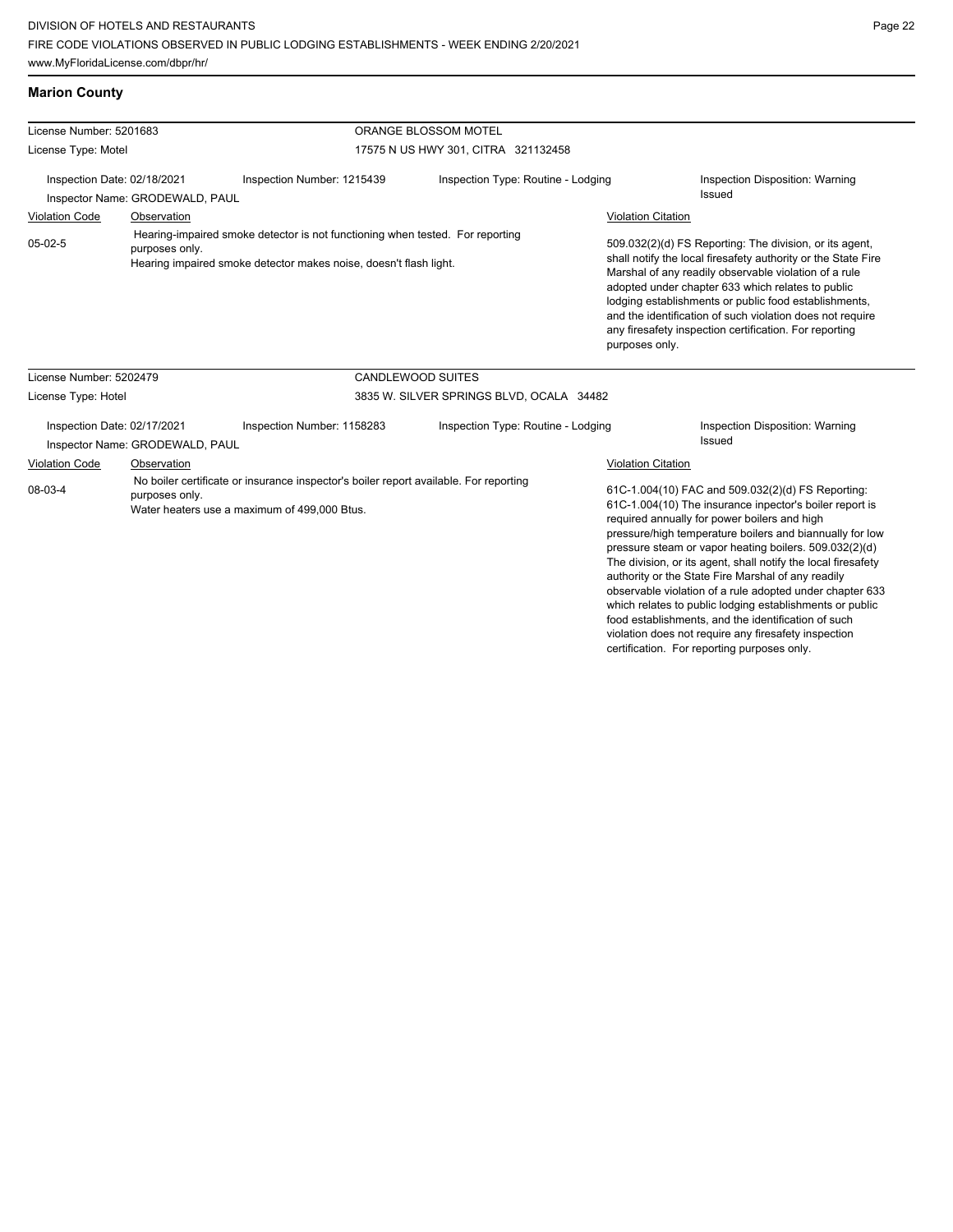**Monroe County**

| License Number: 5402187<br>KNOWLES HOUSE (THE) |                                   |                                                                                                                                                                 |                                    |                           |                                                                                                                                                                                                                                                                                                                                                                                                                        |
|------------------------------------------------|-----------------------------------|-----------------------------------------------------------------------------------------------------------------------------------------------------------------|------------------------------------|---------------------------|------------------------------------------------------------------------------------------------------------------------------------------------------------------------------------------------------------------------------------------------------------------------------------------------------------------------------------------------------------------------------------------------------------------------|
| License Type: Bed and Breakfast                |                                   |                                                                                                                                                                 | 1004 EATON ST. KEY WEST 330406925  |                           |                                                                                                                                                                                                                                                                                                                                                                                                                        |
| Inspection Date: 02/19/2021                    | Inspector Name: ORDONEZ, CATALINA | Inspection Number: 1093798                                                                                                                                      | Inspection Type: Routine - Lodging |                           | Inspection Disposition: Warning<br>Issued                                                                                                                                                                                                                                                                                                                                                                              |
| Violation Code                                 | Observation                       |                                                                                                                                                                 |                                    | <b>Violation Citation</b> |                                                                                                                                                                                                                                                                                                                                                                                                                        |
| 05-02-5                                        | flashing.                         | Hearing-impaired smoke detector is not functioning when tested. For reporting<br>purposes only. Observed smoke detector for the hearing impaired with no visual |                                    |                           | 509.032(2)(d) FS Reporting: The division, or its agent,<br>shall notify the local firesafety authority or the State Fire<br>Marshal of any readily observable violation of a rule<br>adopted under chapter 633 which relates to public<br>lodging establishments or public food establishments,<br>and the identification of such violation does not require<br>any firesafety inspection certification. For reporting |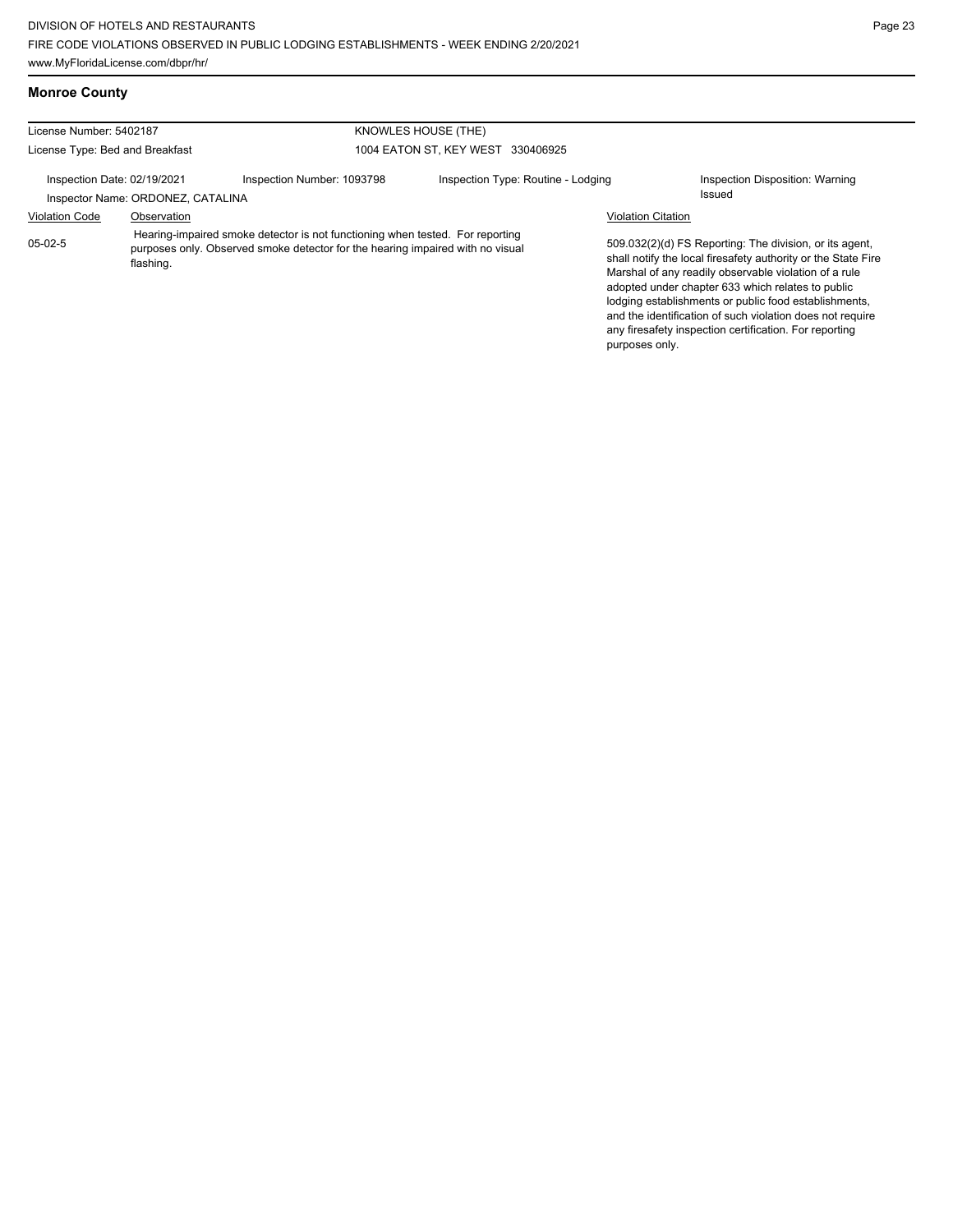| <b>Okaloosa County</b>                                                              |                                                                  |                                                                                                                                                                                                             |                                                                                |                                                                                                                                                                                                                                                                                                                                                                                                                                              |                                                                                                                                                                                                                                                                                                                                                                                                                                                                                                                                                                                                                                                                                                                                                                        |
|-------------------------------------------------------------------------------------|------------------------------------------------------------------|-------------------------------------------------------------------------------------------------------------------------------------------------------------------------------------------------------------|--------------------------------------------------------------------------------|----------------------------------------------------------------------------------------------------------------------------------------------------------------------------------------------------------------------------------------------------------------------------------------------------------------------------------------------------------------------------------------------------------------------------------------------|------------------------------------------------------------------------------------------------------------------------------------------------------------------------------------------------------------------------------------------------------------------------------------------------------------------------------------------------------------------------------------------------------------------------------------------------------------------------------------------------------------------------------------------------------------------------------------------------------------------------------------------------------------------------------------------------------------------------------------------------------------------------|
| License Number: 5601238                                                             |                                                                  |                                                                                                                                                                                                             | ECONOLODGE CRESTVIEW                                                           |                                                                                                                                                                                                                                                                                                                                                                                                                                              |                                                                                                                                                                                                                                                                                                                                                                                                                                                                                                                                                                                                                                                                                                                                                                        |
| License Type: Motel                                                                 |                                                                  |                                                                                                                                                                                                             | 3101 S FERDON BLVD, CRESTVIEW 32536                                            |                                                                                                                                                                                                                                                                                                                                                                                                                                              |                                                                                                                                                                                                                                                                                                                                                                                                                                                                                                                                                                                                                                                                                                                                                                        |
| Inspection Date: 02/19/2021                                                         | Inspector Name: BURROUGHS, RICHARD                               | Inspection Number: 1215782                                                                                                                                                                                  | Inspection Type: Routine - Lodging                                             |                                                                                                                                                                                                                                                                                                                                                                                                                                              | <b>Inspection Disposition: Warning</b><br>Issued                                                                                                                                                                                                                                                                                                                                                                                                                                                                                                                                                                                                                                                                                                                       |
| <b>Violation Code</b>                                                               | Observation                                                      |                                                                                                                                                                                                             |                                                                                | <b>Violation Citation</b>                                                                                                                                                                                                                                                                                                                                                                                                                    |                                                                                                                                                                                                                                                                                                                                                                                                                                                                                                                                                                                                                                                                                                                                                                        |
| $07 - 01 - 4$                                                                       |                                                                  | Damaged electrical wire(s). For reporting purposes only.<br>- exit sign on second floor at the northwest end hanging from the wires.<br>- additionally, three of the four emergency exit signs do not work. |                                                                                | 509.032(2)(d) FS Reporting: (d) The division, or its<br>agent, shall notify the local firesafety authority or the<br>State Fire Marshal of any readily observable violation of<br>a rule adopted under chapter 633 which relates to public<br>lodging establishments or public food establishments,<br>and the identification of such violation does not require<br>any firesafety inspection certification. For reporting<br>purposes only. |                                                                                                                                                                                                                                                                                                                                                                                                                                                                                                                                                                                                                                                                                                                                                                        |
| License Number: 5603626                                                             |                                                                  |                                                                                                                                                                                                             | RESIDENCE INN BY MARRIOTT                                                      |                                                                                                                                                                                                                                                                                                                                                                                                                                              |                                                                                                                                                                                                                                                                                                                                                                                                                                                                                                                                                                                                                                                                                                                                                                        |
| License Type: Hotel                                                                 |                                                                  |                                                                                                                                                                                                             | 2 MIRACLE STRIP PKWY SE, FORT WALTON BEACH 32548                               |                                                                                                                                                                                                                                                                                                                                                                                                                                              |                                                                                                                                                                                                                                                                                                                                                                                                                                                                                                                                                                                                                                                                                                                                                                        |
| Inspection Date: 02/16/2021<br>Violation Code<br>08-03-4<br>License Number: 5600787 | Inspector Name: ADAMSON, ROBERT<br>Observation<br>purposes only. | Inspection Number: 1156856<br>No boiler certificate or insurance inspector's boiler report available. For reporting<br><b>WYNDHAM GARDENS</b>                                                               | Inspection Type: Lodging-Licensing<br>Inspection                               | <b>Violation Citation</b>                                                                                                                                                                                                                                                                                                                                                                                                                    | Inspection Disposition: Inspection<br>Completed - No Further Action<br>61C-1.004(10) FAC and 509.032(2)(d) FS Reporting:<br>61C-1.004(10) The insurance inpector's boiler report is<br>required annually for power boilers and high<br>pressure/high temperature boilers and biannually for low<br>pressure steam or vapor heating boilers. 509.032(2)(d)<br>The division, or its agent, shall notify the local firesafety<br>authority or the State Fire Marshal of any readily<br>observable violation of a rule adopted under chapter 633<br>which relates to public lodging establishments or public<br>food establishments, and the identification of such<br>violation does not require any firesafety inspection<br>certification. For reporting purposes only. |
|                                                                                     |                                                                  |                                                                                                                                                                                                             |                                                                                |                                                                                                                                                                                                                                                                                                                                                                                                                                              |                                                                                                                                                                                                                                                                                                                                                                                                                                                                                                                                                                                                                                                                                                                                                                        |
| License Type: Motel<br>Inspection Date: 02/18/2021                                  | Inspector Name: ADAMSON, ROBERT                                  | Inspection Number: 1215053                                                                                                                                                                                  | 573 SANTA ROSA BLVD, FT WALTON BCH 32548<br>Inspection Type: Routine - Lodging |                                                                                                                                                                                                                                                                                                                                                                                                                                              | Inspection Disposition: Inspection<br>Completed - No Further Action                                                                                                                                                                                                                                                                                                                                                                                                                                                                                                                                                                                                                                                                                                    |
| <b>Violation Code</b><br>$08 - 01 - 4$                                              | Observation<br>purposes only.<br>Taken** **Repeat Violation**    | Boiler certificate or insurance inspector's boiler report expired. For reporting<br>Operator currently working with State authority to rectify issue. ** Corrective Action                                  |                                                                                | <b>Violation Citation</b>                                                                                                                                                                                                                                                                                                                                                                                                                    | 61C-1.004(10) FAC and 509.032(2)(d) FS Reporting:<br>61C-1.004(10) The insurance inpector's boiler report is<br>required annually for power boilers and high<br>pressure/high temperature boilers and biannually for low<br>pressure steam or vapor heating boilers. 509.032(2)(d)<br>The division, or its agent, shall notify the local firesafety<br>authority or the State Fire Marshal of any readily<br>chsen/able violation of a rule adopted under chapter 633                                                                                                                                                                                                                                                                                                  |

servable violation of a rule adopted under chapter 633 which relates to public lodging establishments or public food establishments, and the identification of such violation does not require any firesafety inspection certification. For reporting purposes only.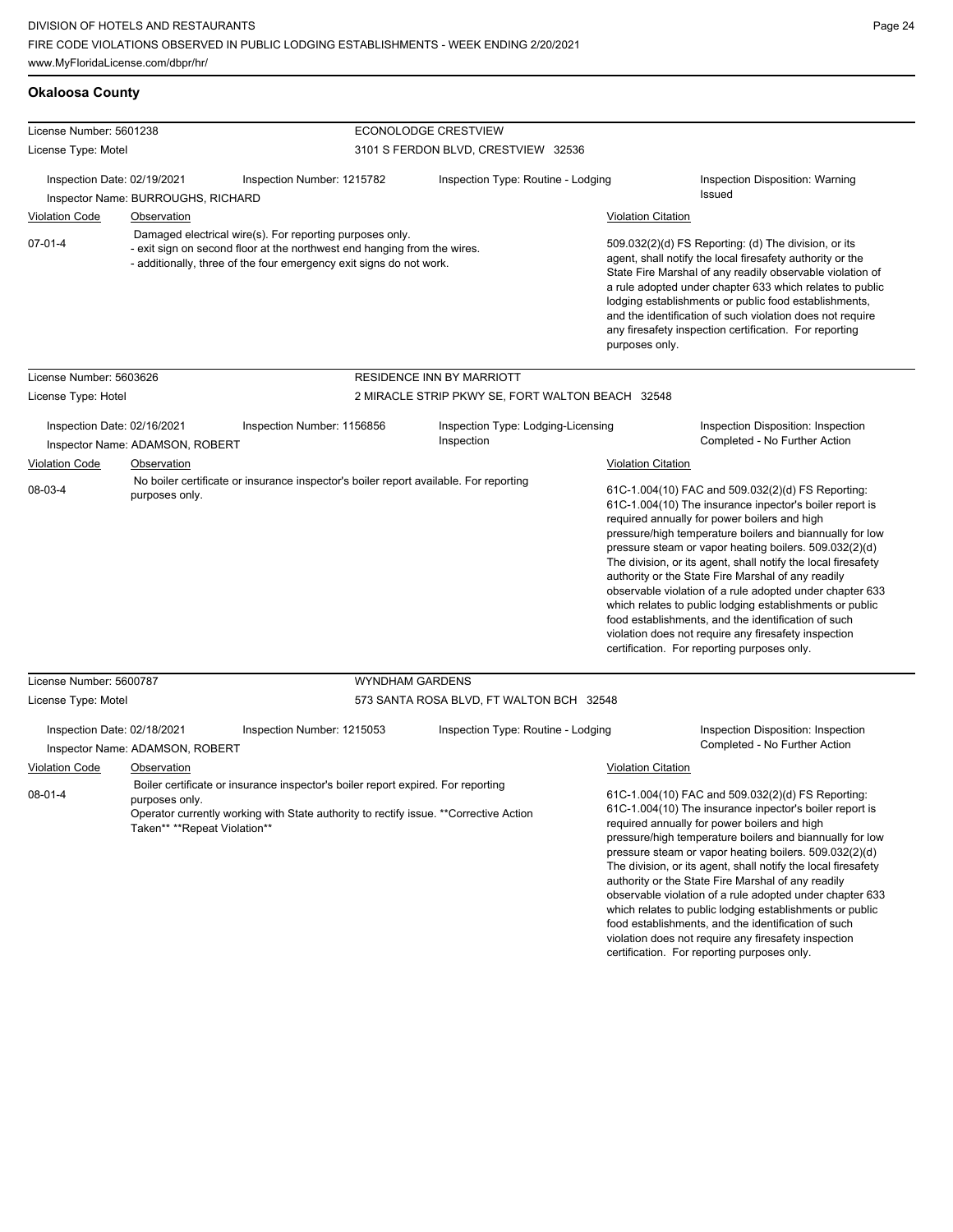# **Orange County**

| License Number: 5811165     |                                                         |                                                                                                                                                                      |                                    | MARRIOTT ORLANDO DOWNTOWN                        |                           |                                                                                                                                                                                                                                                                                                                                                                                                                                                                                                                                                                                                                                                                                                 |
|-----------------------------|---------------------------------------------------------|----------------------------------------------------------------------------------------------------------------------------------------------------------------------|------------------------------------|--------------------------------------------------|---------------------------|-------------------------------------------------------------------------------------------------------------------------------------------------------------------------------------------------------------------------------------------------------------------------------------------------------------------------------------------------------------------------------------------------------------------------------------------------------------------------------------------------------------------------------------------------------------------------------------------------------------------------------------------------------------------------------------------------|
| License Type: Hotel         |                                                         |                                                                                                                                                                      | 400 W LIVINGSTON ST, ORLANDO 32801 |                                                  |                           |                                                                                                                                                                                                                                                                                                                                                                                                                                                                                                                                                                                                                                                                                                 |
| Inspection Date: 02/09/2021 |                                                         | Inspection Number: 1156438                                                                                                                                           |                                    | Inspection Type: Routine - Lodging               |                           | Inspection Disposition: Warning                                                                                                                                                                                                                                                                                                                                                                                                                                                                                                                                                                                                                                                                 |
|                             | Inspector Name: MONTESANO, MISTI                        |                                                                                                                                                                      |                                    |                                                  |                           | Issued                                                                                                                                                                                                                                                                                                                                                                                                                                                                                                                                                                                                                                                                                          |
| <b>Violation Code</b>       | Observation                                             |                                                                                                                                                                      |                                    |                                                  | <b>Violation Citation</b> |                                                                                                                                                                                                                                                                                                                                                                                                                                                                                                                                                                                                                                                                                                 |
| $08-01-4$                   | purposes only.<br>- 134507 expired 1/10/21 ** Warning** | Boiler certificate or insurance inspector's boiler report expired. For reporting                                                                                     |                                    |                                                  |                           | 61C-1.004(10) FAC and 509.032(2)(d) FS Reporting:<br>61C-1.004(10) The insurance inpector's boiler report is<br>required annually for power boilers and high<br>pressure/high temperature boilers and biannually for low<br>pressure steam or vapor heating boilers. 509.032(2)(d)<br>The division, or its agent, shall notify the local firesafety<br>authority or the State Fire Marshal of any readily<br>observable violation of a rule adopted under chapter 633<br>which relates to public lodging establishments or public<br>food establishments, and the identification of such<br>violation does not require any firesafety inspection<br>certification. For reporting purposes only. |
| License Number: 5811320     |                                                         |                                                                                                                                                                      |                                    | <b>WASHINGTON ST APARTMENTS</b>                  |                           |                                                                                                                                                                                                                                                                                                                                                                                                                                                                                                                                                                                                                                                                                                 |
| License Type: Apartment     |                                                         |                                                                                                                                                                      |                                    | 4100 W WASHINGTON ST, ORLANDO 32805              |                           |                                                                                                                                                                                                                                                                                                                                                                                                                                                                                                                                                                                                                                                                                                 |
| Inspection Date: 02/17/2021 | Inspector Name: DIOP, DONALD                            | Inspection Number: 1504323                                                                                                                                           |                                    | Inspection Type: Routine - Lodging               |                           | Inspection Disposition: Inspection<br>Completed - No Further Action                                                                                                                                                                                                                                                                                                                                                                                                                                                                                                                                                                                                                             |
| <b>Violation Code</b>       | Observation                                             |                                                                                                                                                                      |                                    |                                                  | <b>Violation Citation</b> |                                                                                                                                                                                                                                                                                                                                                                                                                                                                                                                                                                                                                                                                                                 |
| $01 - 05 - 4$               | 4114.                                                   | Portable fire extinguisher obstructed/not accessible. For reporting purposes only.<br>Cactus and plants impeding access to fire extinguisher between unit 4112 and   |                                    |                                                  | purposes only.            | 509.032(2)(d) FS Reporting: (d) The division, or its<br>agent, shall notify the local firesafety authority or the<br>State Fire Marshal of any readily observable violation of<br>a rule adopted under chapter 633 which relates to public<br>lodging establishments or public food establishments,<br>and the identification of such violation does not require<br>any firesafety inspection certification. For reporting                                                                                                                                                                                                                                                                      |
| License Number: 5811219     |                                                         |                                                                                                                                                                      | CASA VIDA TH LLC                   |                                                  |                           |                                                                                                                                                                                                                                                                                                                                                                                                                                                                                                                                                                                                                                                                                                 |
| License Type: Apartment     |                                                         |                                                                                                                                                                      |                                    | 2127 VERANDA CIRCLE, ORLANDO 32808               |                           |                                                                                                                                                                                                                                                                                                                                                                                                                                                                                                                                                                                                                                                                                                 |
| Inspection Date: 02/18/2021 | Inspector Name: DIOP, DONALD                            | Inspection Number: 1511197                                                                                                                                           |                                    | Inspection Type: Complaint Full                  |                           | Inspection Disposition: Warning<br>Issued                                                                                                                                                                                                                                                                                                                                                                                                                                                                                                                                                                                                                                                       |
| <b>Violation Code</b>       | Observation                                             |                                                                                                                                                                      |                                    |                                                  | <b>Violation Citation</b> |                                                                                                                                                                                                                                                                                                                                                                                                                                                                                                                                                                                                                                                                                                 |
| $01 - 04 - 4$               | only. Near 2032.                                        | No portable fire extinguisher present on the premises. For reporting purposes                                                                                        |                                    |                                                  | purposes only.            | 509.032(2)(d) FS Reporting: (d) The division, or its<br>agent, shall notify the local firesafety authority or the<br>State Fire Marshal of any readily observable violation of<br>a rule adopted under chapter 633 which relates to public<br>lodging establishments or public food establishments,<br>and the identification of such violation does not require<br>any firesafety inspection certification. For reporting                                                                                                                                                                                                                                                                      |
| License Number: 5810984     |                                                         |                                                                                                                                                                      | <b>CMM HOUSING LLC</b>             |                                                  |                           |                                                                                                                                                                                                                                                                                                                                                                                                                                                                                                                                                                                                                                                                                                 |
| License Type: Apartment     |                                                         |                                                                                                                                                                      |                                    | 3620 KHAYYAM AVE, ORLANDO 32826                  |                           |                                                                                                                                                                                                                                                                                                                                                                                                                                                                                                                                                                                                                                                                                                 |
| Inspection Date: 02/16/2021 | Inspector Name: JENKINS, JOSHUA                         | Inspection Number: 1510971                                                                                                                                           |                                    | Inspection Type: Lodging-Licensing<br>Inspection |                           | Inspection Disposition: Inspection<br>Completed - No Further Action                                                                                                                                                                                                                                                                                                                                                                                                                                                                                                                                                                                                                             |
| <b>Violation Code</b>       | Observation                                             |                                                                                                                                                                      |                                    |                                                  | <b>Violation Citation</b> |                                                                                                                                                                                                                                                                                                                                                                                                                                                                                                                                                                                                                                                                                                 |
| $01 - 03 - 4$               |                                                         | Portable fire extinguisher missing from it's designated location (sign present<br>indicating designated location). For reporting purposes only. **Repeat Violation** |                                    |                                                  | purposes only.            | 509.032(2)(d) FS Reporting: (d) The division, or its<br>agent, shall notify the local firesafety authority or the<br>State Fire Marshal of any readily observable violation of<br>a rule adopted under chapter 633 which relates to public<br>lodging establishments or public food establishments,<br>and the identification of such violation does not require<br>any firesafety inspection certification. For reporting                                                                                                                                                                                                                                                                      |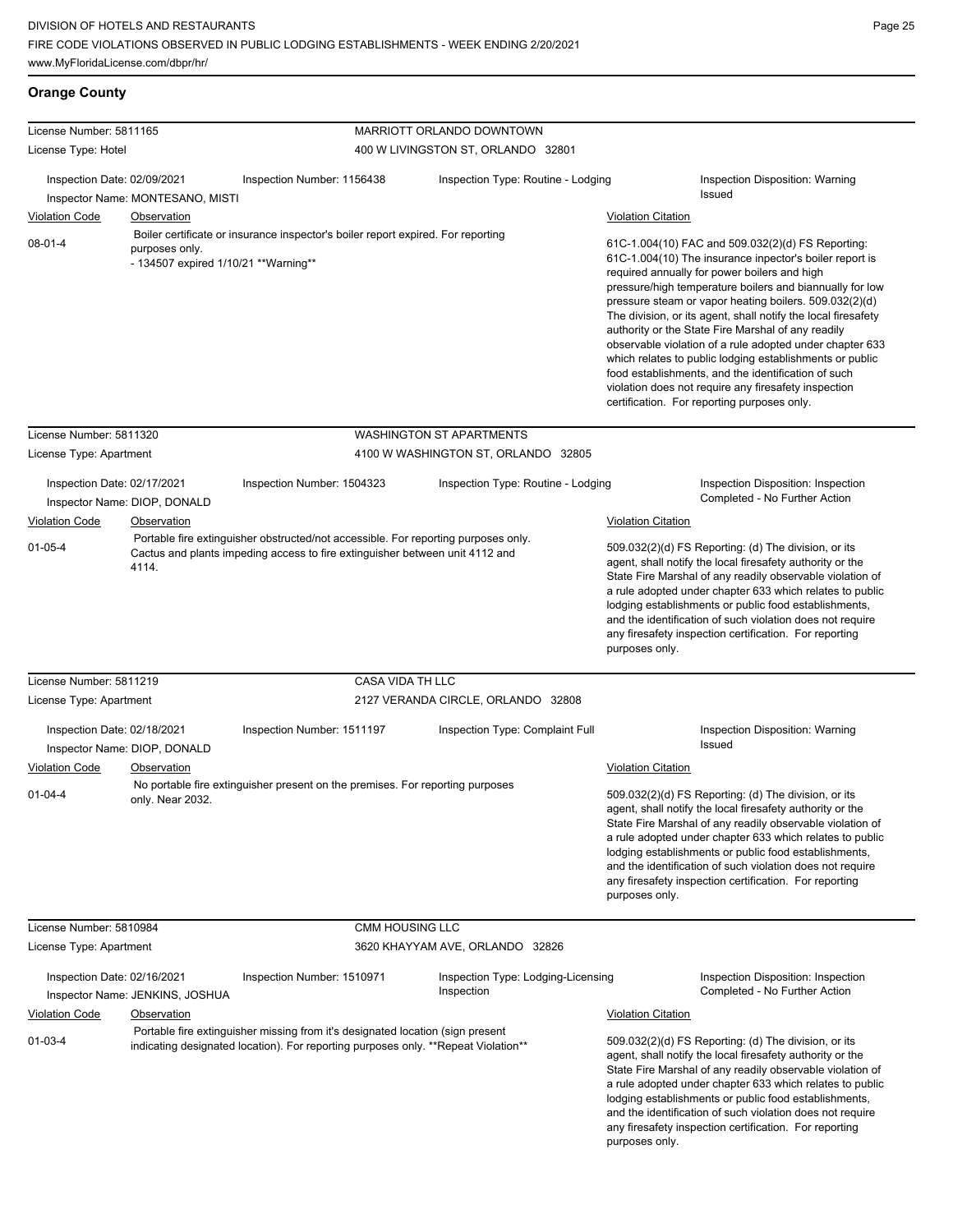**Orange County**

| License Number: 5810160     |                                 |                                                                                  | DISNEY'S ANIMAL KINGDOM LODGE      |                           |                                                                                                                                                                                                                                                                                                                                                                                                                                                                                                                                                                                                                                                                                                 |
|-----------------------------|---------------------------------|----------------------------------------------------------------------------------|------------------------------------|---------------------------|-------------------------------------------------------------------------------------------------------------------------------------------------------------------------------------------------------------------------------------------------------------------------------------------------------------------------------------------------------------------------------------------------------------------------------------------------------------------------------------------------------------------------------------------------------------------------------------------------------------------------------------------------------------------------------------------------|
| License Type: Hotel         |                                 |                                                                                  | 2901 OSCEOLA PKWY, BAY LAKE 32830  |                           |                                                                                                                                                                                                                                                                                                                                                                                                                                                                                                                                                                                                                                                                                                 |
| Inspection Date: 02/15/2021 | Inspector Name: BACHOO, SAVITRI | Inspection Number: 1157577                                                       | Inspection Type: Routine - Lodging |                           | Inspection Disposition: Inspection<br>Completed - No Further Action                                                                                                                                                                                                                                                                                                                                                                                                                                                                                                                                                                                                                             |
| <b>Violation Code</b>       | Observation                     |                                                                                  |                                    | <b>Violation Citation</b> |                                                                                                                                                                                                                                                                                                                                                                                                                                                                                                                                                                                                                                                                                                 |
| $08-01-4$                   | purposes only.                  | Boiler certificate or insurance inspector's boiler report expired. For reporting |                                    |                           | 61C-1.004(10) FAC and 509.032(2)(d) FS Reporting:<br>61C-1.004(10) The insurance inpector's boiler report is<br>required annually for power boilers and high<br>pressure/high temperature boilers and biannually for low<br>pressure steam or vapor heating boilers. 509.032(2)(d)<br>The division, or its agent, shall notify the local firesafety<br>authority or the State Fire Marshal of any readily<br>observable violation of a rule adopted under chapter 633<br>which relates to public lodging establishments or public<br>food establishments, and the identification of such<br>violation does not require any firesafety inspection<br>certification. For reporting purposes only. |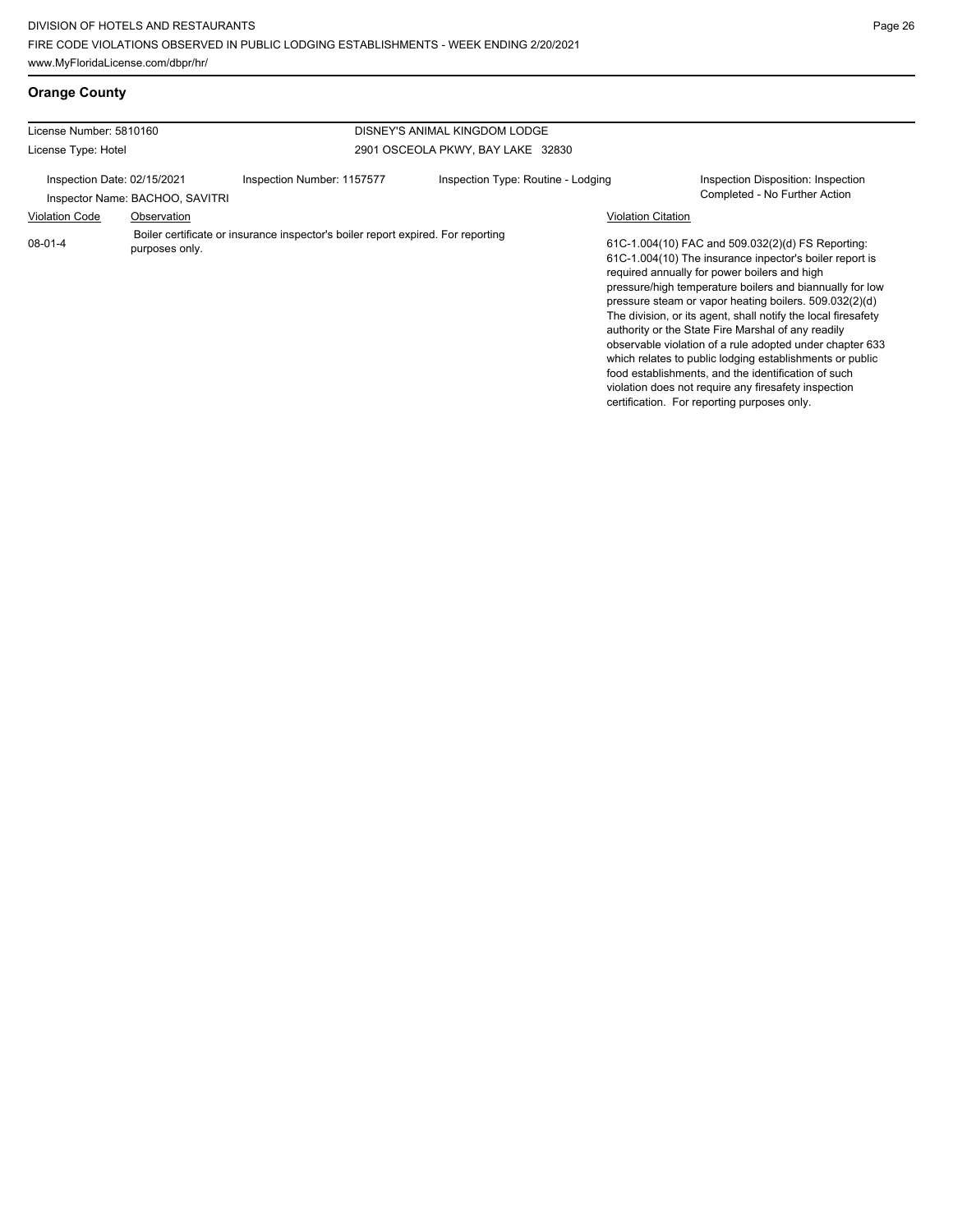**Palm Beach County**

License Number: 6014077

| License Type: Hotel                                  |                                                                                                                                                                                                                                                                                                                                                           |                                                                                                                                                             | 251 N NARCISSUS AVE, WEST PALM BEACH 33401 |                                                                                                                                                                                                                                                                                                                                                                                                                                                                                                                                                                                                                                                                                                 |                                                                                                                                                                                                                                                                                                                                                                                                                                                                                                                                                                                                                                                                                                 |
|------------------------------------------------------|-----------------------------------------------------------------------------------------------------------------------------------------------------------------------------------------------------------------------------------------------------------------------------------------------------------------------------------------------------------|-------------------------------------------------------------------------------------------------------------------------------------------------------------|--------------------------------------------|-------------------------------------------------------------------------------------------------------------------------------------------------------------------------------------------------------------------------------------------------------------------------------------------------------------------------------------------------------------------------------------------------------------------------------------------------------------------------------------------------------------------------------------------------------------------------------------------------------------------------------------------------------------------------------------------------|-------------------------------------------------------------------------------------------------------------------------------------------------------------------------------------------------------------------------------------------------------------------------------------------------------------------------------------------------------------------------------------------------------------------------------------------------------------------------------------------------------------------------------------------------------------------------------------------------------------------------------------------------------------------------------------------------|
| Inspection Date: 02/15/2021                          | Inspector Name: GOLDMAN, BARRY                                                                                                                                                                                                                                                                                                                            | Inspection Number: 1158016                                                                                                                                  | Inspection Type: Routine - Lodging         |                                                                                                                                                                                                                                                                                                                                                                                                                                                                                                                                                                                                                                                                                                 | Inspection Disposition: Inspection<br>Completed - No Further Action                                                                                                                                                                                                                                                                                                                                                                                                                                                                                                                                                                                                                             |
| <b>Violation Code</b>                                | <b>Observation</b>                                                                                                                                                                                                                                                                                                                                        |                                                                                                                                                             |                                            | <b>Violation Citation</b>                                                                                                                                                                                                                                                                                                                                                                                                                                                                                                                                                                                                                                                                       |                                                                                                                                                                                                                                                                                                                                                                                                                                                                                                                                                                                                                                                                                                 |
| 08-03-4                                              |                                                                                                                                                                                                                                                                                                                                                           | No boiler certificate or insurance inspector's boiler report available. For reporting<br>purposes only. 3 iHot water systems rated at 751,000 /714,000 BTU. |                                            |                                                                                                                                                                                                                                                                                                                                                                                                                                                                                                                                                                                                                                                                                                 | 61C-1.004(10) FAC and 509.032(2)(d) FS Reporting:<br>61C-1.004(10) The insurance inpector's boiler report is<br>required annually for power boilers and high<br>pressure/high temperature boilers and biannually for low<br>pressure steam or vapor heating boilers. 509.032(2)(d)<br>The division, or its agent, shall notify the local firesafety<br>authority or the State Fire Marshal of any readily<br>observable violation of a rule adopted under chapter 633<br>which relates to public lodging establishments or public<br>food establishments, and the identification of such<br>violation does not require any firesafety inspection<br>certification. For reporting purposes only. |
| License Number: 6014078                              |                                                                                                                                                                                                                                                                                                                                                           |                                                                                                                                                             | WEST PALM BEACH CANOPY                     |                                                                                                                                                                                                                                                                                                                                                                                                                                                                                                                                                                                                                                                                                                 |                                                                                                                                                                                                                                                                                                                                                                                                                                                                                                                                                                                                                                                                                                 |
| License Type: Hotel                                  |                                                                                                                                                                                                                                                                                                                                                           |                                                                                                                                                             | 380 TRINITY PL, WEST PALM BEACH 33401      |                                                                                                                                                                                                                                                                                                                                                                                                                                                                                                                                                                                                                                                                                                 |                                                                                                                                                                                                                                                                                                                                                                                                                                                                                                                                                                                                                                                                                                 |
| Inspection Date: 02/18/2021                          | Inspector Name: GOLDMAN, BARRY                                                                                                                                                                                                                                                                                                                            | Inspection Number: 1157965                                                                                                                                  | Inspection Type: Routine - Lodging         |                                                                                                                                                                                                                                                                                                                                                                                                                                                                                                                                                                                                                                                                                                 | Inspection Disposition: Inspection<br>Completed - No Further Action                                                                                                                                                                                                                                                                                                                                                                                                                                                                                                                                                                                                                             |
| Violation Code                                       | <b>Observation</b>                                                                                                                                                                                                                                                                                                                                        |                                                                                                                                                             |                                            | <b>Violation Citation</b>                                                                                                                                                                                                                                                                                                                                                                                                                                                                                                                                                                                                                                                                       |                                                                                                                                                                                                                                                                                                                                                                                                                                                                                                                                                                                                                                                                                                 |
| 08-03-4                                              | No boiler certificate or insurance inspector's boiler report available. For reporting<br>purposes only. Both boiler plates state 799000 btu and tank capacity 350 gallons.<br>Boiler requirements:<br>Maximum heat input of 400,000 BTUH; or<br>2. Water temperature of 210 <i>i</i> , F; or<br>3. Water capacity of 120 gallons.<br>**Repeat Violation** |                                                                                                                                                             |                                            | 61C-1.004(10) FAC and 509.032(2)(d) FS Reporting:<br>61C-1.004(10) The insurance inpector's boiler report is<br>required annually for power boilers and high<br>pressure/high temperature boilers and biannually for low<br>pressure steam or vapor heating boilers. 509.032(2)(d)<br>The division, or its agent, shall notify the local firesafety<br>authority or the State Fire Marshal of any readily<br>observable violation of a rule adopted under chapter 633<br>which relates to public lodging establishments or public<br>food establishments, and the identification of such<br>violation does not require any firesafety inspection<br>certification. For reporting purposes only. |                                                                                                                                                                                                                                                                                                                                                                                                                                                                                                                                                                                                                                                                                                 |
| License Number: 6002370                              |                                                                                                                                                                                                                                                                                                                                                           | <b>APARNA SRIRAM</b>                                                                                                                                        |                                            |                                                                                                                                                                                                                                                                                                                                                                                                                                                                                                                                                                                                                                                                                                 |                                                                                                                                                                                                                                                                                                                                                                                                                                                                                                                                                                                                                                                                                                 |
| License Type: Apartment                              |                                                                                                                                                                                                                                                                                                                                                           |                                                                                                                                                             | 2921 2 AVE N, LAKE WORTH 33461             |                                                                                                                                                                                                                                                                                                                                                                                                                                                                                                                                                                                                                                                                                                 |                                                                                                                                                                                                                                                                                                                                                                                                                                                                                                                                                                                                                                                                                                 |
| Inspection Date: 02/17/2021<br>Violation Code        | Inspector Name: GONZALEZ, DENNIS<br>Observation                                                                                                                                                                                                                                                                                                           | Inspection Number: 1511198                                                                                                                                  | Inspection Type: Complaint Full            | <b>Violation Citation</b>                                                                                                                                                                                                                                                                                                                                                                                                                                                                                                                                                                                                                                                                       | Inspection Disposition: Inspection<br>Completed - No Further Action                                                                                                                                                                                                                                                                                                                                                                                                                                                                                                                                                                                                                             |
| 01-01-4                                              |                                                                                                                                                                                                                                                                                                                                                           | Portable fire extinguisher pressure gauge indicates the extinguisher is<br>overcharged on south east corner of the building. For reporting purposes only.   |                                            | purposes only.                                                                                                                                                                                                                                                                                                                                                                                                                                                                                                                                                                                                                                                                                  | 509.032(2)(d) FS Reporting: (d) The division, or its<br>agent, shall notify the local firesafety authority or the<br>State Fire Marshal of any readily observable violation of<br>a rule adopted under chapter 633 which relates to public<br>lodging establishments or public food establishments,<br>and the identification of such violation does not require<br>any firesafety inspection certification. For reporting                                                                                                                                                                                                                                                                      |
| License Number: 6012369                              |                                                                                                                                                                                                                                                                                                                                                           | <b>TOWNEPLACE SUITES</b>                                                                                                                                    |                                            |                                                                                                                                                                                                                                                                                                                                                                                                                                                                                                                                                                                                                                                                                                 |                                                                                                                                                                                                                                                                                                                                                                                                                                                                                                                                                                                                                                                                                                 |
| License Type: Hotel                                  |                                                                                                                                                                                                                                                                                                                                                           |                                                                                                                                                             | 5110 NW 8 AVE, BOCA RATON 33487            |                                                                                                                                                                                                                                                                                                                                                                                                                                                                                                                                                                                                                                                                                                 |                                                                                                                                                                                                                                                                                                                                                                                                                                                                                                                                                                                                                                                                                                 |
| Inspection Date: 02/18/2021<br><b>Violation Code</b> | Inspector Name: KHATOON, BEGUM<br><b>Observation</b>                                                                                                                                                                                                                                                                                                      | Inspection Number: 1157625                                                                                                                                  | Inspection Type: Routine - Lodging         | <b>Violation Citation</b>                                                                                                                                                                                                                                                                                                                                                                                                                                                                                                                                                                                                                                                                       | Inspection Disposition: Inspection<br>Completed - No Further Action                                                                                                                                                                                                                                                                                                                                                                                                                                                                                                                                                                                                                             |
|                                                      |                                                                                                                                                                                                                                                                                                                                                           |                                                                                                                                                             |                                            |                                                                                                                                                                                                                                                                                                                                                                                                                                                                                                                                                                                                                                                                                                 |                                                                                                                                                                                                                                                                                                                                                                                                                                                                                                                                                                                                                                                                                                 |

THE BEN WEST PALM

04-03-4 Smoke detector/alarm in guest room/unit damaged as to appear to be inoperable. For reporting purposes only. ..room 208

509.032(2)(d) FS Reporting: The division, or its agent, shall notify the local firesafety authority or the State Fire Marshal of any readily observable violation of a rule adopted under chapter 633 which relates to public lodging establishments or public food establishments, and the identification of such violation does not require any firesafety inspection certification. For reporting purposes only.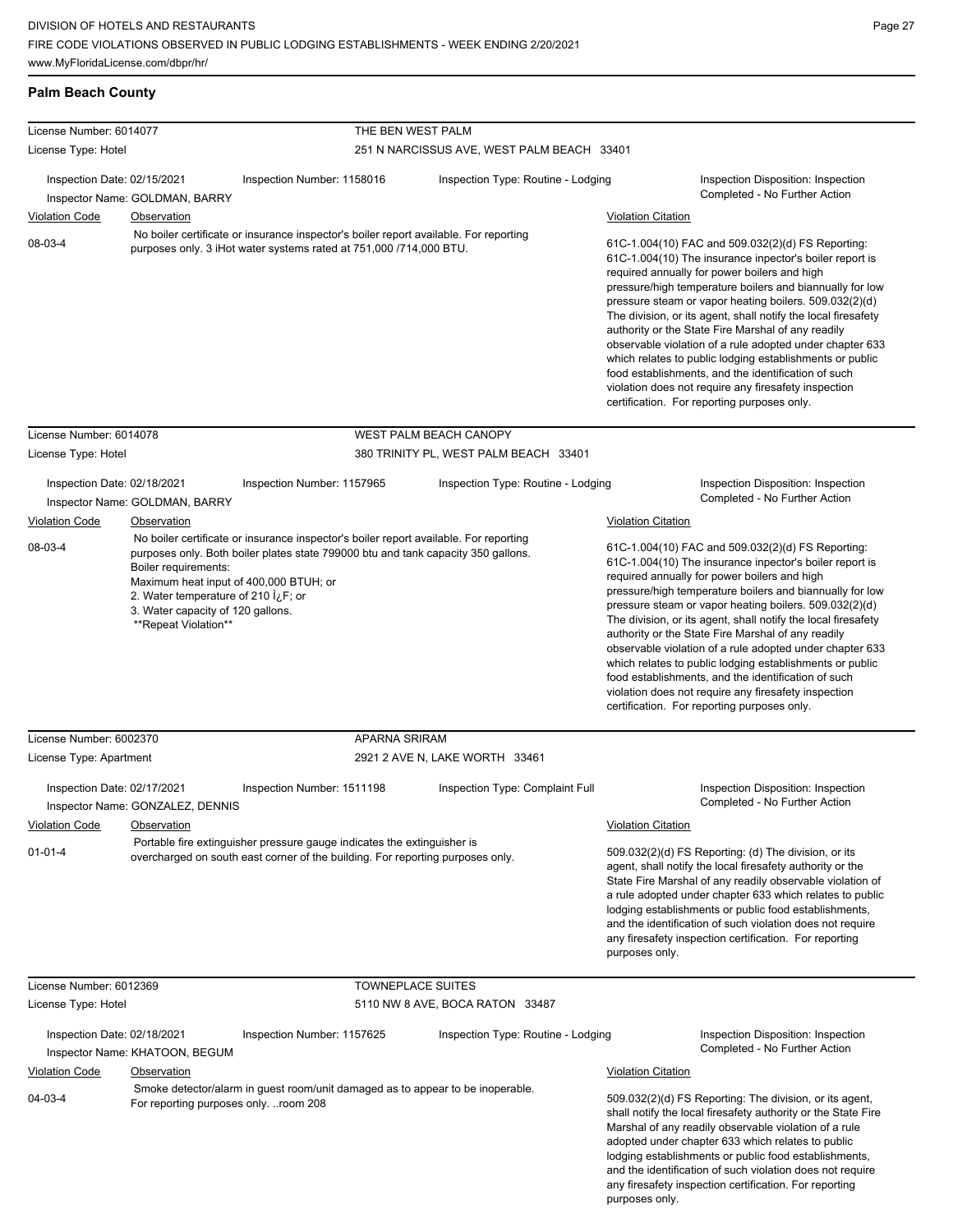| <b>Pinellas County</b>      |                                                                                                                                                     |                                                                                                                                                  |                                             |                           |                                                                                                                                                                                                                                                                                                                                                                                                                                                                                                                               |  |
|-----------------------------|-----------------------------------------------------------------------------------------------------------------------------------------------------|--------------------------------------------------------------------------------------------------------------------------------------------------|---------------------------------------------|---------------------------|-------------------------------------------------------------------------------------------------------------------------------------------------------------------------------------------------------------------------------------------------------------------------------------------------------------------------------------------------------------------------------------------------------------------------------------------------------------------------------------------------------------------------------|--|
| License Number: 6205897     |                                                                                                                                                     | PLANTATION INN                                                                                                                                   |                                             |                           |                                                                                                                                                                                                                                                                                                                                                                                                                                                                                                                               |  |
| License Type: Apartment     |                                                                                                                                                     |                                                                                                                                                  | 1830 N 9 ST, ST PETERSBURG 337044267        |                           |                                                                                                                                                                                                                                                                                                                                                                                                                                                                                                                               |  |
| Inspection Date: 02/16/2021 |                                                                                                                                                     | Inspection Number: 1495440                                                                                                                       | Inspection Type: Routine - Lodging          |                           | Inspection Disposition: Warning<br><b>Issued</b>                                                                                                                                                                                                                                                                                                                                                                                                                                                                              |  |
|                             | Inspector Name: LOZANO, KELVIN                                                                                                                      |                                                                                                                                                  |                                             |                           |                                                                                                                                                                                                                                                                                                                                                                                                                                                                                                                               |  |
| <b>Violation Code</b>       | <b>Observation</b>                                                                                                                                  |                                                                                                                                                  |                                             | <b>Violation Citation</b> |                                                                                                                                                                                                                                                                                                                                                                                                                                                                                                                               |  |
| $01 - 02 - 4$               | Portable fire extinguisher pressure gauge indicates the extinguisher is in need of<br>recharge. For reporting purposes only. Wall opposite apt 101. |                                                                                                                                                  |                                             |                           | 509.032(2)(d) FS Reporting: (d) The division, or its<br>agent, shall notify the local firesafety authority or the<br>State Fire Marshal of any readily observable violation of<br>a rule adopted under chapter 633 which relates to public<br>lodging establishments or public food establishments,<br>and the identification of such violation does not require<br>any firesafety inspection certification. For reporting<br>purposes only.                                                                                  |  |
| License Number: 6203632     |                                                                                                                                                     | <b>SKYLARK MOTEL</b>                                                                                                                             |                                             |                           |                                                                                                                                                                                                                                                                                                                                                                                                                                                                                                                               |  |
| License Type: Motel         |                                                                                                                                                     |                                                                                                                                                  | 10149 GULF BLVD, TREASURE ISLAND 337064808  |                           |                                                                                                                                                                                                                                                                                                                                                                                                                                                                                                                               |  |
| Inspection Date: 02/17/2021 | Inspector Name: DAY-WALKER, LISA                                                                                                                    | Inspection Number: 1214132                                                                                                                       | Inspection Type: Routine - Lodging          |                           | Inspection Disposition: Warning<br>Issued                                                                                                                                                                                                                                                                                                                                                                                                                                                                                     |  |
| <b>Violation Code</b>       | Observation                                                                                                                                         |                                                                                                                                                  |                                             | <b>Violation Citation</b> |                                                                                                                                                                                                                                                                                                                                                                                                                                                                                                                               |  |
| 07-02-4                     | unit 1 light fixture. **Repeat Violation**                                                                                                          | Frayed electrical wire(s). For reporting purposes only. Frayed wires hanging from                                                                |                                             | purposes only.            | 509.032(2)(d) FS Reporting: (d) The division, or its<br>agent, shall notify the local firesafety authority or the<br>State Fire Marshal of any readily observable violation of<br>a rule adopted under chapter 633 which relates to public<br>lodging establishments or public food establishments,<br>and the identification of such violation does not require<br>any firesafety inspection certification. For reporting                                                                                                    |  |
| License Number: 6206472     |                                                                                                                                                     | <b>BEARCREEK APTS S</b>                                                                                                                          |                                             |                           |                                                                                                                                                                                                                                                                                                                                                                                                                                                                                                                               |  |
| License Type: Apartment     |                                                                                                                                                     |                                                                                                                                                  | 6262 S EMERSON AVE, ST PETERSBURG 337072306 |                           |                                                                                                                                                                                                                                                                                                                                                                                                                                                                                                                               |  |
| Inspection Date: 02/17/2021 | Inspector Name: HOBBS, ANDREW                                                                                                                       | Inspection Number: 1490537                                                                                                                       | Inspection Type: Routine - Lodging          |                           | Inspection Disposition: Inspection<br>Completed - No Further Action                                                                                                                                                                                                                                                                                                                                                                                                                                                           |  |
| <b>Violation Code</b>       | Observation                                                                                                                                         |                                                                                                                                                  |                                             | <b>Violation Citation</b> |                                                                                                                                                                                                                                                                                                                                                                                                                                                                                                                               |  |
| $01 - 01 - 4$               |                                                                                                                                                     | Portable fire extinguisher pressure gauge indicates the extinguisher is<br>overcharged. For reporting purposes only. Near unit#22                |                                             | purposes only.            | 509.032(2)(d) FS Reporting: (d) The division, or its<br>agent, shall notify the local firesafety authority or the<br>State Fire Marshal of any readily observable violation of<br>a rule adopted under chapter 633 which relates to public<br>lodging establishments or public food establishments,<br>and the identification of such violation does not require<br>any firesafety inspection certification. For reporting                                                                                                    |  |
| License Number: 6212122     |                                                                                                                                                     | <b>REGENCY OAKS</b>                                                                                                                              |                                             |                           |                                                                                                                                                                                                                                                                                                                                                                                                                                                                                                                               |  |
| License Type: Apartment     |                                                                                                                                                     |                                                                                                                                                  | 2751 REGENCY OAKS BLVD, CLEARWATER 33759    |                           |                                                                                                                                                                                                                                                                                                                                                                                                                                                                                                                               |  |
| Inspection Date: 02/15/2021 | Inspector Name: BENEDICT, TRACY                                                                                                                     | Inspection Number: 1511147                                                                                                                       | Inspection Type: Complaint Full             |                           | Inspection Disposition: Warning<br><b>Issued</b>                                                                                                                                                                                                                                                                                                                                                                                                                                                                              |  |
| <b>Violation Code</b>       | Observation                                                                                                                                         |                                                                                                                                                  |                                             | <b>Violation Citation</b> |                                                                                                                                                                                                                                                                                                                                                                                                                                                                                                                               |  |
| 08-04-4                     |                                                                                                                                                     | Boiler certificate not posted in the boiler room. For reporting purposes only.<br>Current boiler certification posted in boiler room are expired |                                             |                           | 61C-1.004(10) FAC and 509.032(2)(d) FS Reporting:<br>61C-1.004(10) The insurance inspector's boiler report<br>shall be posted in the boiler room. 509.032(2)(d) The<br>division, or its agent, shall notify the local firesafety<br>authority or the State Fire Marshal of any readily<br>observable violation of a rule adopted under chapter 633<br>which relates to public lodging establishments or public<br>food establishments, and the identification of such<br>violation does not require any firesafety inspection |  |

certification. For reporting purposes only.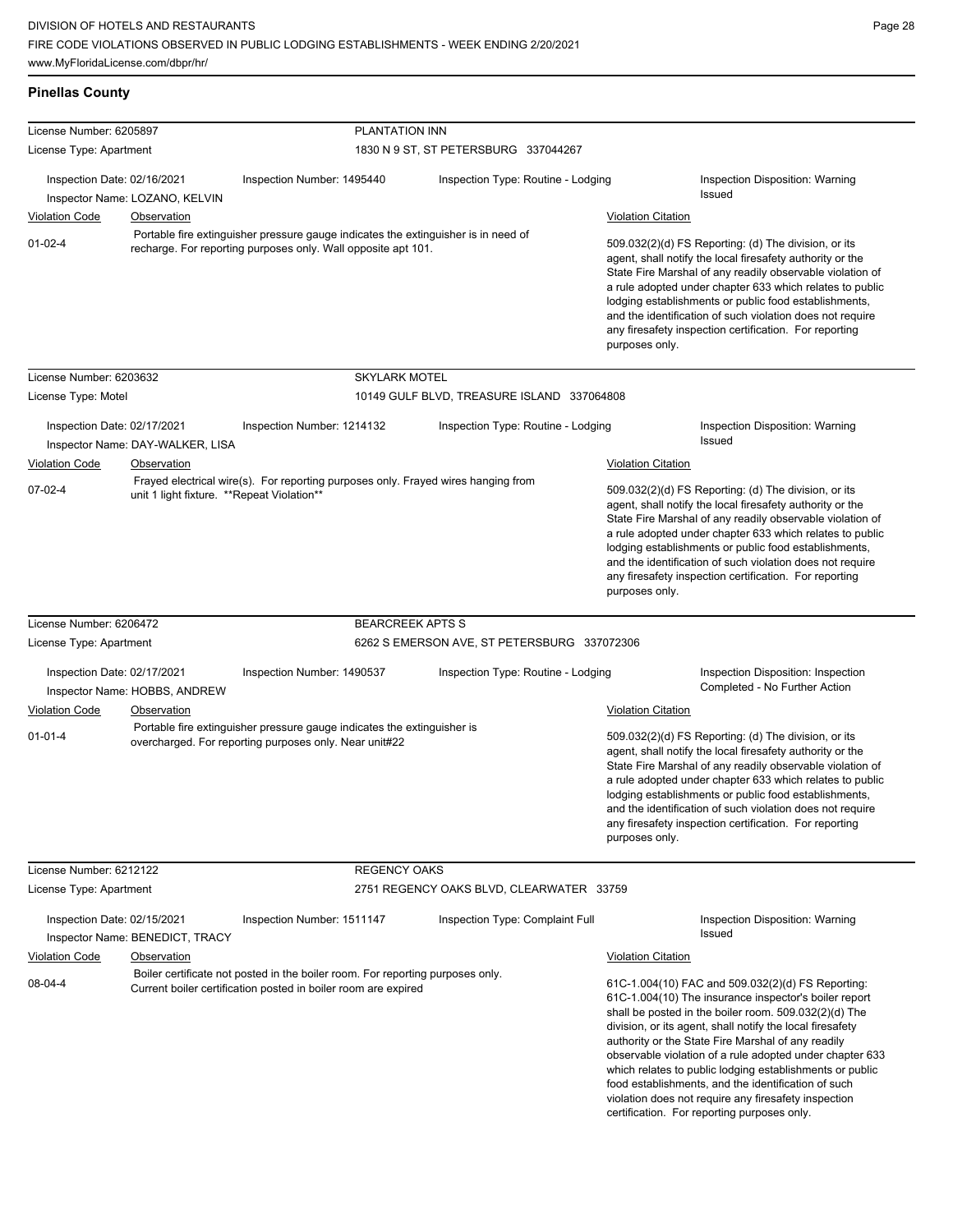| <b>Pinellas County</b> |  |  |  |
|------------------------|--|--|--|
|------------------------|--|--|--|

| License Number: 6209657     |                                 | <b>BARDMOOR POINTE</b>                                                                                                                                                                                |                                    |                                                                                                                                                                                                                                                                                                                                                                                                                                              |
|-----------------------------|---------------------------------|-------------------------------------------------------------------------------------------------------------------------------------------------------------------------------------------------------|------------------------------------|----------------------------------------------------------------------------------------------------------------------------------------------------------------------------------------------------------------------------------------------------------------------------------------------------------------------------------------------------------------------------------------------------------------------------------------------|
| License Type: Apartment     |                                 |                                                                                                                                                                                                       | 7770 STARKEY RD, SEMINOLE 33777    |                                                                                                                                                                                                                                                                                                                                                                                                                                              |
| Inspection Date: 02/18/2021 | Inspector Name: WILMOT, TASHARA | Inspection Number: 1492424                                                                                                                                                                            | Inspection Type: Routine - Lodging | Inspection Disposition: Inspection<br>Completed - No Further Action                                                                                                                                                                                                                                                                                                                                                                          |
| <b>Violation Code</b>       | Observation                     |                                                                                                                                                                                                       |                                    | <b>Violation Citation</b>                                                                                                                                                                                                                                                                                                                                                                                                                    |
| $01 - 02 - 4$               | -at 103                         | Portable fire extinguisher pressure gauge indicates the extinguisher is in need of<br>recharge. For reporting purposes only.                                                                          |                                    | 509.032(2)(d) FS Reporting: (d) The division, or its<br>agent, shall notify the local firesafety authority or the<br>State Fire Marshal of any readily observable violation of<br>a rule adopted under chapter 633 which relates to public<br>lodging establishments or public food establishments,<br>and the identification of such violation does not require<br>any firesafety inspection certification. For reporting<br>purposes only. |
| $07-01-4$                   |                                 | Damaged electrical wire(s). For reporting purposes only.<br>-loose exit sign at 206 and 207 ** Repeat Violation**                                                                                     |                                    | 509.032(2)(d) FS Reporting: (d) The division, or its<br>agent, shall notify the local firesafety authority or the<br>State Fire Marshal of any readily observable violation of<br>a rule adopted under chapter 633 which relates to public<br>lodging establishments or public food establishments,<br>and the identification of such violation does not require<br>any firesafety inspection certification. For reporting<br>purposes only. |
| License Number: 6209041     |                                 | ECONO LODGE                                                                                                                                                                                           |                                    |                                                                                                                                                                                                                                                                                                                                                                                                                                              |
| License Type: Motel         |                                 |                                                                                                                                                                                                       | 32000 US HWY 19, PALM HARBOR 34684 |                                                                                                                                                                                                                                                                                                                                                                                                                                              |
| Inspection Date: 02/19/2021 | Inspector Name: PEARCE, LAURA   | Inspection Number: 1216574                                                                                                                                                                            | Inspection Type: Complaint Full    | Inspection Disposition: Inspection<br>Completed - No Further Action                                                                                                                                                                                                                                                                                                                                                                          |
| Violation Code              | Observation                     |                                                                                                                                                                                                       |                                    | <b>Violation Citation</b>                                                                                                                                                                                                                                                                                                                                                                                                                    |
| $04 - 03 - 4$               |                                 | Smoke detector/alarm in guest room/unit damaged as to appear to be inoperable.<br>For reporting purposes only. Room 138 - smoke detector is hanging from wall,<br>holder and alarm detached from wall |                                    | 509.032(2)(d) FS Reporting: The division, or its agent,<br>shall notify the local firesafety authority or the State Fire<br>Marshal of any readily observable violation of a rule<br>adopted under chapter 633 which relates to public<br>lodging establishments or public food establishments,<br>and the identification of such violation does not require<br>any firesafety inspection certification. For reporting                       |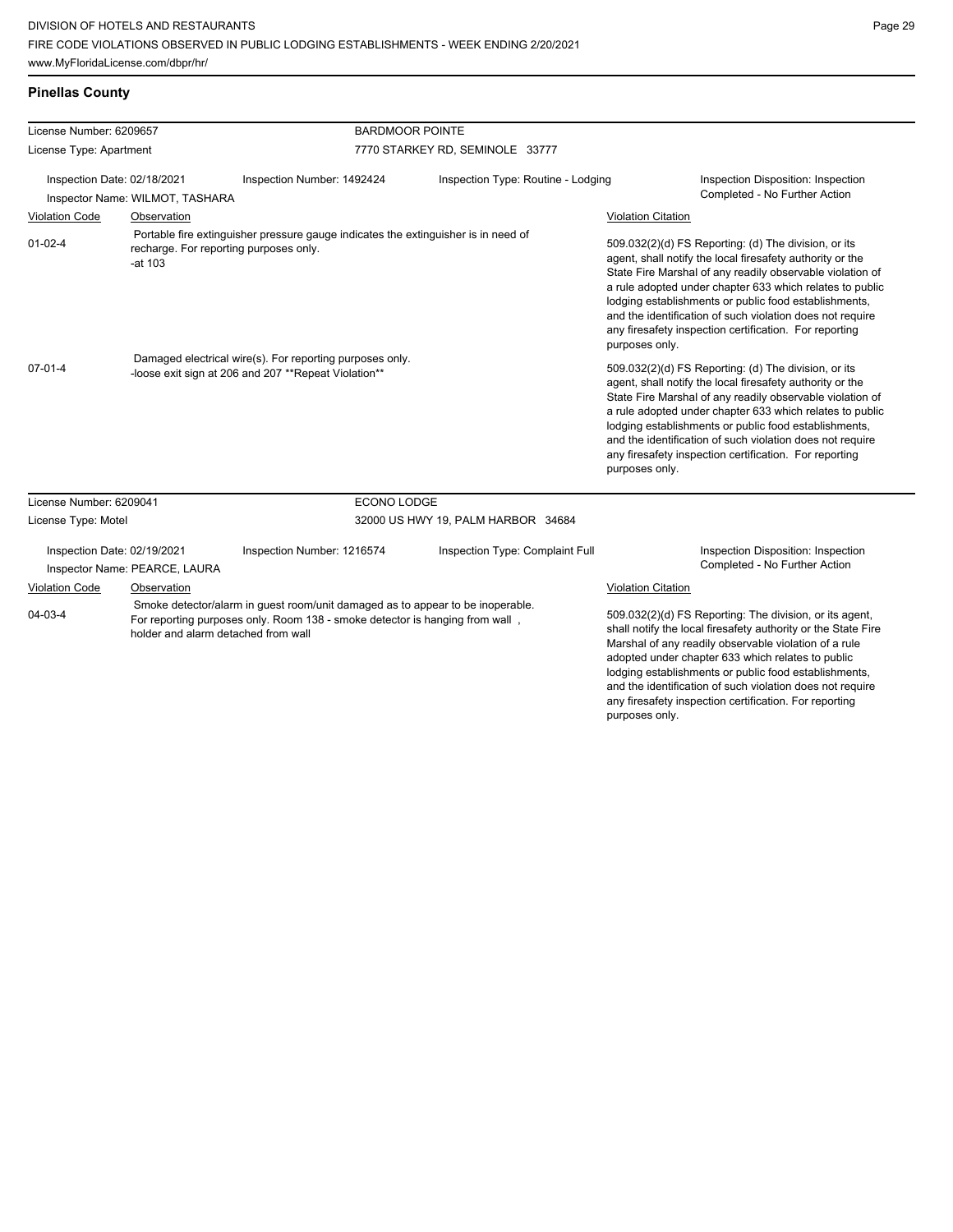**Polk County**

lodging establishments or public food establishments, and the identification of such violation does not require any firesafety inspection certification. For reporting

| License Number: 6301099                                                                                |                                 | <b>STAY PLUS INN</b>                                                                                                                               |                                                                                    |                           |                                                                                                                                                                                                                                                                                                                                                                                                                                                                                                                                                                                                                                                                                                                                                                                                                                                                   |  |
|--------------------------------------------------------------------------------------------------------|---------------------------------|----------------------------------------------------------------------------------------------------------------------------------------------------|------------------------------------------------------------------------------------|---------------------------|-------------------------------------------------------------------------------------------------------------------------------------------------------------------------------------------------------------------------------------------------------------------------------------------------------------------------------------------------------------------------------------------------------------------------------------------------------------------------------------------------------------------------------------------------------------------------------------------------------------------------------------------------------------------------------------------------------------------------------------------------------------------------------------------------------------------------------------------------------------------|--|
| License Type: Motel                                                                                    |                                 | 33224 HWY 27 S, HAINES CITY 33844                                                                                                                  |                                                                                    |                           |                                                                                                                                                                                                                                                                                                                                                                                                                                                                                                                                                                                                                                                                                                                                                                                                                                                                   |  |
| Inspection Date: 02/18/2021                                                                            |                                 | Inspection Number: 1215287                                                                                                                         | Inspection Type: Routine - Lodging                                                 |                           | Inspection Disposition: Warning                                                                                                                                                                                                                                                                                                                                                                                                                                                                                                                                                                                                                                                                                                                                                                                                                                   |  |
|                                                                                                        | Inspector Name: JACKSON, SHARON |                                                                                                                                                    |                                                                                    |                           | <b>Issued</b>                                                                                                                                                                                                                                                                                                                                                                                                                                                                                                                                                                                                                                                                                                                                                                                                                                                     |  |
| <b>Violation Code</b>                                                                                  | Observation                     |                                                                                                                                                    |                                                                                    | <b>Violation Citation</b> |                                                                                                                                                                                                                                                                                                                                                                                                                                                                                                                                                                                                                                                                                                                                                                                                                                                                   |  |
| $04 - 02 - 4$                                                                                          | detectors.                      | No smoke detector provided in guest room/unit. For reporting purposes only.<br>Room 108, 110., 157, 158. The maintenance person replaced the smoke |                                                                                    |                           | 509.215(1) and (2) and 509.032(2)(d) FS Reporting:<br>509.215(1) Each guest room shall be equipped with an<br>approved listed single-station smoke detector meeting<br>the minimum requirements of NFPA-74 Standards for<br>the Installation, Maintenance and Use of Household Fire<br>Warning Equipment. (2) The building has smoke<br>detectors in each guest room individually annunciating<br>to a panel at a supervised location. 509.032(2)(d) The<br>division, or its agent, shall notify the local firesafety<br>authority or the State Fire Marshal of any readily<br>observable violation of a rule adopted under chapter 633<br>which relates to public lodging establishments or public<br>food establishments, and the identification of such<br>violation does not require any firesafety inspection<br>certification. For reporting purposes only. |  |
| License Number: 6309174                                                                                |                                 |                                                                                                                                                    | COMFORT INN & SUITES ORLANDO SOUTH DAVENPORT                                       |                           |                                                                                                                                                                                                                                                                                                                                                                                                                                                                                                                                                                                                                                                                                                                                                                                                                                                                   |  |
| License Type: Hotel                                                                                    |                                 |                                                                                                                                                    | 4095 HOTEL DR, DAVENPORT 33897                                                     |                           |                                                                                                                                                                                                                                                                                                                                                                                                                                                                                                                                                                                                                                                                                                                                                                                                                                                                   |  |
| Inspection Date: 02/16/2021<br>Inspector Name: JACKSON, SHARON<br>Violation Code<br><b>Observation</b> |                                 | Inspection Type: Routine - Lodging<br>Inspection Number: 1157026<br>Trouble/alarm light illuminated on the fire alarm control panel. For reporting |                                                                                    | <b>Violation Citation</b> | Inspection Disposition: Inspection<br>Completed - No Further Action                                                                                                                                                                                                                                                                                                                                                                                                                                                                                                                                                                                                                                                                                                                                                                                               |  |
| $04 - 01 - 4$                                                                                          | purposes only.                  |                                                                                                                                                    |                                                                                    | purposes only.            | 509.032(2)(d) FS Reporting: The division, or its agent,<br>shall notify the local firesafety authority or the State Fire<br>Marshal of any readily observable violation of a rule<br>adopted under chapter 633 which relates to public<br>lodging establishments or public food establishments,<br>and the identification of such violation does not require<br>any firesafety inspection certification. For reporting                                                                                                                                                                                                                                                                                                                                                                                                                                            |  |
| License Number: 6309191                                                                                |                                 |                                                                                                                                                    | UNCLE JOES FISH CAMP                                                               |                           |                                                                                                                                                                                                                                                                                                                                                                                                                                                                                                                                                                                                                                                                                                                                                                                                                                                                   |  |
| License Type: Apartment                                                                                |                                 |                                                                                                                                                    | 4535 WALK-IN-WATER RD, LAKE WALES 33898-7281                                       |                           |                                                                                                                                                                                                                                                                                                                                                                                                                                                                                                                                                                                                                                                                                                                                                                                                                                                                   |  |
|                                                                                                        |                                 |                                                                                                                                                    |                                                                                    |                           |                                                                                                                                                                                                                                                                                                                                                                                                                                                                                                                                                                                                                                                                                                                                                                                                                                                                   |  |
| Inspection Date: 02/19/2021                                                                            | Inspector Name: WHITE, CHERYL   | Inspection Number: 1508255                                                                                                                         | Inspection Type: Routine - Lodging                                                 |                           | Inspection Disposition: Inspection<br>Completed - No Further Action                                                                                                                                                                                                                                                                                                                                                                                                                                                                                                                                                                                                                                                                                                                                                                                               |  |
| <b>Violation Code</b>                                                                                  | Observation                     |                                                                                                                                                    |                                                                                    | <b>Violation Citation</b> |                                                                                                                                                                                                                                                                                                                                                                                                                                                                                                                                                                                                                                                                                                                                                                                                                                                                   |  |
| $01 - 02 - 4$                                                                                          |                                 | recharge. For reporting purposes only. Apartment 1                                                                                                 | Portable fire extinguisher pressure gauge indicates the extinguisher is in need of |                           | 509.032(2)(d) FS Reporting: (d) The division, or its<br>agent, shall notify the local firesafety authority or the<br>State Fire Marshal of any readily observable violation of<br>a rule adopted under chapter 633 which relates to public                                                                                                                                                                                                                                                                                                                                                                                                                                                                                                                                                                                                                        |  |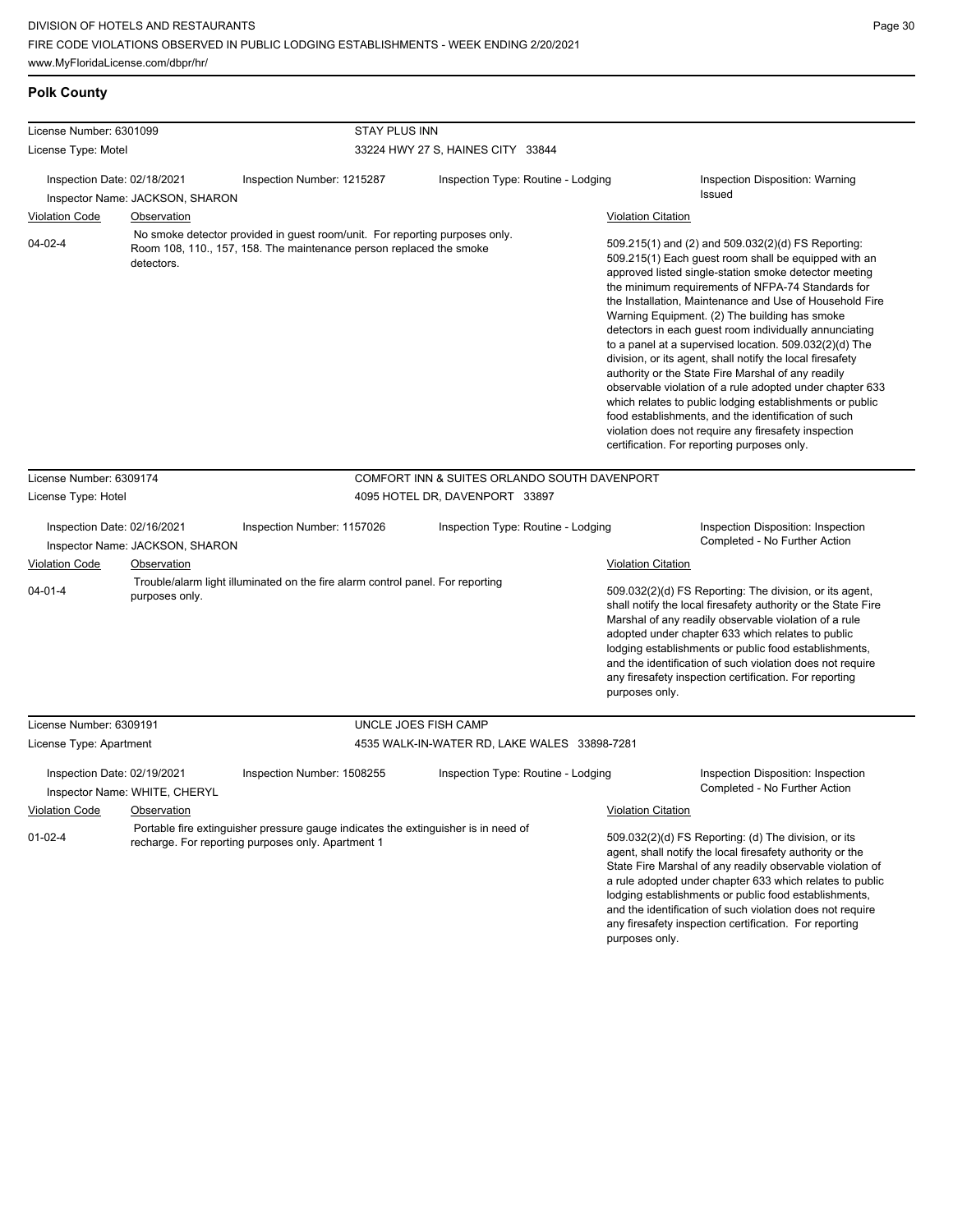**Seminole County**

any firesafety inspection certification. For reporting

| License Number: 6902155     |                              |                                                                                                                                                                                                                                                           | THE PARK AT RAVELLO                |                                                                                                                                                                                                                                                                                                                                                              |                                                                 |
|-----------------------------|------------------------------|-----------------------------------------------------------------------------------------------------------------------------------------------------------------------------------------------------------------------------------------------------------|------------------------------------|--------------------------------------------------------------------------------------------------------------------------------------------------------------------------------------------------------------------------------------------------------------------------------------------------------------------------------------------------------------|-----------------------------------------------------------------|
| License Type: Apartment     |                              | 401 W SEMINOLE BLVD, SANFORD 32771                                                                                                                                                                                                                        |                                    |                                                                                                                                                                                                                                                                                                                                                              |                                                                 |
| Inspection Date: 02/16/2021 | Inspector Name: ANGEL, TERRY | Inspection Number: 1501227                                                                                                                                                                                                                                | Inspection Type: Routine - Lodging |                                                                                                                                                                                                                                                                                                                                                              | Inspection Disposition: Call Back -<br>Extension given, pending |
| <b>Violation Code</b>       | Observation                  |                                                                                                                                                                                                                                                           |                                    | <b>Violation Citation</b>                                                                                                                                                                                                                                                                                                                                    |                                                                 |
| $04 - 01 - 4$               |                              | - From initial inspection: Trouble/alarm light illuminated on the fire alarm control<br>panel. For reporting purposes only. Building I. Notified Dan Taylor, Sanford Fire<br>Inspector. 407-562-2788. Voice Mail. - From follow-up inspection 2021-02-16: |                                    | 509.032(2)(d) FS Reporting: The division, or its agent,<br>shall notify the local firesafety authority or the State Fire<br>Marshal of any readily observable violation of a rule<br>adopted under chapter 633 which relates to public<br>lodging establishments or public food establishments,<br>and the identification of such violation does not require |                                                                 |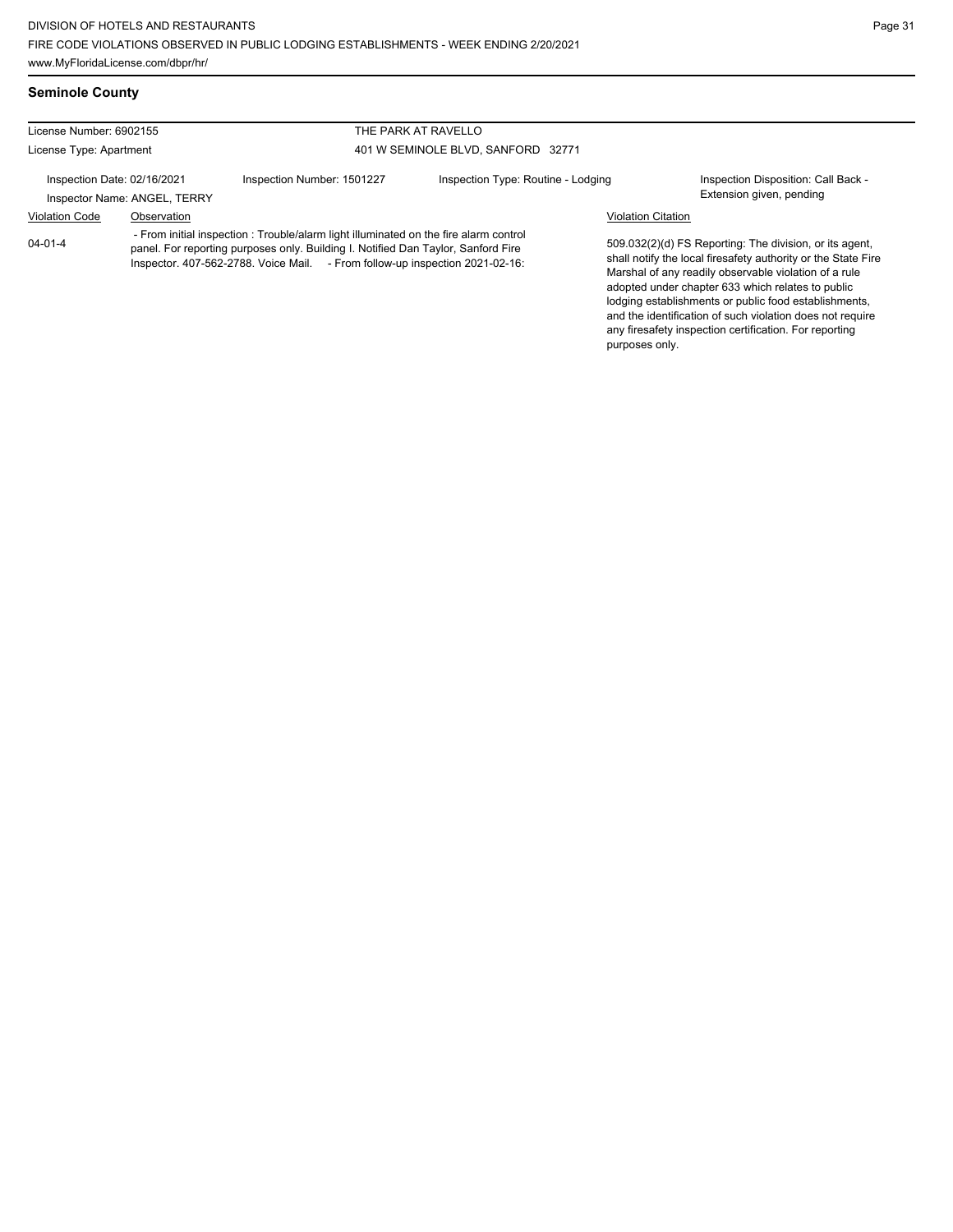|  | <b>St. Lucie County</b> |  |
|--|-------------------------|--|
|  |                         |  |

| License Number: 6602528                                                       |                                                    | <b>FORT PIERCE BEACH RESORT</b>    |                                                                                |                                                                                                                                                                                                                                                                                                                                                                                                                        |  |
|-------------------------------------------------------------------------------|----------------------------------------------------|------------------------------------|--------------------------------------------------------------------------------|------------------------------------------------------------------------------------------------------------------------------------------------------------------------------------------------------------------------------------------------------------------------------------------------------------------------------------------------------------------------------------------------------------------------|--|
|                                                                               |                                                    | 110 S OCEAN DR. FORT PIERCE 34949  |                                                                                |                                                                                                                                                                                                                                                                                                                                                                                                                        |  |
|                                                                               | Inspection Number: 1157393                         | Inspection Type: Routine - Lodging |                                                                                | Inspection Disposition: Warning<br>Issued                                                                                                                                                                                                                                                                                                                                                                              |  |
| Observation                                                                   |                                                    |                                    | <b>Violation Citation</b>                                                      |                                                                                                                                                                                                                                                                                                                                                                                                                        |  |
| <b>Violation Code</b><br>$04 - 01 - 4$<br>purposes only. **Repeat Violation** |                                                    |                                    | purposes only.                                                                 | 509.032(2)(d) FS Reporting: The division, or its agent,<br>shall notify the local firesafety authority or the State Fire<br>Marshal of any readily observable violation of a rule<br>adopted under chapter 633 which relates to public<br>lodging establishments or public food establishments,<br>and the identification of such violation does not require<br>any firesafety inspection certification. For reporting |  |
|                                                                               | License Type: Hotel<br>Inspection Date: 02/15/2021 | Inspector Name: SCHUCK, GREGORY    | Trouble/alarm light illuminated on the fire alarm control panel. For reporting |                                                                                                                                                                                                                                                                                                                                                                                                                        |  |